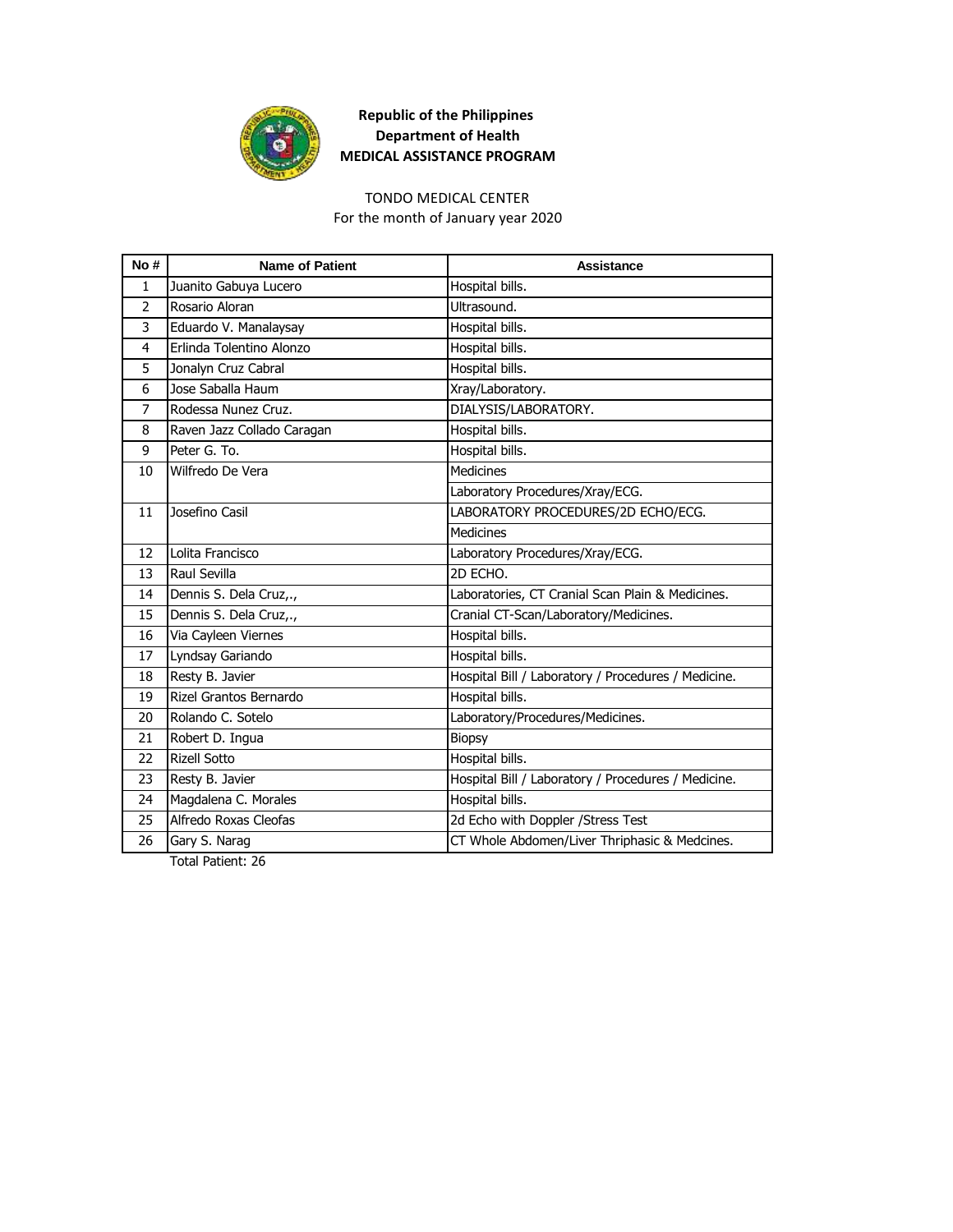

#### TONDO MEDICAL CENTER

For the month of February year 2020

| No #           | <b>Name of Patient</b>         | <b>Assistance</b>                                                      |
|----------------|--------------------------------|------------------------------------------------------------------------|
| 1              | Rogelio Paderna Rubin          | Operation / Hospital Bill / Medicine / Laboratory<br>Procedure.        |
| $\overline{2}$ | Resty B. Javier                | Hospital bills.                                                        |
| 3              | Flor A. Doble                  | WAB UTZ/2D Echo w/ Doppler/Laboratories/Medicines.                     |
| 4              | Faustino Suarez                | Laboratory/Procedures/Medicines.                                       |
| 5              | Marzel C. Jaldo                | Hospital Bill / Laboratory / Procedures / Medicine.                    |
|                |                                | Dietary Supplement                                                     |
| 6              | Rodessa Nunez Cruz.            | Dialysis/Medicine.                                                     |
| 7              | Resty B. Javier                | Hospital Bill / Laboratory / Procedures / Medicine.                    |
| 8              | Resty B. Javier                | Hospital Bill/Procedures/Medicines.                                    |
| 9              | Resty B. Javier                | Hospital Bill / Laboratory / Procedures / Medicine.                    |
| 10             | Jeremiah S. Samonte            | Laboratory/Procedures/Medicines.                                       |
| 11             | Jeremiah S. Samonte            | Laboratory/Procedures/Medicines.                                       |
| 12             | Resty B. Javier                | Diagnostic & Lab. Procedures, Dialysis, Medicines &<br>Hospital Bills. |
| 13             | Fidel Arellano Sr.             | Laboratory/Procedures/Medicines.                                       |
| 14             | Marc Jason Mayordomo           | Medicines.                                                             |
| 15             | Marc Jason Mayordomo           | MRI.                                                                   |
| 16             | Joy Barbara Baguio Tuazon      | CT-Scan                                                                |
| 17             | Teresita Cerbito Asica         | Hospital bills / Medicines.                                            |
| 18             | Aldwin Garcia                  | Hospital bills / Medicines.                                            |
| 19             | Kevin Reyes                    | X-ray / ECG / Laboratory Procedures                                    |
| 20             | Marilyn Serrano                | Hospital Bills / Medicines                                             |
| 21             | John Lennon Doble Javier       | CT-Scan                                                                |
| 22             | Avila Catindig Reyes           | Laboratory/Procedures/Medicines.                                       |
| 23             | Remedios Gregorio              | 2-D- Echo and Medicines                                                |
| 24             | Aeron Clyde Alegria            | Hospital bills / Medicines.                                            |
| 25             | Flor A. Doble                  | Laboratory/Procedures/Medicines.                                       |
| 26             | Nicko Zane Lisay Dela Cruz     | Hospital bills / Medicines.                                            |
| 27             | Florendo Tornea                | Hospital Bills / Medicines                                             |
| 28             | Renelyn Zosimo                 | Hospital bills / Medicines.                                            |
| 29             | Leonila Pareno                 | Laboratory/Procedures/Medicines.                                       |
| 30             | Janeica Brifana Cristobal Igat | Hospital bills / Medicines.                                            |
| 31             | Oliver Buenaventura            | Laboratory/Procedures/Medicines.                                       |
| 32             | Jose Morales De Castro         | Hospital bills / Medicines.                                            |
| 33             | Eduardo Fabroa                 | Laboratory/Procedures/Medicines.                                       |
| 34             | Erlinda Guevarra Zarate        | CT-Scan                                                                |
| 35             | Leopaldo Manuel                | <b>Hospital Bills</b>                                                  |
| 36             | Mary Jane Famia Amado          | Laboratory/Procedures/Medicines.                                       |
| 37             | Arbela Sierra Geronimo         | CT Scan/Medical Assistance                                             |
| 38             | Lovely Masacal                 | Laboratory/Procedures/Medicines.                                       |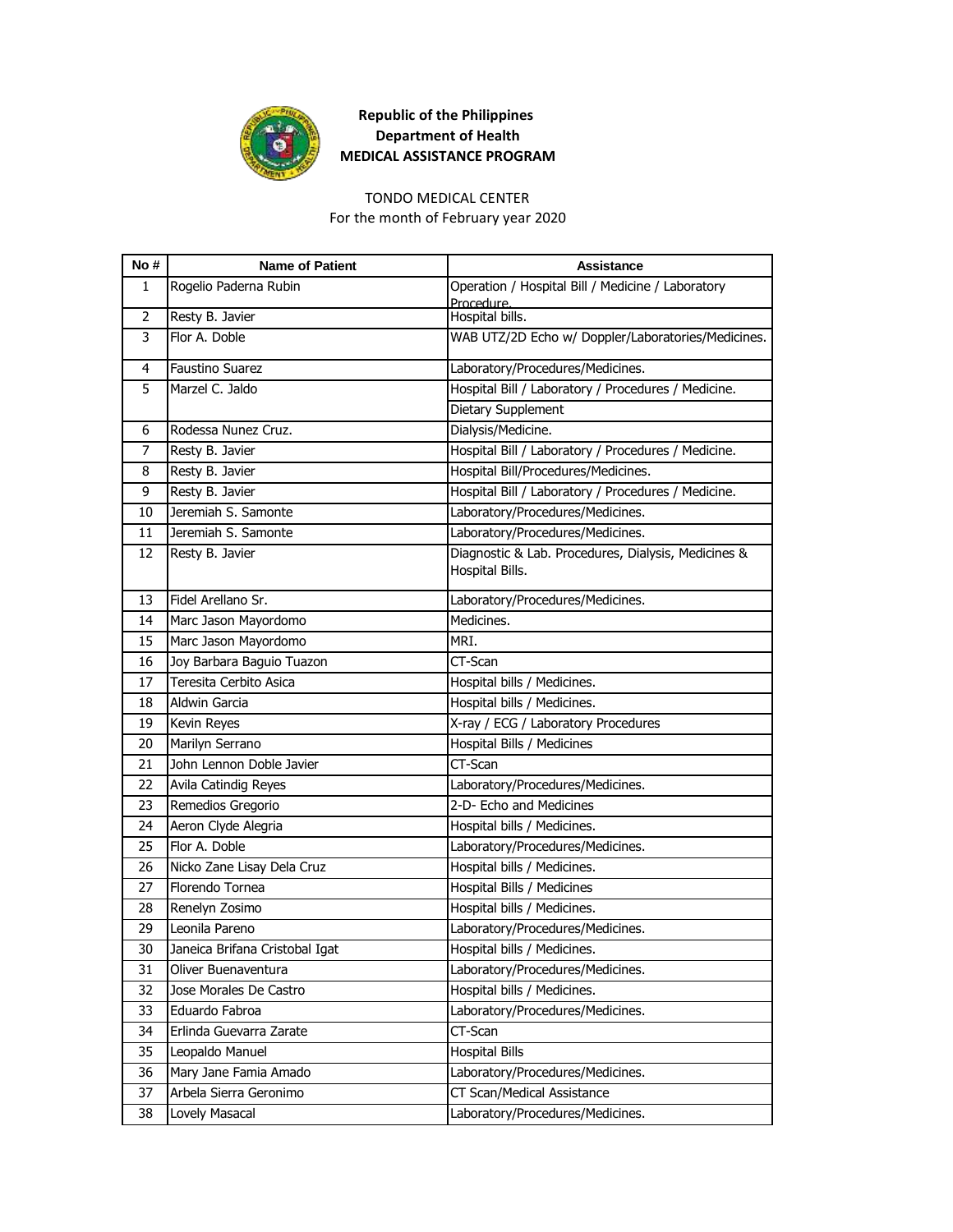| 39 | Rose Ann Artuz                  | Hospital bills / Medicines.                            |
|----|---------------------------------|--------------------------------------------------------|
| 40 | Sergio Tan Garcia               | 2-D- Echo and Medicines                                |
| 41 | Krizzha Maye Francisco Mendiro  | X-RAY & MEDICINES                                      |
| 42 | Rustom Dela Paz Sorbito         | Laboratory/Procedures/Medicines.                       |
| 43 | Maxwell Jaze Tagumpay Bagtas    | Hospital bills / Medicines.                            |
| 44 | Theresa Guillera                | CT-Scan.                                               |
| 45 | Micheal Jino Bobier Mendoza     | Hospital bills / Medicines.                            |
| 46 | Divino Jr Camomot Ocfemia       | Medicines.                                             |
| 47 | Nikki Joy Ayong Chanco          | <b>Hospital Bills</b>                                  |
| 48 | Rebecca D. Gordovez             | Hospital Bill / Laboratory / Procedures / Medicine.    |
| 49 | Diana Rose Calantas Baltazar    | <b>Hospital Bills</b>                                  |
| 50 | Veronica G. Dimacale            | Laboratories, CT ScanWhole Abdomen w/ Contrast,        |
|    |                                 | Materials, Supplies & Medicines.                       |
| 51 | Rey Jerill Alemania Aguilar     | Hospital Bills / Medicines                             |
| 52 | Jason T. Mijares                | Ct Scan with Contrast.                                 |
| 53 | Lorna Pado Fernandez            | Laboratory/Procedures/Medicines.                       |
| 54 | Leoniliza Demeren Ocampo        | Laboratory/Procedures/Medicines.                       |
| 55 | Elizabeth Guballa               | Laboratory/Procedures/Medicines.                       |
| 56 | Maria Teresa Vera Pacheco       | Laboratory/Procedures/Medicines.                       |
| 57 | <b>Francisco Santos Mose</b>    | <b>MRI</b>                                             |
| 58 | Valerio Estorel Gabuyo          | Laboratory/Procedures/Medicines.                       |
| 59 | Lilia Balunan Costelo           | Laboratory/Procedures/Medicines.                       |
| 60 | Mary Jean Cuyos Dabio           | MRI.                                                   |
| 61 | Virgie Puertillano Daria        | Hospital bills / Medicines.                            |
| 62 | Teodorico Delgado               | Laboratory/Procedures/Medicines.                       |
| 63 | Adelaida L. Flores              | Laboratory/Procedures/Medicines.                       |
| 64 | Danilo Dela Cruz Flores         | Laboratory/Procedures/Medicines.                       |
| 65 | Armando Tibay Clemente          | Laboratory/Procedures/Medicines.                       |
| 66 | Emiliano Baguis Cadisal         | Laboratory/Procedures/Medicines.                       |
| 67 | Danilo Dela Cruz Flores         | Laboratory/Procedures/Medicines.                       |
| 68 | Estilito Generaldo GaviÑo       | MRI.                                                   |
| 69 | Joy Barbara Baguio Tuazon       | Laboratory/Procedures/Medicines.                       |
| 70 | Dinels Abella Nepamacena        | Hospital Bills / Medicines                             |
| 71 | Ernesto Bihay Giro              | Hospital Bill / Laboratory / Procedures / Medicine.    |
| 72 | Rael Bautista                   | Hospital Bill / Laboratory / Procedures / Medicine.    |
| 73 | Oscar Daniel Iii Escueta Cortez | Dialysis, Dialyzer, PD Solution, Procedures, Medicines |
|    |                                 | &<br>Lahoratory                                        |
| 74 | Violeta Sotto Gracilla          | Laboratory/Procedures/Medicines.                       |
| 75 | Lilia Sotto Dela Cruz           | Laboratory/Procedures/Medicines.                       |
| 76 | Heralyn Cruz Divina Gracia      | Laboratory/Procedures/Medicines.                       |
| 77 | Lydia S. Cuevas                 | Laboratory/Procedures/Medicines.                       |
| 78 | Jimmy Dacalious Noquilla        | Laboratory/Procedures/Medicines.                       |
| 79 | Ricky Baarde                    | Laboratory/Procedures/Medicines.                       |
| 80 | Danilo Dela Cruz Flores         | Laboratory/Procedures/Medicines.                       |
| 81 | Princess Andrea Datol           | Hospital bills.                                        |
| 82 | Joselito Alquilita              | Hospital bills.                                        |
| 83 | Jareos V. Aborot                | Hemodialysis/Medicines/Lab. Procedures.                |
| 84 | Emma De Torres Rabano           | Hospital Bill / Laboratory / Procedures / Medicine.    |
| 85 | Annie Abanes                    | Hospital Bill / Laboratory / Procedures / Medicine.    |
| 86 | Densel Tiongzon                 | Hospital bills.                                        |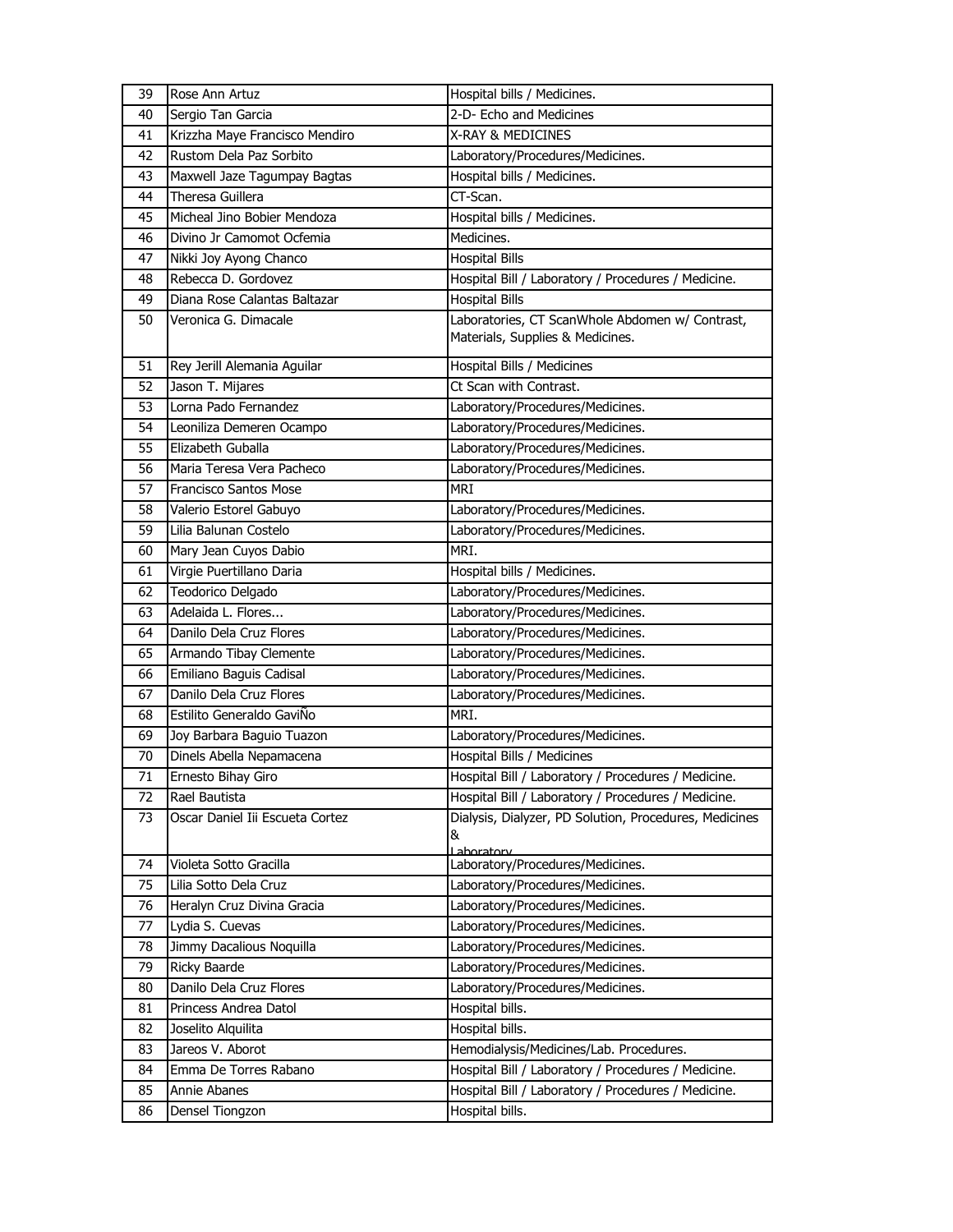| 87               | Aileen Docot Cruz                 | Hospital Bill / Laboratory / Procedures / Medicine.      |
|------------------|-----------------------------------|----------------------------------------------------------|
| 88               | Daryle Sitjar                     | X-Ray                                                    |
| 89               | Silvana Lamberte                  | Laboratory/Procedures/Medicines.                         |
| 90               | Jennifer Asingua                  | Laboratory/Procedures/Medicines.                         |
| 91               | Lelani Galvez Catubay             | Laboratory/Procedures/Medicines.                         |
| 92               | Zenaida CaÑas Tuangco             | Laboratory/Procedures/Medicines.                         |
| 93               | John Camillo Santiago             | X-Ray                                                    |
| 94               | Jex Liam Alberca Villarosa        | Hospital bills / Medicines.                              |
| 95               | Ma Victoria Alimpolo Josol        | Hospital bills / Medicines.                              |
| 96               | Shahrh Dela Rosa Lopez            | Hospital bills / Medicines.                              |
| 97               | Marley Zayn Gumba                 | Hospital bills / Medicines.                              |
| 98               | Marilyn Felix                     | Hospital bills / Medicines.                              |
| 99               | Antonio Ongcoso                   | Hospital bills / Medicines.                              |
| 100              | <b>Rudirick Simbiling</b>         | Laboratory/Procedures/Medicines.                         |
| 101              | Lolita Fernandez Sinogba          | CT-Scan                                                  |
| 102              | Hilda Huelar Montalban Gatchalian | Laboratory/Procedures/Medicines.                         |
| 103              | Lydia M. Delos Reyes              | Dialysis, Dialyzer, PD Solution, Procedures, Medicines   |
|                  |                                   | &                                                        |
| 104              | Wilfredo M. Braceros              | Lahoratory<br>CRANIAL CT SCAN WITH CONTRAST / MEDICINES/ |
|                  |                                   |                                                          |
| 105              | Agustin Intia Ruela               | Laboratory/Procedures/Medicines.                         |
| 106              | Reynaldo Retoriano EboÑa          | Laboratory/Procedures/Medicines.                         |
| 107              | Aurelia Renegado Pollo            | Laboratory/Procedures/Medicines.                         |
| 108              | Novel Rabina Ocampo               | Laboratory/Procedures/Medicines.                         |
| 109              | Novel Rabina Ocampo               | Laboratory/Procedures/Medicines.                         |
| 110              | Anacil Empon Castillo             | Hospital bills / Medicines.                              |
| 111              | Sotero Miravalles                 | Laboratory/Procedures/Medicines.                         |
| 112              | Patrick NiÑo De Pedro Melchor     | Hospital Bills / Medicines                               |
| 113              | Sarita Alfabete                   | Hospital bills.                                          |
| 114              | Magdalena Digap                   | Ct Scan/Laboratories.                                    |
| 115              | Jefrrey Maralo Espina             | Hospital bills / Medicines.                              |
| 116              | Emily Morte Valentino             | Laboratory/Procedures/Medicines.                         |
| $11\overline{7}$ | Rica Mora Buan                    | Hospital bills / Medicines.                              |
| 118              | Amalia Agustin Francisco          | Laboratory/Procedures/Medicines.                         |
| 119              | Ariesha Dacillo Hizon             | Hospital bills / Medicines.                              |
| 120              | Marites Oriel Huelar              | Hospital Bill / Laboratory / Procedures / Medicine.      |
| 121              | Jeremiah S. Samonte               | Laboratory/Procedures/Medicines.                         |
| 122              | Percival Gutierrez                | Laboratory/Procedures/Medicines.                         |
| 123              | Eufrena Mercado Talemporos        | Laboratory/Procedures/Medicines.                         |
| 124              | Lourdes Banaag Landicho           | Hospital bills / Medicines.                              |
| 125              | Fidel Arellano                    | Laboratory/Procedures/Medicines.                         |
| 126              | Noel Rio Aquino                   | Laboratory/Procedures/Medicines.                         |
| 127              | Marites Mandanas                  | Laboratory/Procedures/Medicines.                         |
| 128              | Christian Jay Ofqueria            | Hospital Bills / Medicines                               |
| 129              | Sherly Quindo Mendoza             | Laboratory/Procedures/Medicines.                         |
| 130              | Josephine Bolinas Villanueva      | Laboratory/Procedures/Medicines.                         |
| 131              | Cesar Lagapa Ragonton             | Laboratory/Procedures/Medicines.                         |
| 132              | Bernardino Alcayde Llabore        | Laboratory/Procedures/Medicines.                         |
| 133              | Lorena Cruz Mangay                | Laboratory/Procedures/Medicines.                         |
| 134              | Vergilio Valencia Dela Rosa       | Hospital bills / Medicines.                              |
| 135              | Cesar Lagapa Ragonton             | Laboratory/Procedures/Medicines.                         |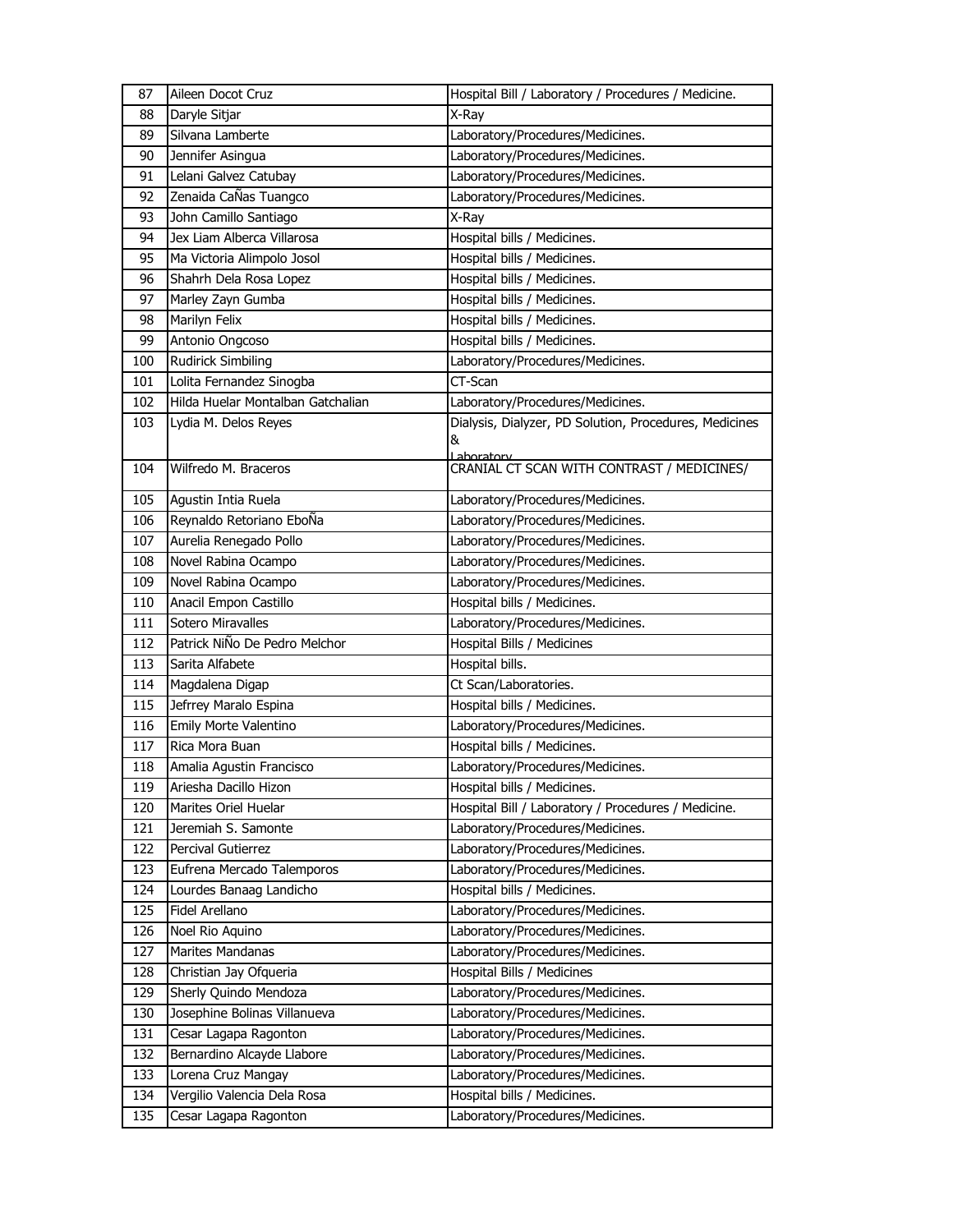| 136 | Arsenia Cruz Gutirrez          | Laboratory/Procedures/Medicines. |
|-----|--------------------------------|----------------------------------|
| 137 | Rodolfo Mendoza                | Laboratory/Procedures/Medicines. |
| 138 | Jun Jun Casares                | Laboratory/Procedures/Medicines. |
| 139 | Leylanie Bautista Virtucio     | Laboratory/Procedures/Medicines. |
| 140 | Tristan Alvarez                | CT-Scan                          |
| 141 | Sailyn Fajardo Dayondon        | Hospital bills / Medicines.      |
| 142 | Dolores Esguerra Felix         | Laboratory/Procedures/Medicines. |
| 143 | Rusty Gaspar Santiago          | Laboratory/Procedures/Medicines. |
| 144 | Rolando Esguerra               | Laboratory/Procedures/Medicines. |
| 145 | Grace Nilo Pabalate            | Laboratory/Procedures/Medicines. |
| 146 | Jordan Dimacali                | Laboratory/Procedures/Medicines. |
| 147 | Emiliano Salamat Lucas         | Laboratory/Procedures/Medicines. |
| 148 | Dharen Perante                 | Hospital bills.                  |
| 149 | Engracio Bunag                 | CT-Scan                          |
| 150 | Xiandre Geone Del Valle Flores | Hospital bills.                  |
| 151 | Edna Rebancos                  | Laboratory/Procedures/Medicines. |
| 152 | Xiandre Geone Del Valle Flores | Hospital bills.                  |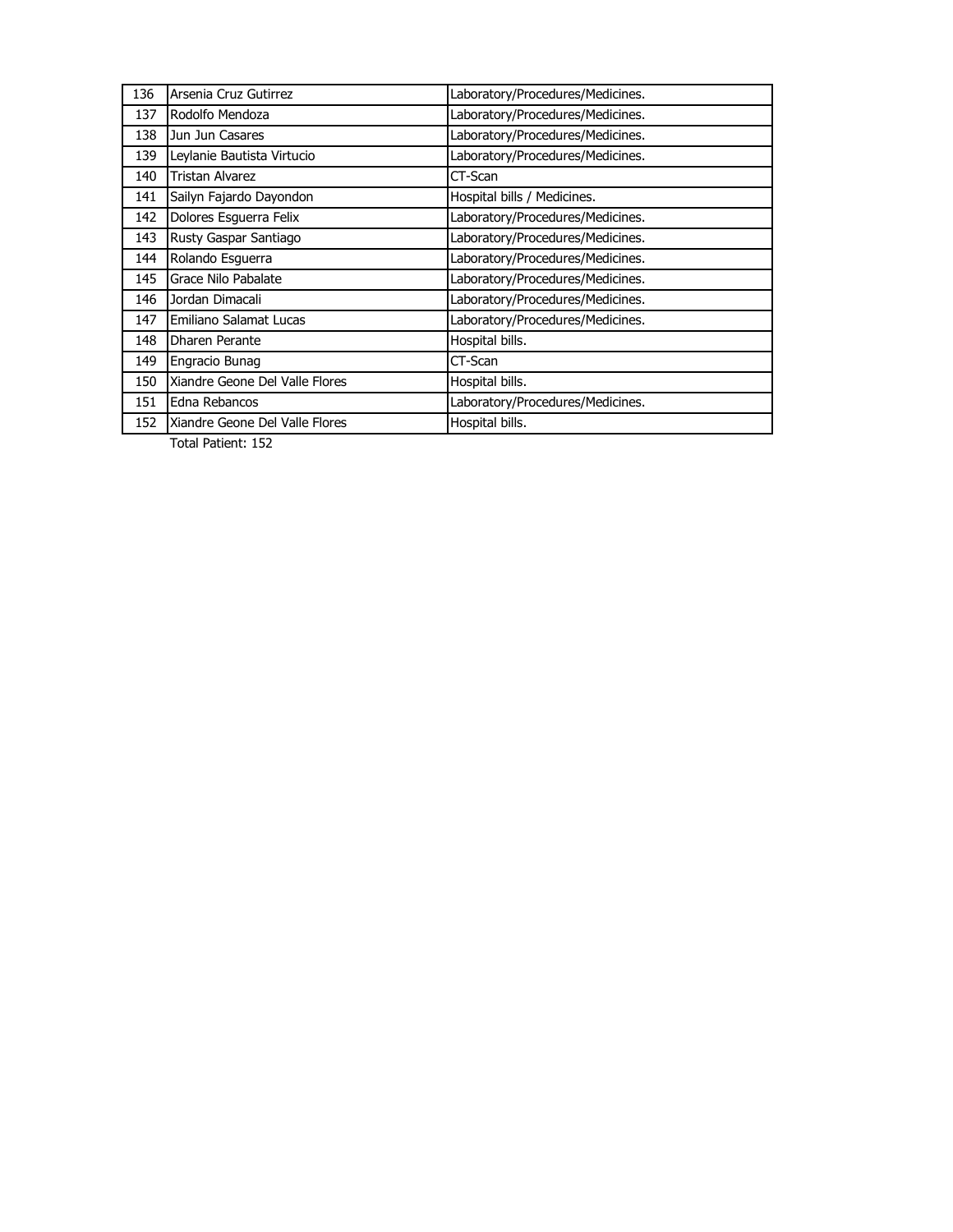

#### TONDO MEDICAL CENTER

For the month of March year 2020

| No# | <b>Name of Patient</b>           | <b>Assistance</b>                                           |
|-----|----------------------------------|-------------------------------------------------------------|
| 1   | Enrico Cadayong                  | Hospital bills.                                             |
| 2   | Rhosien D. Roque                 | KNEE MRI/LABORATORY/MEDICINES.                              |
| 3   | <b>Trezz Vicencio Gonzales</b>   | Hospital bills / Medicines.                                 |
| 4   | Antonio Del Prado                | Laboratory/Procedures/Medicines.                            |
| 5   | Antonio Del Prado                | Laboratory/Procedures/Medicines.                            |
| 6   | Josephine Canlas Parolan         | Xray / Laboratory / Medicines                               |
| 7   | Norman Official                  | CT-Scan                                                     |
| 8   | Al-barr L. Dumagat               | Hospital bills / Medicines.                                 |
| 9   | Lily Sabalza                     | Laboratory/Procedures/Medicines.                            |
| 10  | Teofilo Mangalonzo               | Laboratory/Procedures/Medicines.                            |
| 11  | Sophia Marie Bongcales De Rama   | Hospital bills / Medicines.                                 |
| 12  | Llyoyd Lance Dela Cruz           | Hospital Bills / Medicines                                  |
| 13  | Merla Manggay                    | Laboratory/Procedures/Medicines.                            |
| 14  | Cleofe Ope $\spadesuit$ a Balili | Hospital Bills / Medicines                                  |
| 15  | Carlota Evangelista Dela Cruz    | Hospital bills / Medicines.                                 |
| 16  | Rodessa Cruz                     | Dialysis, Dialyzer, PD Solution, Procedures, Medicines<br>& |
| 17  | Victoria Victorio Suello         | Laboratory<br>Laboratory/Procedures/Medicines.              |
| 18  | Ernesto Cruz                     | Laboratory/Procedures/Medicines.                            |
| 19  | Enrico Baarde Rico               | Hospital bills / Medicines.                                 |
| 20  | Eugenio De Vera Roy              | Laboratory/Procedures/Medicines.                            |
| 21  | Eugenio Reynaldo Jr.             | Laboratory/Procedures/Medicines.                            |
| 22  | Alma Sapno                       | Implant/Hospital Bill.                                      |
| 23  | Maricel Penalosa                 | Laboratory/Procedures/Medicines.                            |
| 24  | Mary Rose Padran                 | Hospital bills / Medicines.                                 |
| 25  | Hermnia Garcia                   | Laboratory/Procedures/Medicines.                            |
| 26  | Jewel Rich Binetes Magaan        | Laboratory/Procedures/Medicines.                            |
| 27  | Alfredo Borromeo                 | Laboratory/Procedures/Medicines.                            |
| 28  | Donnavelle Manansala             | 2D ECHO / ECG / X-RAY / Medicines                           |
| 29  | Arabelle Mae Adan                | Hospital bills / Medicines.                                 |
| 30  | Yassie Lalo Cabrera              | Laboratory/Procedures/Medicines.                            |
| 31  | Cyan Cainday                     | Hospital bills / Medicines.                                 |
| 32  | Erlinda Leyson Sialongo          | 2D ECHO / ECG / X-RAY / Medicines                           |
| 33  | Julieta Baquiran                 | Laboratory/Procedures/Medicines.                            |
| 34  | Brianna Sapallo                  | Hospital bills / Medicines.                                 |
| 35  | <b>Lucas Adoracion Gonzales</b>  | Laboratory/Procedures/Medicines.                            |
| 36  | Joan Roque                       | Laboratory/Procedures/Medicines.                            |
| 37  | Leonila Dela Cruz Sarmiento      | Laboratory/Procedures/Medicines.                            |
| 38  | Jeffrey Ledesma                  | Hospital bills / Medicines.                                 |
| 39  | Rodolfo Mendoza                  | Laboratory/Procedures/Medicines.                            |
| 40  | Diego Ibardolasa                 | Hospital bills / Medicines.                                 |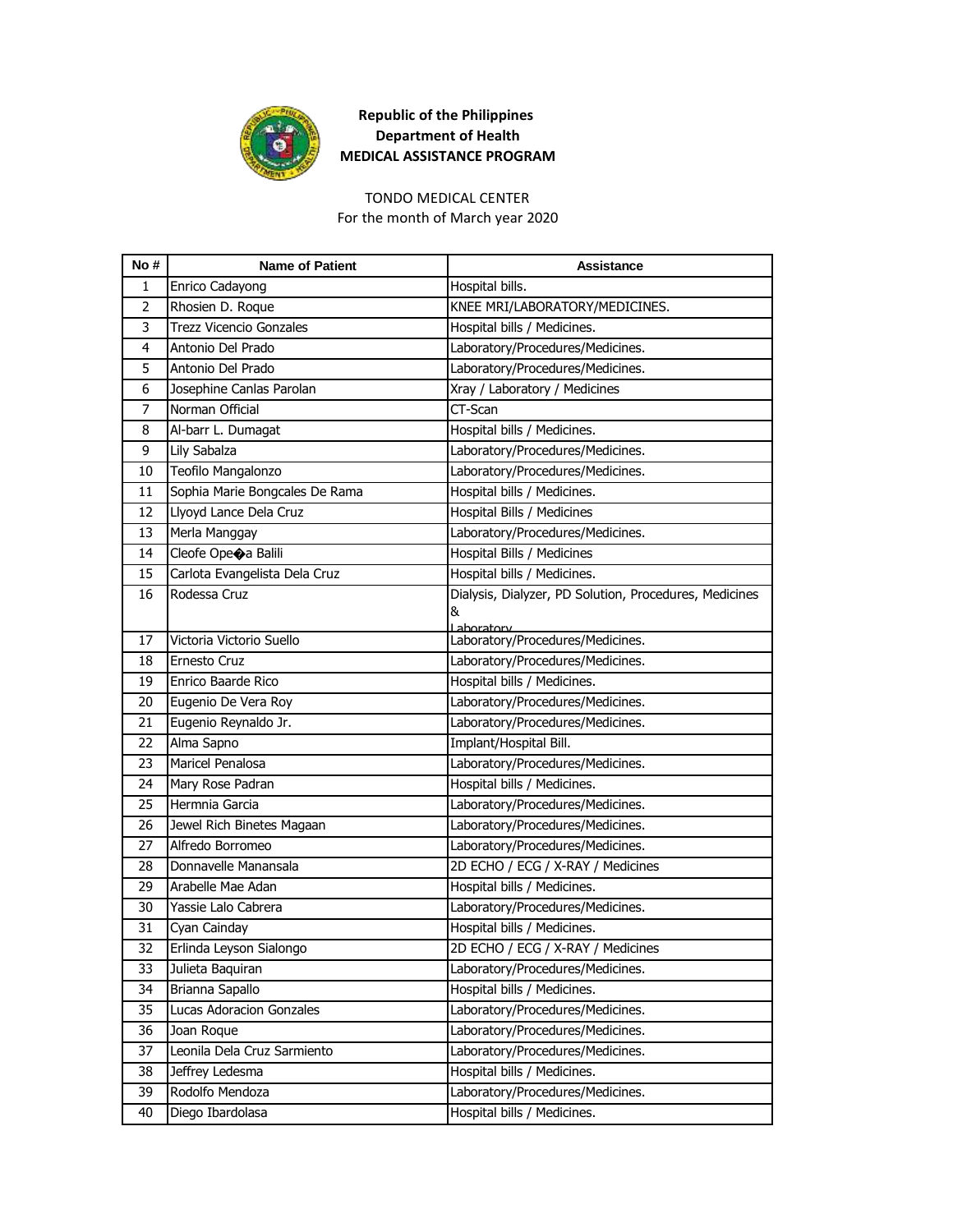| 41 | Patricia Ann Mayrina              | Laboratory/Procedures/Medicines.                    |
|----|-----------------------------------|-----------------------------------------------------|
| 42 | Mark Manalang Panghid             | Hospital Bills / Medicines                          |
| 43 | Rosita Sese Montenegro            | Hospital Bills / Medicines                          |
| 44 | Lydia Tinday Alenzuela            | Laboratory/Procedures/Medicines.                    |
| 45 | Dalisay Tabuada Almario           | CT-Scan                                             |
| 46 | Edna Rebancos                     | CT-Scan                                             |
| 47 | Josephine Pajain Galicia          | Laboratory/Procedures/Medicines.                    |
| 48 | Densel Tiongzon                   | Hospital bills / Medicines.                         |
| 49 | Concepcion L. Danit               | Laboratory/Procedures/Medicines.                    |
| 50 | Antonio Lugatiman Depamaylo       | Laboratory/Procedures/Medicines.                    |
| 51 | Rebecca Pesebre Juanengo          | <b>MRI</b>                                          |
| 52 | Mark Nathanielle Calibuso Gabriel | <b>Hospital Bills</b>                               |
| 53 | Reynaldo Nicolas                  | Laboratory/Procedures/Medicines.                    |
| 54 | Bernardo Javier.                  | Laboratory/Procedures/Medicines.                    |
| 55 | Cherry Ann P. Padasas             | Laboratory Procedures.                              |
| 56 | Priscilla Ducta                   | Laboratory/Procedures/Medicines.                    |
| 57 | Jenalyn Ragodos                   | Hospital bills / Medicines.                         |
| 58 | Beatriz Riego                     | Laboratory/Procedures/Medicines.                    |
| 59 | Sophia Marie Eimar                | Hospital bills / Medicines.                         |
| 60 | Mylyn Aguillon                    | Hospital Bills / Medicines                          |
| 61 | Christoffer Fray Ancheta          | Hospital bills / Medicines.                         |
| 62 | Manuel Cruz                       | Laboratory/Procedures/Medicines.                    |
| 63 | Brendalyn Mansio Tantuan          | Hospital bills / Medicines.                         |
| 64 | Danilo Simugan Araza              | Laboratory/Procedures/Medicines.                    |
| 65 | Noel Yu                           | Laboratory/Procedures/Medicines.                    |
| 66 | Xiandre Geone Del Valle Flores    | Hospital bills / Medicines.                         |
| 67 | Khris Angelo Galvez               | Hospital bills / Medicines.                         |
| 68 | Elizabeth Dayao                   | CT-Scan.                                            |
| 69 | Reynaldo Bautista Prado           | Hospital Bill / Laboratory / Procedures / Medicine. |
| 70 | Simpronio Niones Castro Jr        | Hospital bills / Medicines.                         |
| 71 | <b>Bernadette Perez</b>           | CT-Scan                                             |
| 72 | Erlinda Bago Penaflor             | Laboratory/Procedures/Medicines.                    |
| 73 | Ailene Capentes Raymundo          | Laboratory/Procedures/Medicines.                    |
| 74 | Carmie Sobrapeoa Santisidad       | Hospital bills / Medicines.                         |
| 75 | Imelda Magisa Samson              | Hospital bills / Medicines.                         |
| 76 | Armilinda Tendido                 | CT Scan/Xray/Procedures/Laboratory.                 |
| 77 | Anjelyn Alipio                    | Hospital bills / Medicines.                         |
| 78 | Loreta David Kallmeyer            | Laboratory/Procedures/Medicines.                    |
| 79 | Corazon Denilla Suante            | Laboratory/Procedures/Medicines.                    |
| 80 | Ma. Luisa Cajanding               | Laboratory/Procedures/Medicines.                    |
| 81 | George R. Viola                   | LABORATORY PROCEDURE/ULTRASOUND/ECG/X-RAY           |
| 82 | First Macali Bernardo             | Hospital Bills / Medicines                          |
| 83 | Dorcas Serrano                    | Laboratory/Procedures/Medicines.                    |
| 84 | Ma Trinidad Billones              | Dialysis/Medicine/Laboratory                        |
| 85 | Adoracion Lopez Madriano          | CT-Scan                                             |
| 86 | Lucky Remias Lipapac              | Hospital Bills / Medicines                          |
| 87 | Elma Badajos                      | Laboratory/Procedures/Medicines.                    |
| 88 | Christine Mae Jayme               | Hospital bills / Medicines.                         |
| 89 | Leonida Rodriguez                 | CT-Scan                                             |
| 90 | Julito Abejo Sr                   | Hospital bills / Medicines.                         |
|    |                                   |                                                     |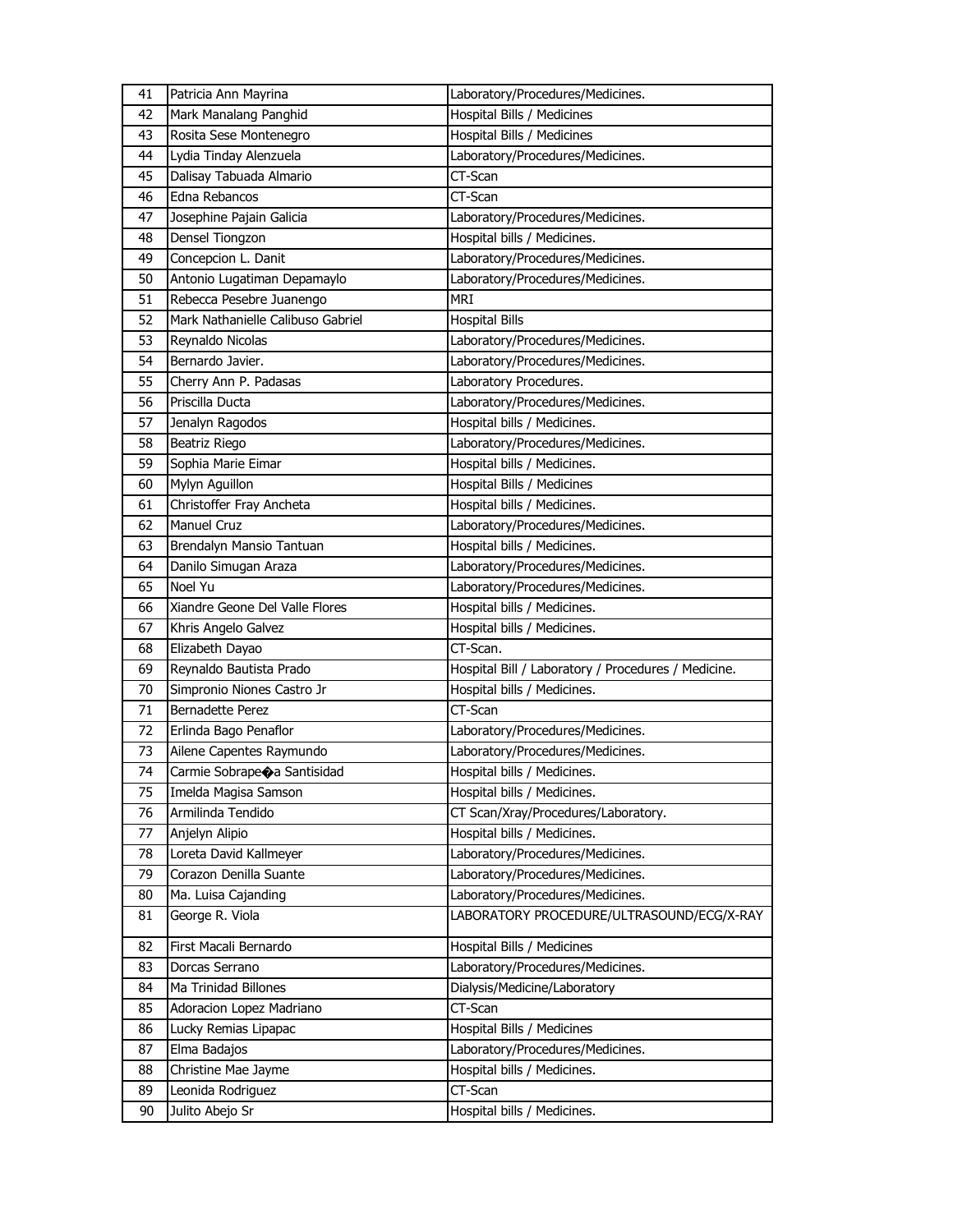| 91  | Ernesto Lucero Godinez         | MRI.                                                |
|-----|--------------------------------|-----------------------------------------------------|
| 92  | Mhia Landas Rea�o              | Hospital bills / Medicines.                         |
| 93  | Luz V. Crispino                | Laboratory/Procedures/Medicines.                    |
| 94  | Roberto Francisco              | MRI.                                                |
| 95  | Florentino Dela Cruz Labastida | Laboratory/Procedures/Medicines.                    |
| 96  | Mico Magno Morallos            | Hospital Bills / Medicines                          |
| 97  | Ana Marie Gacila Fernandez     | Hospital bills / Medicines.                         |
| 98  | Lilia Arce                     | CT-Scan                                             |
| 99  | Florita Go                     | Ultrasound.                                         |
| 100 | Jessie Agno Cabato             | Hospital bills / Medicines.                         |
| 101 | Norida Durante                 | Laboratory/Procedures/Medicines.                    |
| 102 | Yolanda Tungala Tulio          | Laboratory/Procedures/Medicines.                    |
| 103 | Jose Omay Minao                | Ultrasound                                          |
| 104 | Maricris Santarita Cabahug     | Hospital bills / Medicines.                         |
| 105 | Nelson Afable Camiling         | 2 D echo.                                           |
| 106 | Lucky Franz Remia Lipapac      | Hospital bills / Medicines.                         |
| 107 | Albert Almonte Borilla         | Laboratory/Procedures/Medicines.                    |
| 108 | Jessa Mae Minao                | MRI.                                                |
| 109 | Lolita Pinca Ebarita           | Hospital bills / Medicines.                         |
| 110 | Rowan Liam Escabarte Frias     | Hospital bills / Medicines.                         |
| 111 | Teresa Francisco               | CT-Scan                                             |
| 112 | Almario Guevarra Sto Tomas     | Laboratory/Procedures/Medicines.                    |
| 113 | <b>Dolores Guiz</b>            | Laboratory/Procedures/Medicines.                    |
| 114 | Rodante Cunanan Flores         | MRI.                                                |
| 115 | Rose Ann Artuz                 | Hospital bills.                                     |
| 116 | Trinidad Reyes Villagomez      | Hospital bills / Medicines.                         |
| 117 | Patricia Mae Abilong Escabarte | Hospital bills / Medicines.                         |
| 118 | Renato Santos,.                | Hospital Bill / Laboratory / Procedures / Medicine. |
| 119 | Rodolfo Almodovar              | Laboratory/Procedures/Medicines.                    |
| 120 | Josh Linden Juanites           | Hospital bills / Medicines.                         |
| 121 | Maricel Espinosa               | Hospital bills / Medicines.                         |
| 122 | Patricia Mae Escabarte         | Hospital bills / Medicines.                         |
| 123 | Lilia Frias Carullo            | Laboratory/Procedures/Medicines.                    |
| 124 | Jan Renan Dela Cruz Vallejo    | Hospital Bill/Diagnostic Procedure/Medicines        |
| 125 | Alicia Ombao Divinagracia      | Medicines                                           |
| 126 | Editha Avoba Tijano            | Hospital bills / Medicines.                         |
| 127 | Marivic Macasait Abrio         | Hospital bills / Medicines.                         |
| 128 | Teresita Nierras Adriano       | Laboratory/Procedures/Medicines.                    |
| 129 | Catherine Billones             | CT-Scan                                             |
| 130 | Valerio Estorel Gabuyo         | Laboratory/Procedures/Medicines.                    |
| 131 | Rufino C. Dela Cruz            | 2D ECHO/MEDICINE/LABORATORY PROCEDURE, X-<br>Rav.   |
| 132 | Ma Luisa S. Chavez             | Laboratory/Procedures/Medicines.                    |
| 133 | Venus Camasis Poblete          | Hospital bills / Medicines.                         |
| 134 | Zhian Arghel Dizon Miranda     | Hospital bills / Medicines.                         |
| 135 | Francisco Mansueta Plicerda    | Laboratory/Procedures/Medicines.                    |
| 136 | Geraldine Perez Padilla        | Laboratory/Procedures/Medicines.                    |
| 137 | Corazon Alonzo Salazar         | Laboratory/Procedures/Medicines.                    |
| 138 | Rogelio Santos                 | Laboratory/Procedures/Medicines.                    |
| 139 | Roslyn Baldo Aras              | CT SCAN CRANIAL PLAIN.                              |
| 140 | Zenaida Albos                  | Laboratory/Procedures/Medicines.                    |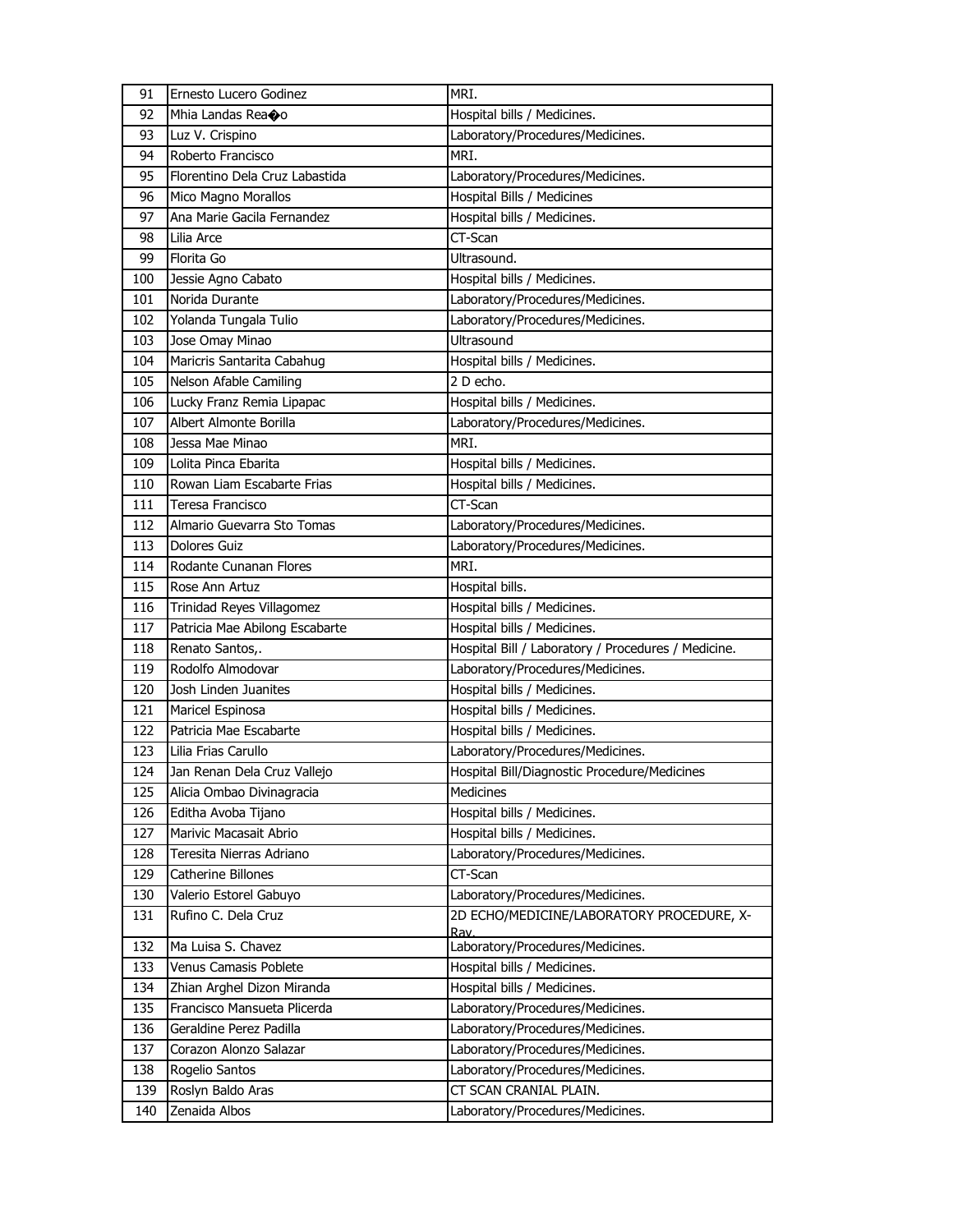| 141 | Ferry Toliao                   | Laboratory/Procedures/Medicines.                                 |
|-----|--------------------------------|------------------------------------------------------------------|
| 142 | Gloria Laberiano Balang        | Laboratory/Procedures/Medicines.                                 |
| 143 | Jane Giban                     | Laboratory/Procedures/Medicines.                                 |
| 144 | Jane Rianne Dela Cruz Vallejo  | Xray / Laboratory / Medicines                                    |
| 145 | Vilmark Manangkil Balajadia    | Laboratory/Procedures/Medicines.                                 |
| 146 | Antonio Balang                 | Laboratory/Procedures/Medicines.                                 |
| 147 | Rafael Clemente Lacson         | Laboratory/Procedures/Medicines.                                 |
| 148 | Mayan Paclibar Merioles        | Hospital bills / Medicines.                                      |
| 149 | Maria Nimfa Dollas Delas Armas | Laboratory/Procedures/Medicines.                                 |
| 150 | Armando Briones Castro         | Hospital bills / Medicines.                                      |
| 151 | Renato Rebaldo Vallejo         | Hospital Bill / Laboratory Procedures                            |
| 152 | Romeo Cruz Gomez               | Hospital bills / Medicines.                                      |
| 153 | Anabel Vasquez Flores          | Laboratory/Procedures/Medicines.                                 |
| 154 | Anabel Vasquez Flores          | Laboratory/Procedures/Medicines.                                 |
| 155 | Gina Fernando Rivera           | CT-Scan                                                          |
| 156 | Alyssa Mae Remias Sanapo       | Hospital bills / Medicines.                                      |
| 157 | Corazon Nonsol Bantillo        | Laboratory/Procedures/Medicines.                                 |
| 158 | Lucita Santos Hizon            | Hospital bills / Medicines.                                      |
| 159 | Allelie Borderos Revilla       | Laboratory/Procedures/Medicines.                                 |
| 160 | Aries Bacanay Peralta          | Laboratory/Procedures/Medicines.                                 |
| 161 | Lilia Soto Dela Cruz           | Laboratory/Procedures/Medicines.                                 |
| 162 | Mark Arcega Delara             | Ultrasound                                                       |
| 163 | Felixberto Abaja Rabo Jr       | Laboratory/Procedures/Medicines.                                 |
| 164 | Angelica Agosto Tenolete       | MRI.                                                             |
| 165 | Leila Pacano Lacsina           | Laboratory/Procedures/Medicines.                                 |
| 166 | Joselyn Tagapan Paguio         | Hospital bills / Medicines.                                      |
| 167 | Eduardo Cunanan Enriquez       | Laboratory/Procedures/Medicines.                                 |
| 168 | Alma Urfilla Sapno             | Implant / Hospital Bill / Laboratory / Procedure /<br>Medicines. |
| 169 | Jimmy Dacalious Noquilla       | Laboratory/Procedures/Medicines.                                 |
| 170 | Donna Soriano                  | 2D ECHO / ECG / X-RAY / Medicines                                |
| 171 | Avelina Abulencia Domingo      | Laboratory/Procedures/Medicines.                                 |
| 172 | Emily Sinogbuhan               | Laboratory/Procedures/Medicines.                                 |
| 173 | Shirley Lampios                | Hospital bills / Medicines.                                      |
| 174 | Rosemarie Resquid Macaraeg     | Laboratory/Procedures/Medicines.                                 |
| 175 | Reynaldo B. Resquid            | Laboratory/Procedures/Medicines.                                 |
| 176 | Benvinido Aquirre Andutan      | Laboratory/Procedures/Medicines.                                 |
| 177 | Irene Serrano                  | Laboratory/Procedures/Medicines.                                 |
| 178 | George Pasquin                 | Hospital bills / Medicines.                                      |
| 179 | Shienna Estrellado Alonzo      | Hospital bills / Medicines.                                      |
| 180 | Mary Grace Favila              | Laboratory/Procedures/Medicines.                                 |
| 181 | Mary Rose Pesimo               | Hospital bills / Medicines.                                      |
| 182 | Melina Catugas                 | Laboratory/Procedures/Medicines.                                 |
| 183 | Ronaldo Lausa Jr               | Hospital bills / Medicines.                                      |
| 184 | Jolita Sevilla Dela Cruz       | Hospital bills / Medicines.                                      |
| 185 | Marcos Alexander Dingson       | Laboratory/Procedures/Medicines.                                 |
| 186 | Carla Baas Horario             | Laboratory/Procedures/Medicines.                                 |
| 187 | Federico Catugas               | Laboratory/Procedures/Medicines.                                 |
| 188 | Rom Eugene Orenciada Villena   | Hospital bills / Medicines.                                      |
| 189 | Mary Jean De Arca              | Hospital bills / Medicines.                                      |
| 190 | Roberto Santos                 | Laboratory/Procedures/Medicines.                                 |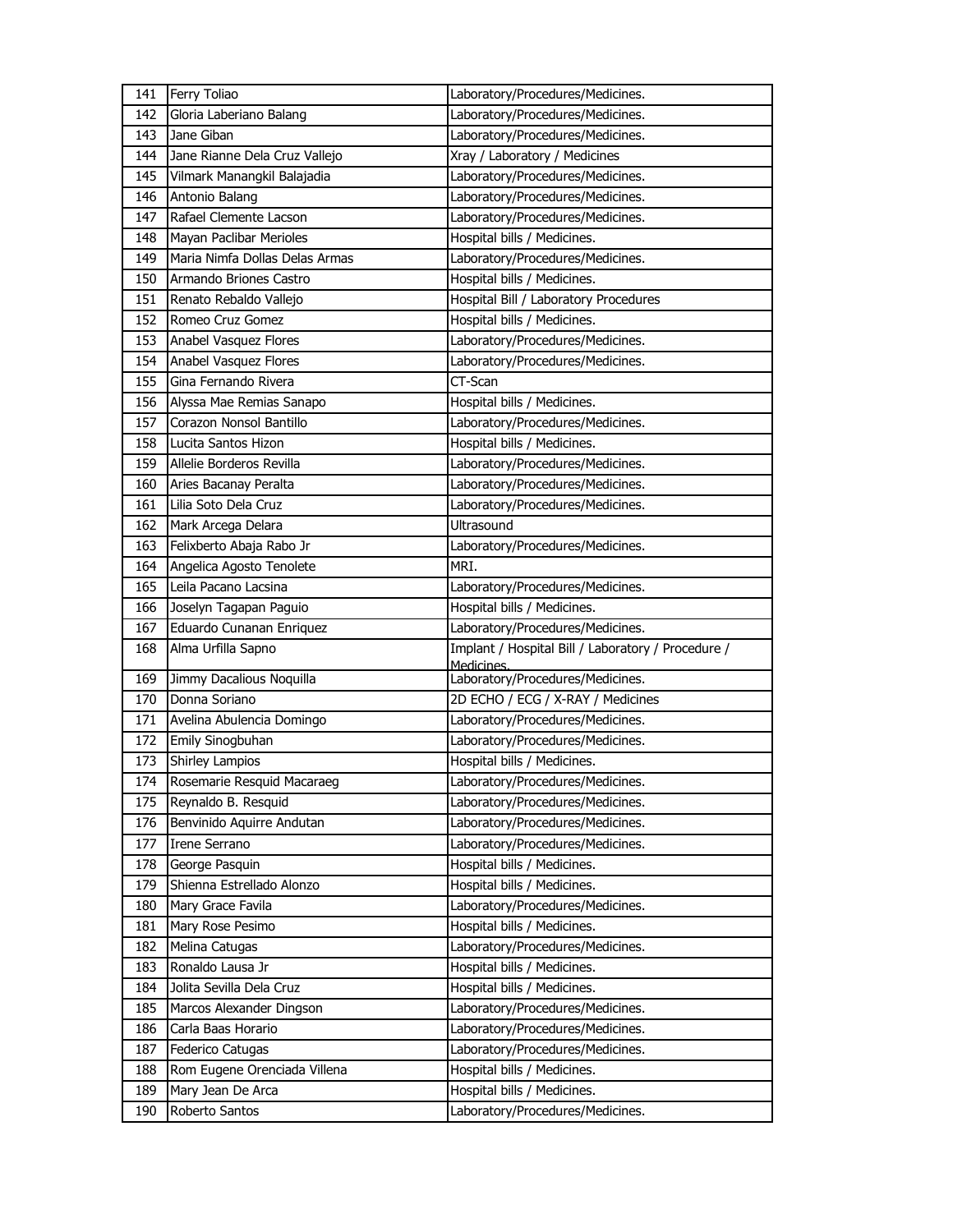| 191 | Ailyn Dayao                     | Hospital bills / Medicines.       |
|-----|---------------------------------|-----------------------------------|
| 192 | Zenaida Albos                   | Laboratory/Procedures/Medicines.  |
| 193 | Ma Angelica Mae Pingol          | Laboratory/Procedures/Medicines.  |
| 194 | Rhodora Andrade                 | Laboratory/Procedures/Medicines.  |
| 195 | Ashley Cauan Maraguinot         | Hospital bills / Medicines.       |
| 196 | Venus Camasis Poblete           | Hospital bills / Medicines.       |
| 197 | Jonah Bacena                    | Hospital bills / Medicines.       |
| 198 | Amelia Gatchalian               | Laboratory/Procedures/Medicines.  |
| 199 | Leonora Sigua                   | Laboratory/Procedures/Medicines.  |
| 200 | Renelyn Mendoza Oliveros        | Laboratory/Procedures/Medicines.  |
| 201 | Baron James Herbas Paclihan     | Hospital bills / Medicines.       |
| 202 | Carmen Amor Ballicud            | Laboratory/Procedures/Medicines.  |
| 203 | Mercedita Adducol               | Laboratory/Procedures/Medicines.  |
| 204 | <b>Emmanuel Caballes</b>        | Laboratory/Procedures/Medicines.  |
| 205 | Liam Khalil Fernandez Gersalia  | Hospital bills / Medicines.       |
| 206 | Joel Palagtiw Abellanosa        | Laboratory/Procedures/Medicines.  |
| 207 | <b>Herbert Gregorio</b>         | Laboratory/Procedures/Medicines.  |
| 208 | Diana Salonga Ignacio           | Laboratory/Procedures/Medicines.  |
| 209 | Mary Joy Soberano Mabute        | Hospital bills / Medicines.       |
| 210 | Mylyn Aguillon                  | Hospital bills / Medicines.       |
| 211 | Luzviminda Ganzon               | Laboratory/Procedures/Medicines.  |
| 212 | Daniel Arellano                 | Hospital bills / Medicines.       |
| 213 | Francesca Legaspi               | Laboratory/Procedures/Medicines.  |
| 214 | Juana Alfonso                   | Laboratory/Procedures/Medicines.  |
| 215 | Mercedita Memoracion            | Laboratory/Procedures/Medicines.  |
| 216 | Bovito Bayon                    | Laboratory/Procedures/Medicines.  |
| 217 | Pauline Leonor Fortes Hernandez | Hospital bills / Medicines.       |
| 218 | Edwin Tongco Sr                 | Laboratory/Procedures/Medicines.  |
| 219 | Eduardo F. Alfonso              | Laboratory/Procedures/Medicines.  |
| 220 | Romeo Villacorte                | Laboratory/Procedures/Medicines.  |
| 221 | Maria Cristina Tanyag           | Laboratory/Procedures/Medicines.  |
| 222 | Ramon Sayuman                   | Laboratory/Procedures/Medicines.  |
| 223 | Teresita Mariano                | Laboratory/Procedures/Medicines.  |
| 224 | Fernando Domingo,.              | Laboratory/Procedures/Medicines.  |
| 225 | Erlinda Sapo                    | Laboratory/Procedures/Medicines.  |
| 226 | Nora Senio                      | Laboratory/Procedures/Medicines.  |
| 227 | Clint Cyrus Hernandez           | Hospital bills / Medicines.       |
| 228 | Ma Luisa Calasin                | Laboratory/Procedures/Medicines.  |
| 229 | Erlinda Candidado               | Laboratory/Procedures/Medicines.  |
| 230 | Elino Agulto                    | Laboratory/Procedures/Medicines.  |
| 231 | Fanny Agos Albos                | Laboratory Procedures             |
| 232 | Annalyn Morales Bayson          | Laboratory/Procedures/Medicines.  |
| 233 | Matt Rayven Guiling             | Hospital bills / Medicines.       |
| 234 | Shara Mae Butingal Maceda       | Laboratory/Procedures/Medicines.  |
| 235 | Christine Guevarra Bernardino   | 2D ECHO / ECG / X-RAY / Medicines |
| 236 | Consolacion Taladro             | Laboratory/Procedures/Medicines.  |
| 237 | Benjamin Chan                   | $CT-Scan$                         |
| 238 | Erlinda F. Candidato            | Laboratory/Procedures/Medicines.  |
| 239 | Cristina Santos Barnedo         | CT-Scan                           |
| 240 | Fortunato Millanes              | Laboratory/Procedures/Medicines.  |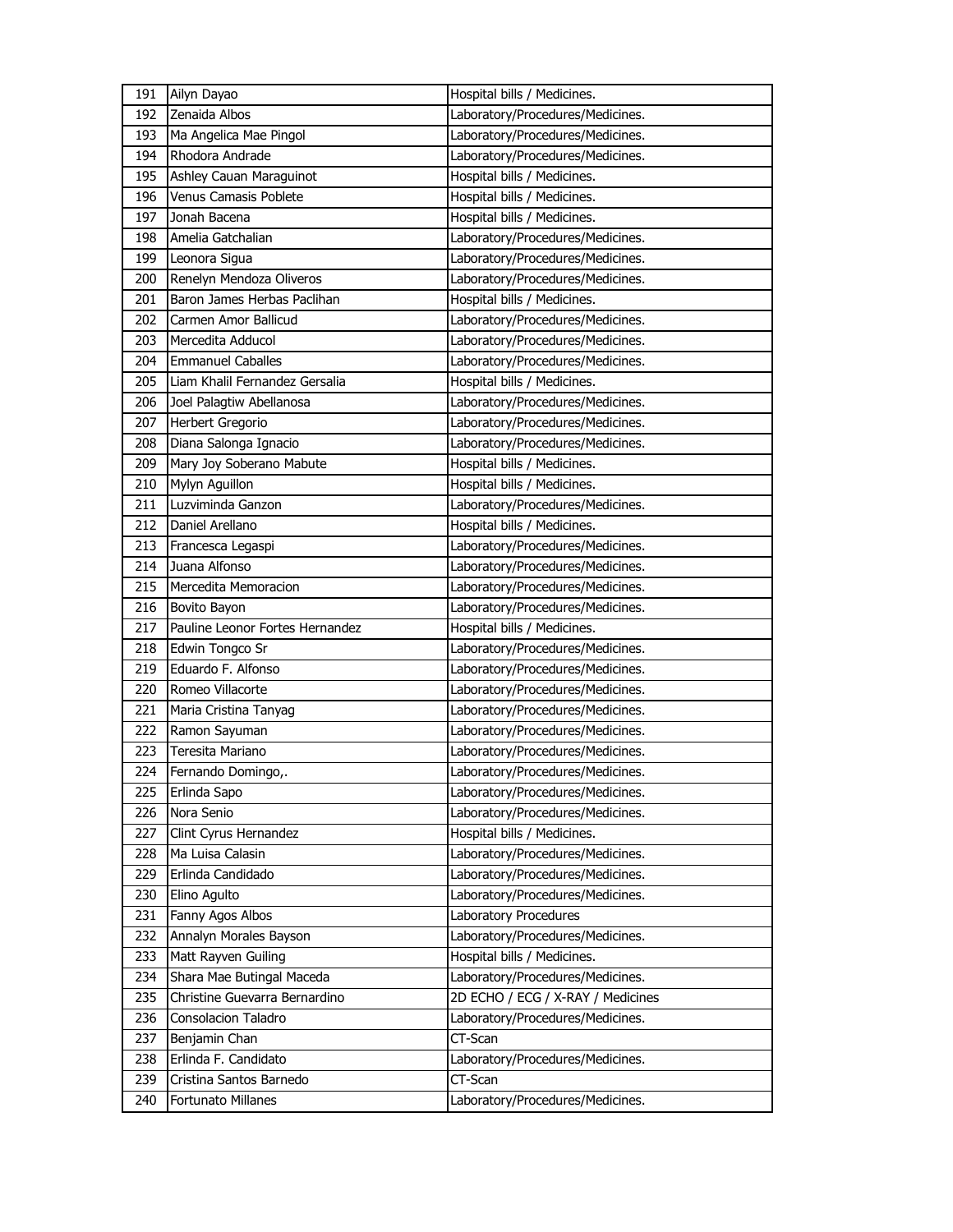| 241 | Rizza Del Rosario               | Hospital bills / Medicines.                            |
|-----|---------------------------------|--------------------------------------------------------|
| 242 | Pio Candidato                   | Laboratory/Procedures/Medicines.                       |
| 243 | Delia Baguio                    | CT-Scan                                                |
| 244 | Rhea Cara Domingo               | Hospital bills / Medicines.                            |
| 245 | Jessica Madrazo Cunanan         | Hospital bills / Medicines.                            |
| 246 | Rodolfo Ferrer                  | Ultrasound                                             |
| 247 | Alvin Sabaybay Fajardo          | Laboratory/Procedures/Medicines.                       |
| 248 | Felicitas Gallardo Emban        | Laboratory/Procedures/Medicines.                       |
| 249 | Marita Dacayanan                | Laboratory/Procedures/Medicines.                       |
| 250 | <b>Teresita Delos Santos</b>    | Laboratory/Procedures/Medicines.                       |
| 251 | Zaine Javier Villar             | Hospital bills / Medicines.                            |
| 252 | Dhex Edrian Gonzales Managuelod | Hospital bills / Medicines.                            |
| 253 | Clarizza Martin Bondad          | Hospital bills / Medicines.                            |
| 254 | Archangel Cruz Lim              | Hospital bills / Medicines.                            |
| 255 | Rizza Enopia Campos             | Laboratory/Procedures/Medicines.                       |
| 256 | Reina Marie Malquioana          | Laboratory/Procedures/Medicines.                       |
| 257 | Reyson Bondoc Marcos            | Hospital bills / Medicines.                            |
| 258 | Camille Bobilis Aglubat         | Laboratory/Procedures/Medicines.                       |
| 259 | Ciara Mel Capulong Reyes        | Hospital bills / Medicines.                            |
| 260 | Fe Ignacio De Quito             | X-RAY/LABORATORY PROCEDURE.                            |
| 261 | Zerilin Andrade De Castro       | Hospital bills / Medicines.                            |
| 262 | Rodessa Cruz                    | Dialysis, Dialyzer, PD Solution, Procedures, Medicines |
|     |                                 | &                                                      |
| 263 | Jhayzelle Jade Catalan Racoma   | Laboratory<br>Laboratory/Procedures/Medicines.         |
| 264 | Jocelyn Lacson Mancia           | Laboratory/Procedures/Medicines.                       |
| 265 | <b>Marites Santos</b>           | CT-Scan                                                |
| 266 | Jenita Lucero                   | Laboratory/Procedures/Medicines.                       |
| 267 | Florida Aguinaldo               | Laboratory/Procedures/Medicines.                       |
| 268 | Mikaella Zyrene Cuzon           | Hospital bills / Medicines.                            |
| 269 | Teresita Riego Nicolas          | Laboratory/Procedures/Medicines.                       |
| 270 | Carlo Felisimino Gacho          | Laboratory/Procedures/Medicines.                       |
| 271 | Hazal Obra Pollicar             | Laboratory/Procedures/Medicines.                       |
| 272 | Jomar Icawat Del Valle          | Laboratory/Procedures/Medicines.                       |
| 273 | Ben Glen Lechago Franco         | Laboratory/Procedures/Medicines.                       |
| 274 | Lyza Amparo                     | Hospital bills / Medicines.                            |
| 275 | Angelo Caling                   | Laboratory/Procedures/Medicines.                       |
| 276 | Cecilio Reynaldo Sebastian Bien | Hospital bills / Medicines.                            |
| 277 | Lolita Licuanan                 | Laboratory/Procedures/Medicines.                       |
| 278 | <b>Emmanuel Caballes</b>        | Laboratory/Procedures/Medicines.                       |
| 279 | Andy Mar Martinez               | Hospital bills / Medicines.                            |
| 280 | Rolando Lopez                   | Laboratory/Procedures/Medicines.                       |
| 281 | Mary Ann Oliveros               | CT-Scan                                                |
| 282 | Robert D. Ingua                 | Laboratory/Procedures/Medicines.                       |
| 283 | Alexander Liwanag Agulto        | Hospital Bill / Laboratory Procedures / Medicines      |
| 284 | Cristopher Llobrera             | Laboratory/Procedures/Medicines.                       |
| 285 | Marilyn Dela Cruz               | Laboratory/Procedures/Medicines.                       |
| 286 | Alberto Tolentino Manalo        | 2D ECHO / ECG / X-RAY / Medicines                      |
| 287 | Romel Sioson Robles             | Laboratory/Procedures/Medicines.                       |
| 288 | Kissy Cruz Antiquerra           | Laboratory/Procedures/Medicines.                       |
| 289 | Jocelyn Paradero                | Laboratory/Procedures/Medicines.                       |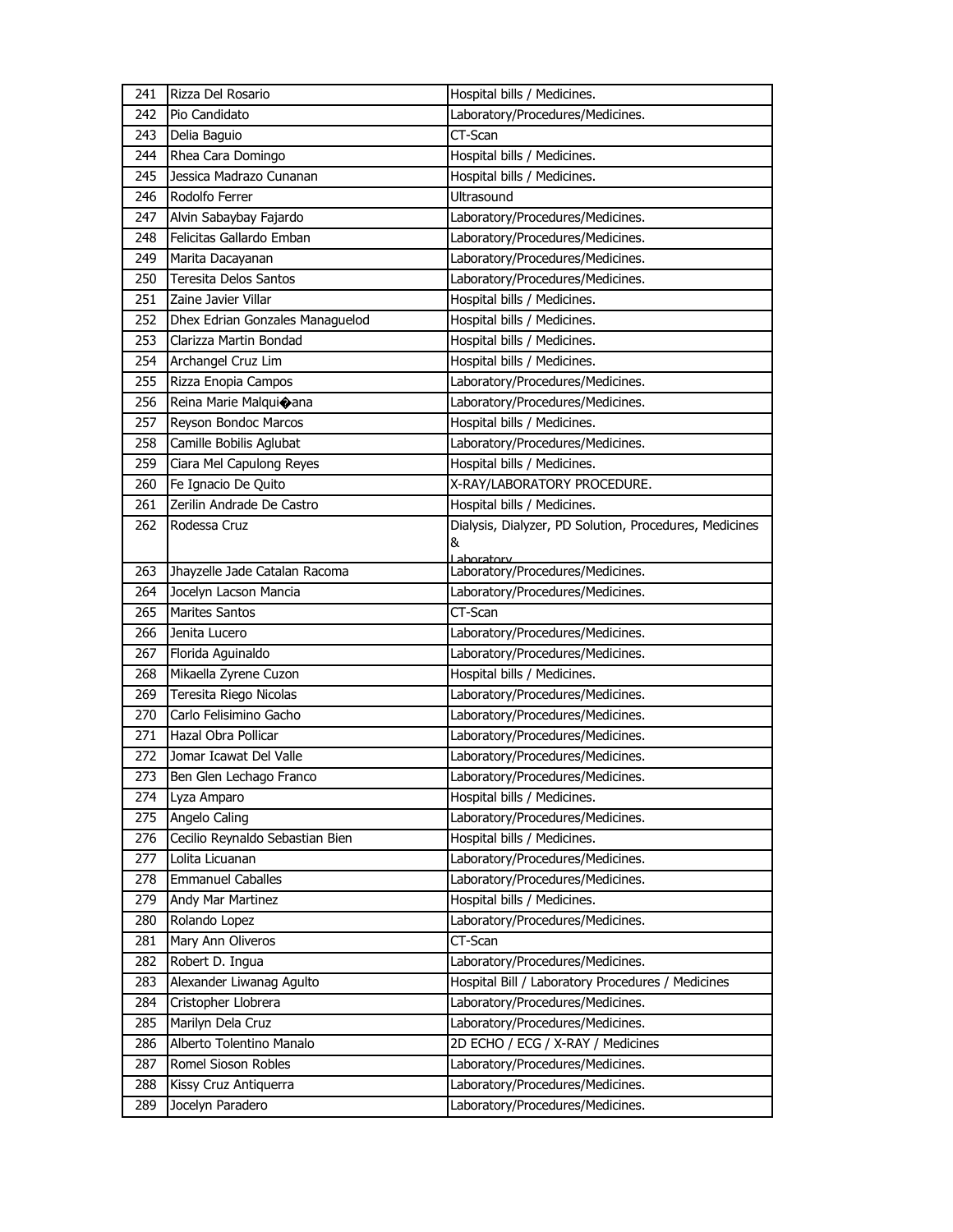| 290 | Benilda Abriam Nismal         | Ultrasound                                             |
|-----|-------------------------------|--------------------------------------------------------|
| 291 | Rodolfo Felicilda             | CT-Scan                                                |
| 292 | Angelica T Leon Fajardo       | Laboratory/Procedures/Medicines.                       |
| 293 | Bernardita Vega               | Laboratory/Procedures/Medicines.                       |
| 294 | Rowen Ramirez                 | Hospital bills / Medicines.                            |
| 295 | Stanley Dela Cruz             | Hospital Bills / Medicines                             |
| 296 | Shannen Co Jerh               | Hospital bills / Medicines.                            |
| 297 | Marissa Yumul Yandan          | Laboratory/Procedures/Medicines.                       |
| 298 | Jovita Estoso Bonaobra        | Laboratory/Procedures/Medicines.                       |
| 299 | Florabelle Tagalog Dadis      | Hospital bills / Medicines.                            |
| 300 | Bernardita Ramos Pablo        | Laboratory/Procedures/Medicines.                       |
| 301 | Estrella Sunga Enverso        | Laboratory/Procedures/Medicines.                       |
| 302 | Esperanza Concordo            | Laboratory/Procedures/Medicines.                       |
| 303 | Ramonato Mercado Linaogo      | Hospital bills / Medicines.                            |
| 304 | Felipe Obdelia                | Laboratory/Procedures/Medicines.                       |
| 305 | Juanita Vega Buenaventura     | Laboratory/Procedures/Medicines.                       |
| 306 | Narcisa Escranda Luces        | Hospital bills / Medicines.                            |
| 307 | Racquel Losa Palatan          | Hospital bills / Medicines.                            |
| 308 | Joseph Tabuena Villegas       | Hospital bills / Medicines.                            |
| 309 | Jennifer Pascual Principe     | Hospital bills / Medicines.                            |
| 310 | Pilar Esquillo                | Hospital bills / Medicines.                            |
| 311 | Danilo Seminiano Garrido      | Laboratory/Procedures/Medicines.                       |
| 312 | Benjie Aguirre                | Hospital bills / Medicines.                            |
| 313 | Lilia Flores.                 | Laboratory/Procedures/Medicines.                       |
| 314 | Felizardo Reyes Onayan        | CT-Scan                                                |
| 315 | Juanita Villanueva Ramos      | Laboratory/Procedures/Medicines.                       |
| 316 | Ezrah Louise Embodo Magnaye   | Hospital bills / Medicines.                            |
| 317 | Julita Midel                  | Laboratory/Procedures/Medicines.                       |
| 318 | Catherine Atienza             | CT-Scan                                                |
| 319 | Antonio Mercado               | Laboratory/Procedures/Medicines.                       |
| 320 | Gilbert Noel Orallo           | Laboratory/Procedures/Medicines.                       |
| 321 | Akhian Nioo Suarez            | Hospital bills / Medicines.                            |
| 322 | Federico Lazaro Jr            | Laboratory/Procedures/Medicines.                       |
| 323 | Emilia Lazaro                 | Laboratory/Procedures/Medicines.                       |
| 324 | Laiza Orieste                 | Laboratory/Procedures/Medicines.                       |
| 325 | Iban Cabata�a                 | Laboratory/Procedures/Medicines.                       |
| 326 | Arturo Enero Atencio Jr       | Hospital bills / Medicines.                            |
| 327 | Ramon Natividad               | Laboratory/Procedures/Medicines.                       |
| 328 | Dorotea Cruz                  | Laboratory/Procedures/Medicines.                       |
| 329 | Anna Lyn Pangilinan Cepe      | Hospital Bills / Medicines                             |
| 330 | Cresencia Ambida              | Dialysis, Dialyzer, PD Solution, Procedures, Medicines |
|     |                               | &<br>Lahoratory                                        |
| 331 | Angie Antiojo Alejandro       | Hospital bills / Medicines.                            |
| 332 | Dolores Sakay                 | Laboratory/Procedures/Medicines.                       |
| 333 | Maria Arliz Llego Abello      | Hospital bills / Medicines.                            |
| 334 | Alfredo Villota               | Laboratory/Procedures/Medicines.                       |
| 335 | Tyroone Cacapit Dionisio      | Hospital Bills / Medicines                             |
| 336 | Joy Abigael Antonio Borlongan | Hospital bills / Medicines.                            |
| 337 | Rosella A. Bondoc             | Hospital bills / Medicines.                            |
| 338 | Marife Tejero Peralta         | Hospital bills / Medicines.                            |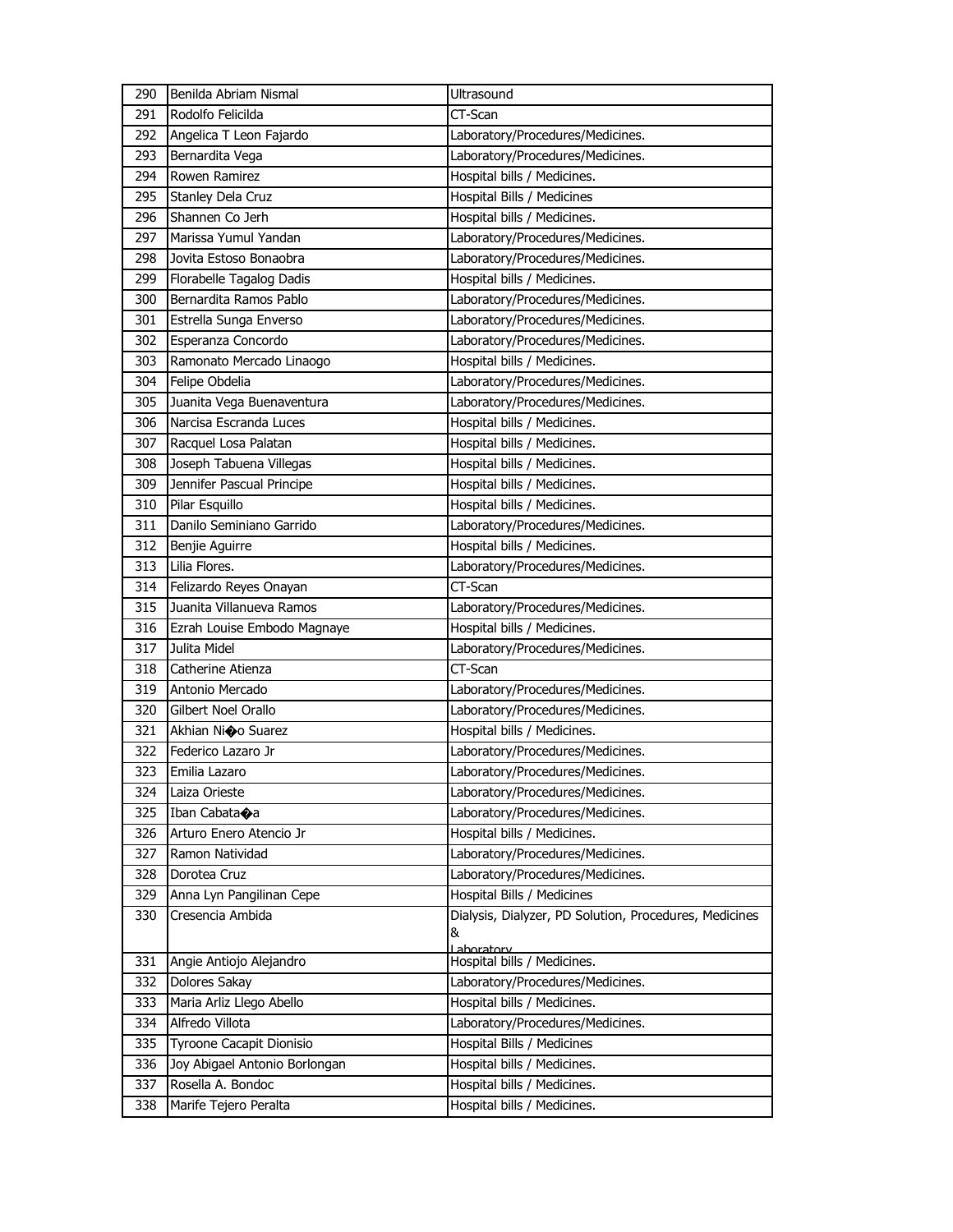| 339 | Dolly Faith Gabiazon Paring          | Hospital bills / Medicines.                         |
|-----|--------------------------------------|-----------------------------------------------------|
| 340 | Joel Ventura                         | Laboratory/Procedures/Medicines.                    |
| 341 | Shiela Mae Deiz Aquino               | Hospital bills / Medicines.                         |
| 342 | Lhara Licuanan Pinlac                | Hospital Bills / Medicines                          |
| 343 | <b>Henry Reyes</b>                   | Hospital bills / Medicines.                         |
| 344 | Eric Gonzales Enriquez               | Hospital bills / Medicines.                         |
| 345 | Maria Rosa Fernando                  | Laboratory/Procedures/Medicines.                    |
| 346 | Pedro L. Felongco                    | Laboratory/Procedures/Medicines.                    |
| 347 | Henry B. Arroyo                      | Laboratory/Procedures/Medicines.                    |
| 348 | Romeo Valdez Jr                      | CT-Scan                                             |
| 349 | Emilita Garrote Quilit               | Hospital bills / Medicines.                         |
| 350 | Chona Malanao                        | Laboratory/Procedures/Medicines.                    |
| 351 | Rebecca Pesebre Juanengco            | MRI.                                                |
| 352 | Leonila Pareno                       | Laboratory/Procedures/Medicines.                    |
| 353 | Janeica Brieanna Cristobal Igat      | Hospital bills / Medicines.                         |
| 354 | Janeica Brieanna Cristobal Igat      | Hospital bills / Medicines.                         |
| 355 | Vilmark Manangkil Balajadia          | Medicines                                           |
| 356 | Divina Bautista                      | Medicines                                           |
| 357 | Nicetas Palafox Kapalungan           | <b>Medicines</b>                                    |
| 358 | Myrna Ramos Gregorio                 | Laboratory/Procedures/Medicines.                    |
| 359 | Cleofe N. Nabaja                     | Laboratory/Procedures/Medicines.                    |
| 360 | Erica Encarguez Macalagin            | Hospital bills / Medicines.                         |
| 361 | Margie Torillo                       | Laboratory/Procedures/Medicines.                    |
| 362 | Arcenio Bulatao Paed                 | Laboratory/Procedures/Medicines.                    |
| 363 | Eleonor De Leon Alcantara            | Laboratory/Procedures/Medicines.                    |
| 364 | Rogelio Geronimo Roque               | Laboratory/Procedures/Medicines.                    |
| 365 | Anna Grace Estel Dizon               | Medicines                                           |
| 366 | Catherine Velasquez Atienza          | Medicines                                           |
| 367 | Alicia Ombao Divinagracia            | Laboratory/Procedures/Medicines.                    |
| 368 | Christian Zaike Presnilla Mates      | Hospital Bills / Medicines                          |
| 369 | Alberto Cruz Ramos                   | Laboratory/Procedures/Medicines.                    |
| 370 | Josephine Habalita Wawangco          | Laboratory/Procedures/Medicines.                    |
| 371 | Gil Becu $\bigcirc$ a Barrameda      | Laboratory/Procedures/Medicines.                    |
| 372 | <b>Edentor Reyes</b>                 | Laboratory/Procedures/Medicines.                    |
| 373 | Archangel Cruz Lim                   | Hospital bills / Medicines.                         |
| 374 | Minerva Ramos Mariano                | Laboratory/Procedures/Medicines.                    |
| 375 | Helen Segismar Comaling              | Laboratory/Procedures/Medicines.                    |
| 376 | Reynaldo Bonifacio                   | Laboratory/Procedures/Medicines.                    |
| 377 | Abelardo Co                          | Laboratory/Procedures/Medicines.                    |
| 378 | Ma. Teresa Rabo Ferrer               | Laboratory/Procedures/Medicines.                    |
| 379 | Timothy Brylle Cabahug Ang           | Hospital Bills / Medicines                          |
| 380 | John Racel Roldan Maguiflor          | Hospital Bill / Laboratory / Procedures / Medicine. |
| 381 | Elizabeth Guballa                    | Laboratory/Procedures/Medicines.                    |
| 382 | Jose Curly Marquez Aguirre           | Laboratory/Procedures/Medicines.                    |
| 383 | Rowena Domingo                       | Laboratory/Procedures/Medicines.                    |
| 384 | Cunt Cyrus Hernandez                 | Hospital bills / Medicines.                         |
| 385 | Estrella Casta $\bigcirc$ eda Ortega | Laboratory/Procedures/Medicines.                    |
| 386 | Ernesto Pahayahay                    | Laboratory/Procedures/Medicines.                    |
| 387 | Marilyn Gravoso                      | Laboratory/Procedures/Medicines.                    |
| 388 | Rogelio Arboleda                     | Laboratory/Procedures/Medicines.                    |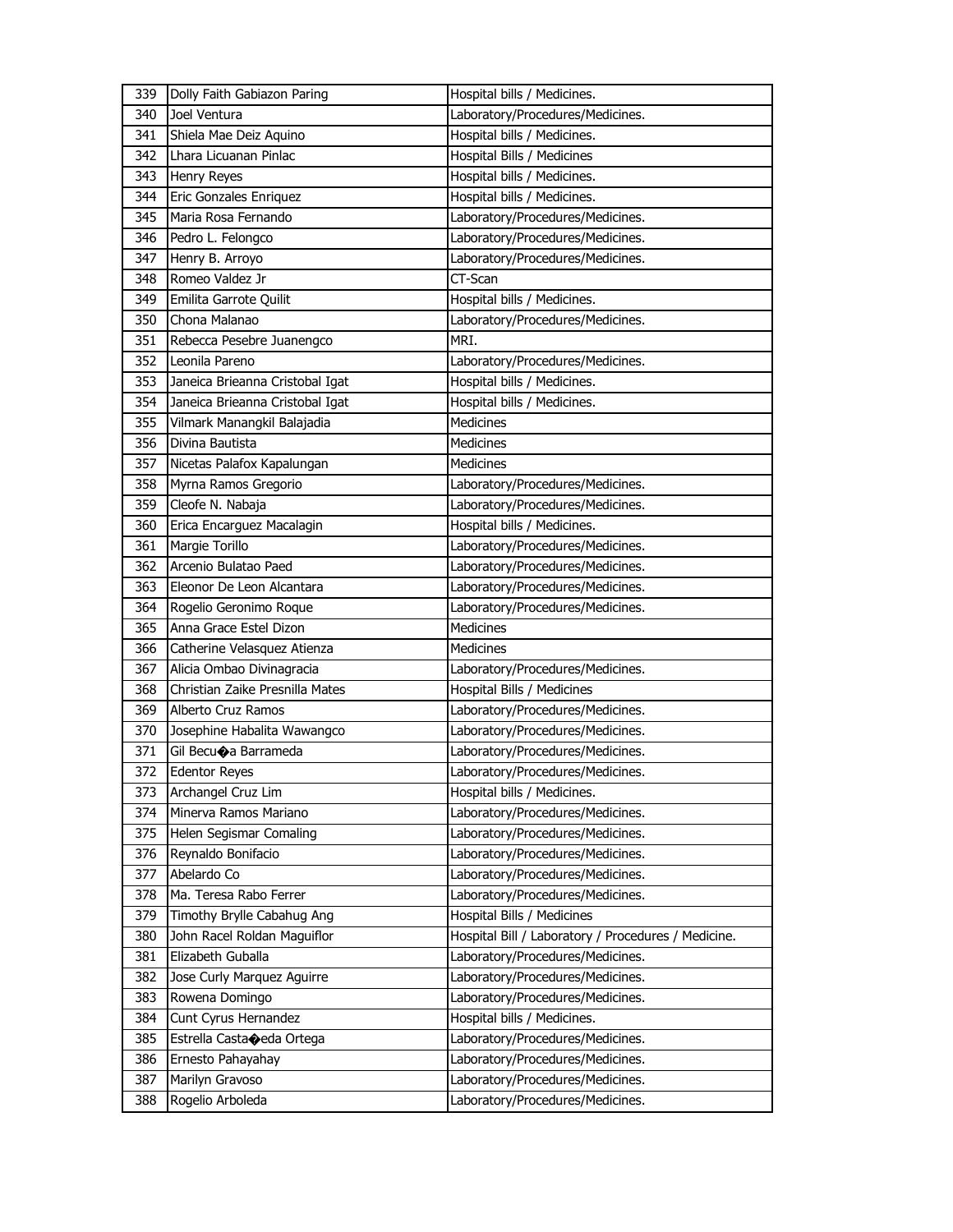| 389        | Jay Gaspar                                         | Medicines                                                       |
|------------|----------------------------------------------------|-----------------------------------------------------------------|
| 390        | Lloyd Jester G. Padilla                            | Dialysis, Dialyzer, PD Solution, Procedures, Medicines          |
|            |                                                    | &                                                               |
| 391        | Jeremiah S. Samonte                                | Lahoratory<br>Laboratory/Procedures/Medicines.                  |
| 392        | Rhian Fernandez                                    | Laboratory/Procedures/Medicines.                                |
| 393        | Lloyd Jester G. Padilla                            | Hospital bills / Medicines.                                     |
| 394        | Jerwin Dasmarioas Espinosa                         | Laboratory/Procedures/Medicines.                                |
| 395        | Jovita Clemente Pasgar                             | Hospital bills / Medicines.                                     |
| 396        | Mansueta Miras Abrencillo                          | Laboratory/Procedures/Medicines.                                |
| 397        | Eduardo Fabroa                                     | Laboratory/Procedures/Medicines.                                |
| 398        | Lorna Cirpiano                                     | Laboratory/Procedures/Medicines.                                |
| 399        | Feliciano Torres Sevilla                           | Laboratory/Procedures/Medicines.                                |
| 400        | Ambeer Lee Ejemplo Baronda                         | Hospital bills / Medicines.                                     |
| 401        | Rose Ann Bato Artuz                                | Hospital Bills / Medicines                                      |
| 402        | Michelle Santos                                    | Hospital bills / Medicines.                                     |
| 403        | Xierylle Kaye Tanael Gonzales                      | Laboratory/Procedures/Medicines.                                |
| 404        | Alberto Martin Vasquez                             | <b>Medicines</b>                                                |
| 405        | Katherine Navarro De Castro                        | Hospital bills / Medicines.                                     |
| 406        | Corazon Dela Cruz                                  | CT-Scan                                                         |
| 407        | Alberto Martin Vasquez                             | Medicines.                                                      |
| 408        | Melvin Cuerpo Arceo                                | Laboratory/Procedures/Medicines.                                |
| 409        | Joan Mae Sorra                                     | Hospital bills / Medicines.                                     |
| 410        | Marilyn Gravoso                                    | Laboratory/Procedures/Medicines.                                |
| 411        | Bobbie Dadis Sabio                                 | Hospital bills / Medicines.                                     |
| 412        | Gianna Farine Alora Ango                           | Hospital bills / Medicines.                                     |
| 413        | Janneth Obong                                      | Laboratory/Procedures/Medicines.                                |
|            |                                                    |                                                                 |
|            |                                                    |                                                                 |
| 414        | Anna Marie Lacbay                                  | Hospital bills / Medicines.                                     |
| 415        | Yolanda Macaraeg Maliclic<br>Nenita Garcia Vistis  | Laboratory/Procedures/Medicines.                                |
| 416<br>417 |                                                    | Ultrasound                                                      |
| 418        | Glamor Bato<br>Maribeth Sevilla                    | Laboratory/Procedures/Medicines.<br><b>Medicines</b>            |
| 419        |                                                    |                                                                 |
| 420        | Myrna Labiano Oriel                                | Hospital bills / Medicines.                                     |
| 421        | Denilyn Mirador Aguillon<br>Christopher Villamarin | Hospital bills / Medicines.                                     |
|            |                                                    | Dialysis, Dialyzer, PD Solution, Procedures, Medicines<br>&     |
|            |                                                    | ahoratory                                                       |
| 422        | Leonarda Matias Villanueva                         | Laboratory/Procedures/Medicines.                                |
| 423        | <b>Mario Santos</b>                                | Laboratory/Procedures/Medicines.                                |
| 424        | Mercidita Puracan Espanol                          | Laboratory/Procedures/Medicines.                                |
| 425        | Dolores Cajuban Washingon                          | <b>Hospital Bills / Medicines</b>                               |
| 426        | Ofelia Tupaz                                       | <b>Hospital Bills</b>                                           |
| 427        | Arsenia Deparene Enverzo                           | Hospital bills / Medicines.                                     |
| 428        | Deolito Arcenal Dauba                              | Laboratory/Procedures/Medicines.                                |
| 429        | Cecil Dela Rosa                                    | Laboratory/Procedures/Medicines.                                |
| 430        | Julio Solidio Manong                               | CT-Scan                                                         |
| 431        | Henry B. Arroyo                                    | Laboratory/Procedures/Medicines.                                |
| 432        | Janeth Camain Robedillo                            | Hospital Bills / Medicines                                      |
| 433        | Wilfredo Latade                                    | Ultrasound and medicines                                        |
| 434        | Lara Linaban De Luna                               | <b>Hospital Bills</b>                                           |
| 435<br>436 | Jonathan Duldulao<br>Jiovani Cameon Ordiz          | Laboratory/Procedures/Medicines.<br>Hospital bills / Medicines. |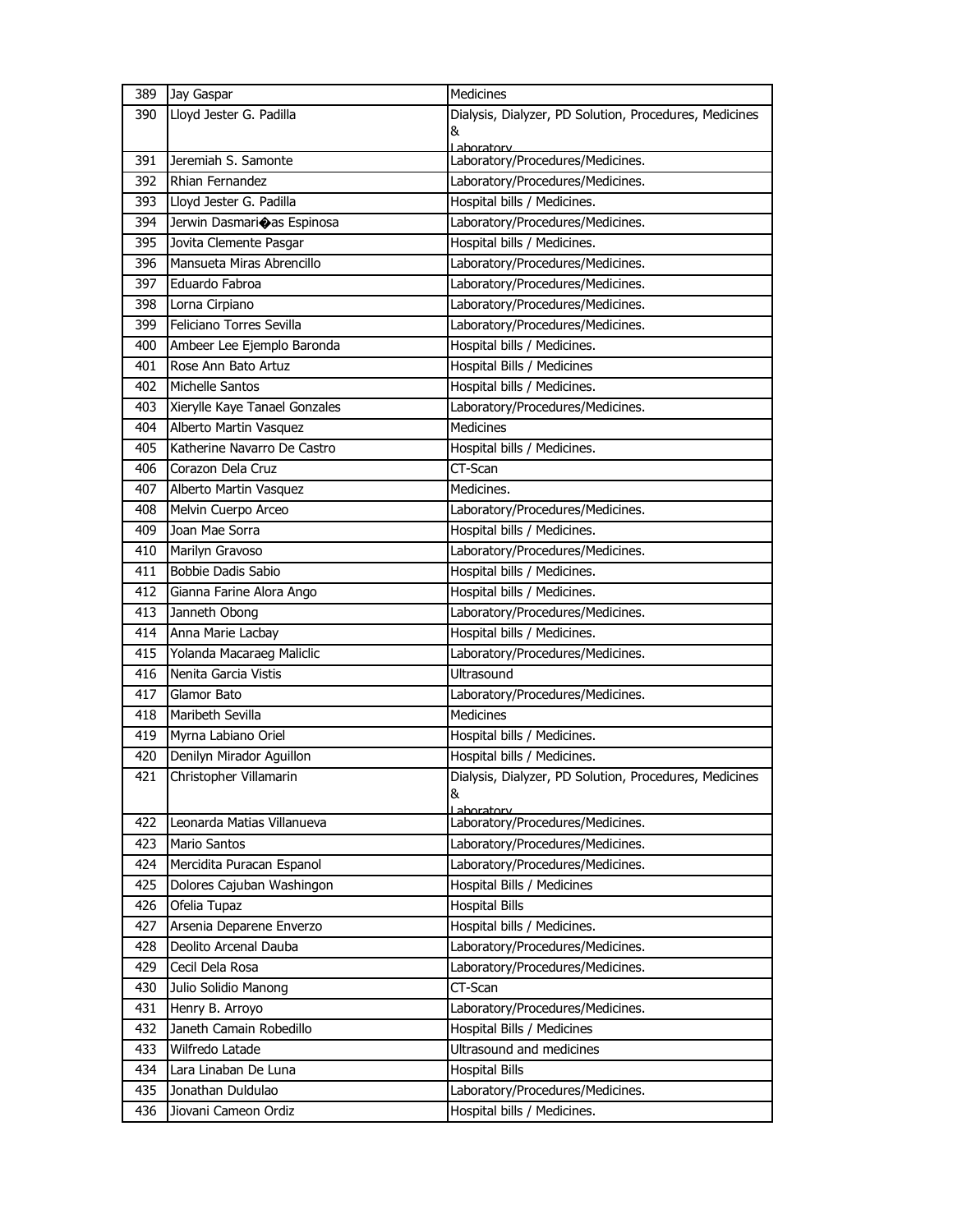| 437 | Mario P. Sablad                        | Dialysis, Dialyzer, PD Solution, Procedures, Medicines                     |
|-----|----------------------------------------|----------------------------------------------------------------------------|
|     |                                        | &                                                                          |
| 438 | Rhea Joyce Ilagan                      | aboratory<br>Hospital bills / Medicines.                                   |
| 439 | Crispulo Managaliman Aran              | Hospital bills / Medicines.                                                |
| 440 | Gerardo Ranoco                         | Laboratory/Procedures/Medicines.                                           |
| 441 | Arturo Mallari                         | Laboratory/Procedures/Medicines.                                           |
| 442 | Patricia Ann Gabo                      | Hospital bills / Medicines.                                                |
| 443 | Soledad Samaniego                      | CT-Scan                                                                    |
| 444 | Dylan Gabriel Arellano                 | Hospital bills / Medicines.                                                |
| 445 | Rosie Briol Aguilar                    | Hospital Bills / Medicines                                                 |
| 446 | Warfil Canacao Atinen                  | Hospital bills / Medicines.                                                |
| 447 | Elsa Marie Pantorilla Lacbay           | Hospital bills / Medicines.                                                |
| 448 | Ariel Garcia Dumlao                    | Laboratory/Procedures/Medicines.                                           |
| 449 | Danilo Penaranda                       | Laboratory/Procedures/Medicines.                                           |
| 450 | Erlinda Parayno Ursaiz                 | CT-Scan                                                                    |
| 451 | Rasty Monter Calumpag                  | Hospital bills / Medicines.                                                |
| 452 | Ma. Francesca Arabelle Ramos Benedicto | Laboratory/Procedures/Medicines.                                           |
| 453 | Celina Habla Villar                    | Laboratory/Procedures/Medicines.                                           |
| 454 | Domingo Reyes                          | Laboratory/Procedures/Medicines.                                           |
| 455 | Nelia Silvano                          | Laboratory/Procedures/Medicines.                                           |
| 456 | Charlie Manio Lim                      | Laboratory/Procedures/Medicines.                                           |
| 457 | Ronelio Villegas                       | Laboratory/Procedures/Medicines.                                           |
| 458 | Railley Callejo Martinez               | Hospital bills / Medicines.                                                |
| 459 | Shasca Leona Bejer Dela Cruz           | Hospital bills / Medicines.                                                |
| 460 | Patrick Reyes                          | Hospital bills / Medicines.                                                |
| 461 | Alexine Jane Oros Mahusay              | Laboratory/Procedures/Medicines.                                           |
| 462 | Felicidad Yrigan Taroy                 | Laboratory/Procedures/Medicines.                                           |
| 463 | Ma. Lourdes Codilla Abolencia          | Hospital bills / Medicines.                                                |
| 464 | Glenn Mark Amante Bautista             | Hospital bills / Medicines.                                                |
| 465 | Eufemia Postrero Sabillena             | Laboratory/Procedures/Medicines.                                           |
| 466 | Jaymark Rabo Belches                   | Laboratory/Procedures/Medicines.                                           |
| 467 | Chona Malanao                          | Laboratory/Procedures/Medicines.                                           |
| 468 | Christian James Monte Marquez          | Hospital Bills / Medicines                                                 |
| 469 | Ma. Cristina Gonzales Sales            | Laboratory/Procedures/Medicines.                                           |
| 470 | Lloyd Jester G. Padilla                | Dialysis, Dialyzer, PD Solution, Procedures, Medicines                     |
|     |                                        | &                                                                          |
|     |                                        | Laboratory                                                                 |
| 471 | Jasmine Celis Rodrigo                  | Hospital bills / Medicines.                                                |
| 472 | Alberto Ponce                          | Laboratory/Procedures/Medicines.                                           |
| 473 | Ana Mary Morales Agacer                | Hospital bills / Medicines.                                                |
| 474 | Sophia Elize Cabansag                  | Hospital bills / Medicines.                                                |
| 475 | Ronica Santos                          | Laboratory/Procedures/Medicines.                                           |
| 476 | Kristine Villarin Roque                | Hospital bills / Medicines.                                                |
| 477 | Alhonicah Mae Jose Bautista            | Hospital bills / Medicines.                                                |
| 478 | Elizabeth Pabili Obani                 | Laboratory/Procedures/Medicines.                                           |
| 479 | Mika Argonillo Lozada                  | Hospital bills / Medicines.                                                |
| 480 | Ronnie Mercado Muring                  | Hospital Bill/Laboratory<br>Procedures/Medicines/Diagnostic, Therapeutic & |
|     |                                        | Rehabilitative Procedures                                                  |
| 481 | Dem-an Benedicto Raymundo              | Hospital Bills / Medicines                                                 |
| 482 | King James Afable Saralde              | Hospital bills / Medicines.                                                |
| 483 | Editha Medalla Trangia                 | Hospital Bill / Laboratory Procedures / Medicines                          |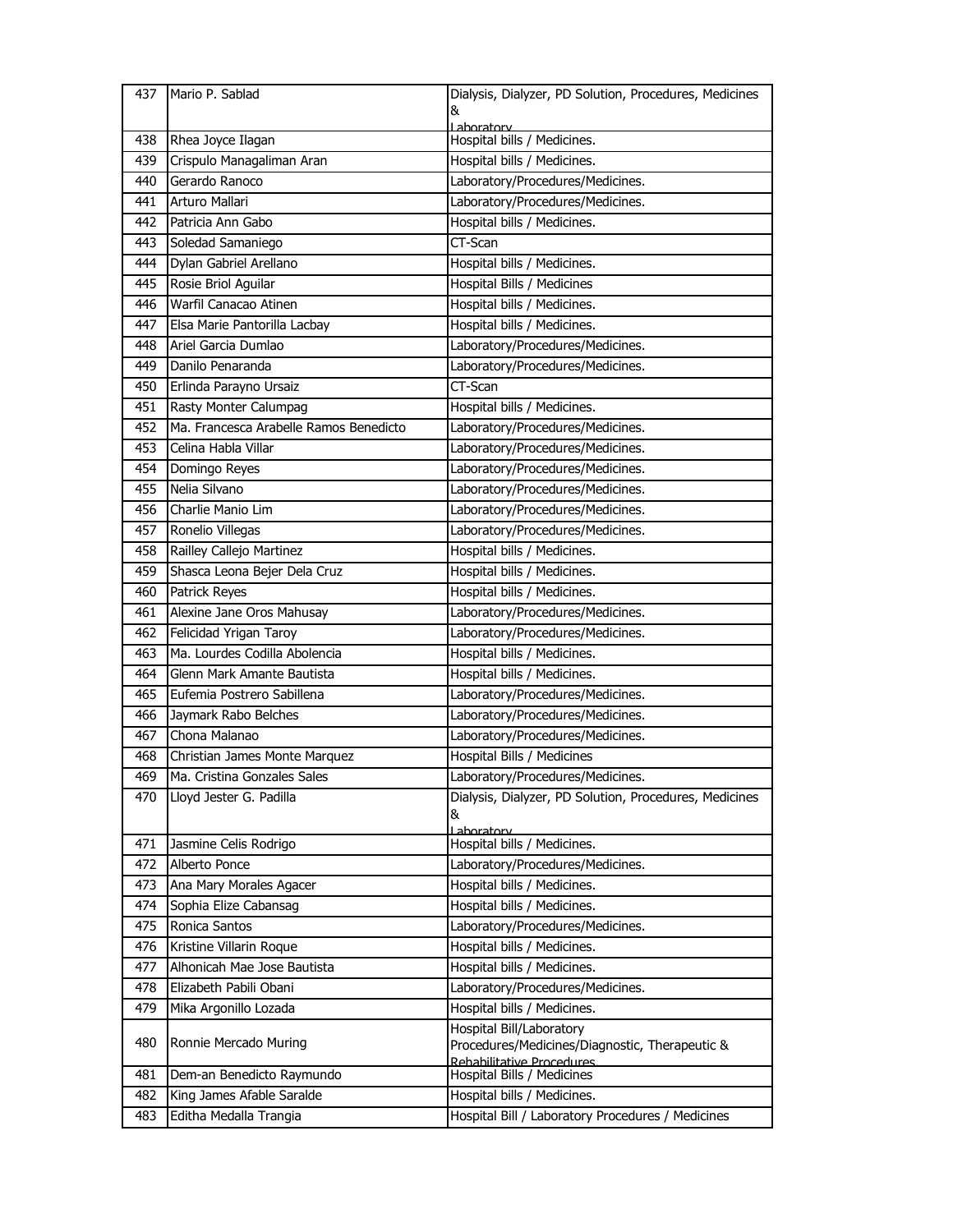|     | 484 Aldrin Aguipo Sanlitan          | Hospital Bill / Laboratory / Procedures / Medicine. |
|-----|-------------------------------------|-----------------------------------------------------|
|     | 485 Kris Alexander Cardenio Ramirez | Hospital Bills / Medicines                          |
|     | 486 Krizel Yerro Macarasig          | Hospital bills / Medicines.                         |
|     | 487 Erlinda Serafin Bella           | Hospital Bills / Medicines                          |
| 488 | Romeo Valdez Jr                     | Laboratory/Procedures/Medicines.                    |
|     |                                     |                                                     |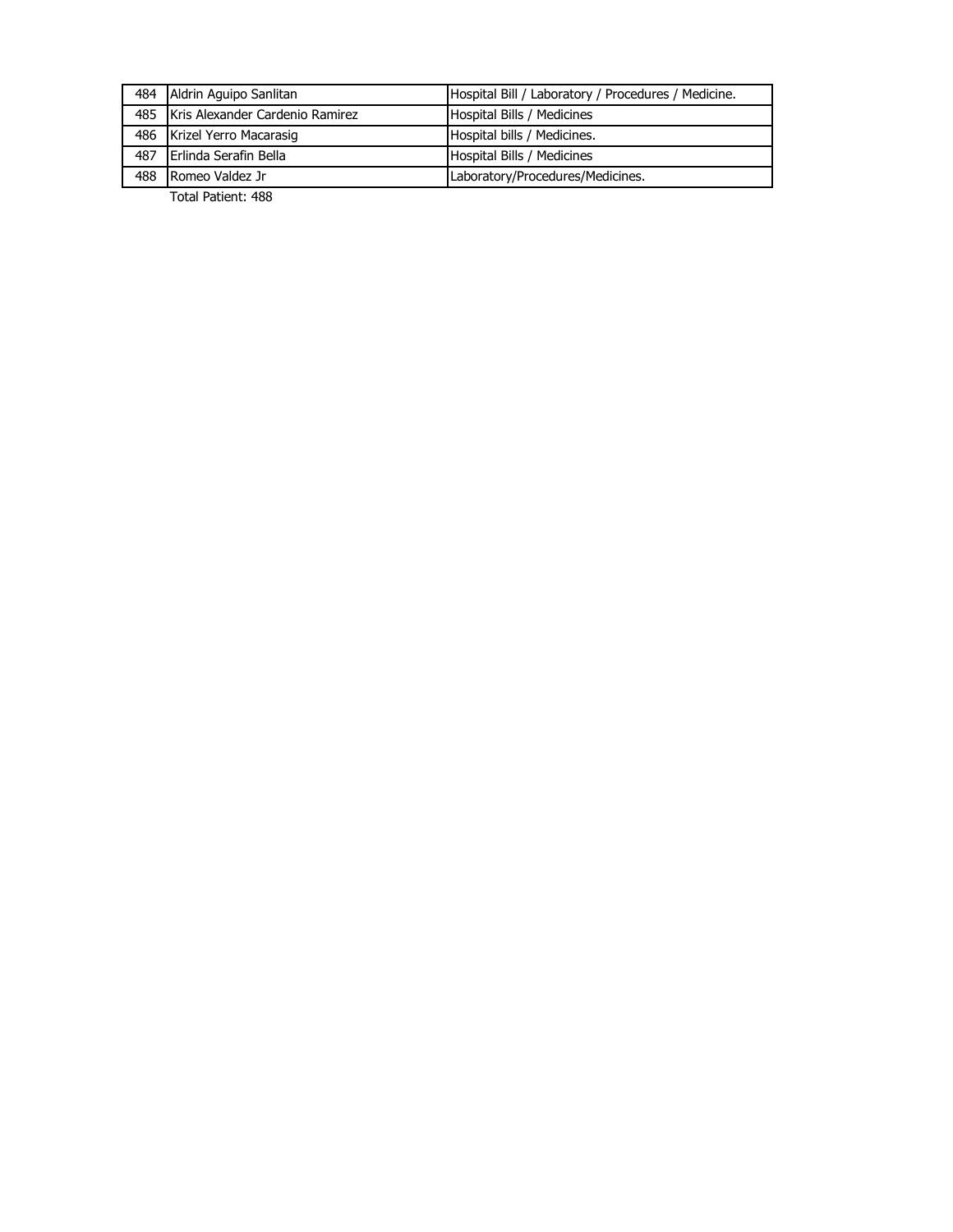

## TONDO MEDICAL CENTER

For the month of April year 2020

| No #           | <b>Name of Patient</b>                    | Assistance                                          |
|----------------|-------------------------------------------|-----------------------------------------------------|
| 1              | Nicasio Ganzon                            | Laboratory/Procedures/Medicines.                    |
| $\overline{2}$ | Evangelina Berooa Montero                 | Hospital bills / Medicines.                         |
| 3              | Kron Blaine Navarro De Castro             | Hospital Bills / Medicines                          |
| 4              | Cesar Young                               | Hospital Bills / Medicines                          |
| 5              | Cesar Young                               | Hospital bills / Medicines.                         |
| 6              | Mary Rose Ausan Babante                   | Hospital bills / Medicines.                         |
| 7              | Yumie Pring Castro                        | Hospital bills / Medicines.                         |
| 8              | Michelle Rose Pring Castro                | Hospital bills / Medicines.                         |
| 9              | Aniana Gepte                              | Laboratory/Procedures/Medicines.                    |
| 10             | Rowena Carreon                            | Laboratory/Procedures/Medicines.                    |
| 11             | Ellena Marcilino Hernandez                | Hospital bills / Medicines.                         |
| 12             | Krizel Yerro Macarasig                    | Hospital bills / Medicines.                         |
| 13             | Jinky Montanio Casuncad                   | Hospital bills / Medicines.                         |
| 14             | Darel Mejia Mingote                       | Hospital Bills                                      |
| 15             | Ymagine Jibriel Babaran Reloj             | Hospital bills / Medicines.                         |
| 16             | Jennifer Anis Dela Cruz                   | Laboratory/Procedures/Medicines.                    |
| 17             | Antonio Anthony Cabyasan                  | Hospital bills / Medicines.                         |
| 18             | Emiliana Tamares De Lara                  | Hospital Bill / Laboratory Procedures / Medicines   |
| 19             | April Macale Relox                        | Hospital bills / Medicines.                         |
| 20             | Mark Angelo Castro Roamar                 | Hospital bills / Medicines.                         |
| 21             | Mary Grace Macara piag Prades             | Hospital bills / Medicines.                         |
| 22             | Ni $\bigcirc$ a Kamil Barcelona Peregrino | Hospital bills / Medicines.                         |
| 23             | Rachel Anne Dalida Uvero                  | Hospital bills / Medicines.                         |
| 24             | Jesus Pagtapat Superales                  | Hospital bills / Medicines.                         |
| 25             | Marissa Egipto Estacio                    | Hospital bills / Medicines.                         |
| 26             | <b>Emmanuel Caballes</b>                  | Laboratory/Procedures/Medicines.                    |
| 27             | Josephine Teil Catacutan                  | Hospital Bills / Medicines                          |
| 28             | Erlinda Galang                            | Hospital bills / Medicines.                         |
| 29             | Rosalyn Moramion Culanag                  | Hospital bills / Medicines.                         |
| 30             | Kobe Flores Bunyi                         | Hospital bills / Medicines.                         |
| 31             | Reynald Jr Espinosa Santos                | Hospital bills / Medicines.                         |
| 32             | Rodrigo Salarde Salamat                   | Hospital Bill / Laboratory / Procedures / Medicine. |
| 33             | Faith Queenella Belmonte Larcena          | Hospital bills / Medicines.                         |
| 34             | Railey Callejo Martinez                   | Hospital bills / Medicines.                         |
| 35             | Janella Quinale                           | Hospital bills / Medicines.                         |
| 36             | Anna Marie Narag Ramos                    | Hospital Bills / Medicines                          |
| 37             | Castor Jr Peraleja Abadiano               | Hospital Bill / Laboratory / Procedures / Medicine. |
| 38             | Catherine Enorme Masindo                  | Hospital bills / Medicines.                         |
| 39             | Armando Jaime Galache Panes               | Hospital bills / Medicines.                         |
| 40             | Rodessa Cruz                              | Dialysis & Hospital Bill                            |
| 41             | Elaiza Gonzaga Meguillo                   | Hospital bills / Medicines.                         |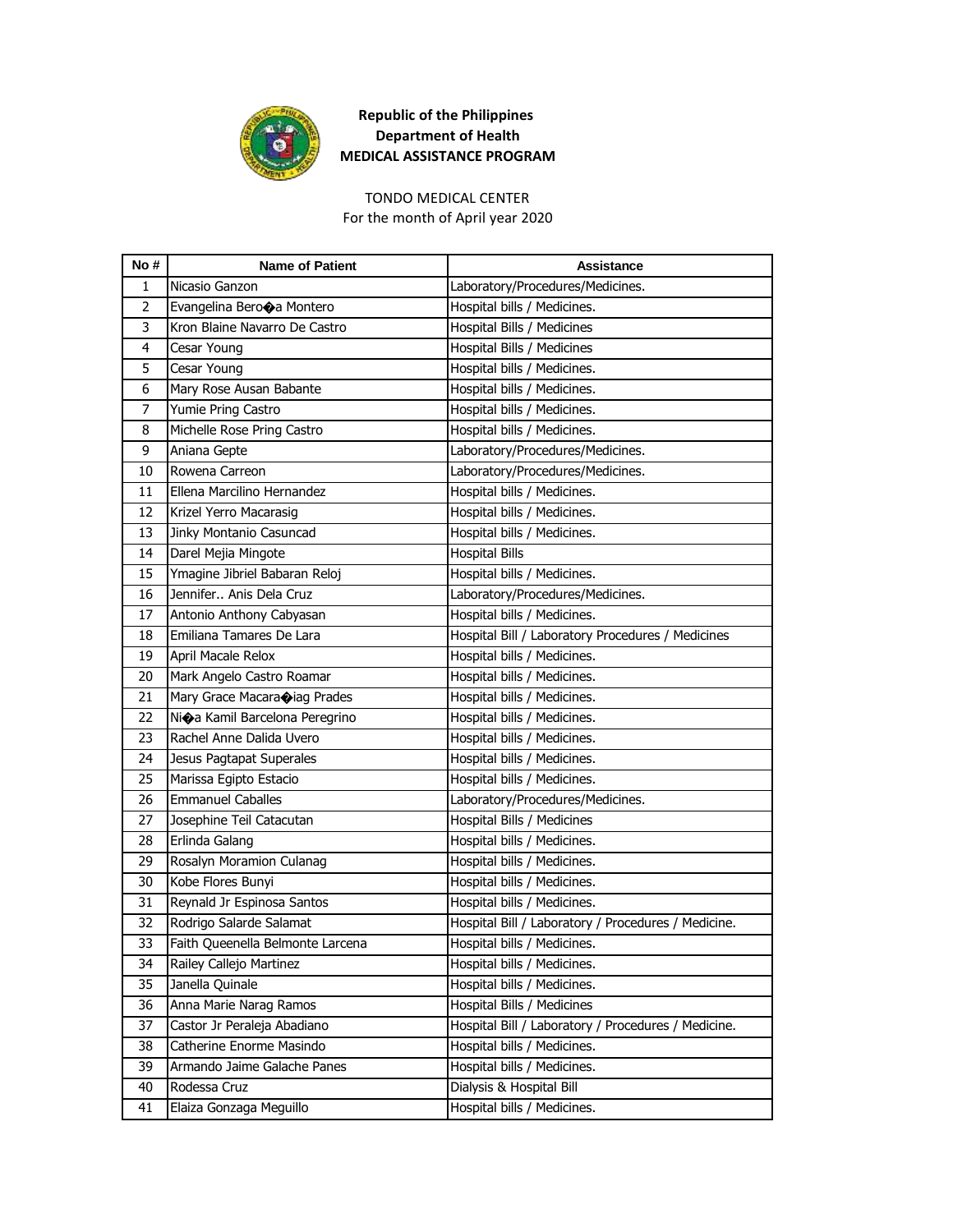| 42 | Mary Jane Palimocon Dacallos | Hospital bills / Medicines.                                          |
|----|------------------------------|----------------------------------------------------------------------|
| 43 | Eleonor Panganiban Esguerra  | Hospital bills / Medicines.                                          |
| 44 | Jennifer Mawanay Ocenar      | Hospital Bills / Medicines                                           |
| 45 | Mary Grace Santiago          | Hospital Bills / Medicines                                           |
| 46 | Reca Montejo Guillendro      | Laboratory/Procedures/Medicines.                                     |
| 47 | Joan Loquinerio Echavarre    | Hospital Bills / Medicines                                           |
| 48 | Ma. Donna Camral Alimanasa   | Hospital bills / Medicines.                                          |
| 49 | Mary Grace Badang Rodriguez  | Hospital bills / Medicines.                                          |
| 50 | Maria Catalina Reyes Anapi   | Hospital bills / Medicines.                                          |
| 51 | Aileen Sacare Justiniana     | Hospital bills / Medicines.                                          |
| 52 | Angelica Malagasi Bunag      | Hospital bills / Medicines.                                          |
| 53 | Maricel Alejandro Layco      | Hospital bills / Medicines.                                          |
| 54 | Giancarlo Leones Moquillo    | Laboratory/Procedures/Medicines.                                     |
| 55 | Charito Punit Alvaro         | Hospital bills / Medicines.                                          |
| 56 | Sophia Oblina                | Hospital bills / Medicines.                                          |
| 57 | Andrino Fermin               | Laboratory/Procedures/Medicines.                                     |
| 58 | Christopher Villamarin       | Dialysis, Dialyzer, PD Solution, Procedures, Medicines               |
|    |                              | &<br>Laboratory                                                      |
| 59 | Eliser Manzon Dela Rosa      | Dialysis, Dialyzer, PD Solution, Procedures, Medicines               |
|    |                              | &                                                                    |
| 60 | Rosanna Illustrisimo Buena   | Laboratory<br>Dialysis, Dialyzer, PD Solution, Procedures, Medicines |
|    |                              | &                                                                    |
| 61 | Fernando Encena Gavieta      | l aboratory                                                          |
|    |                              | Dialysis                                                             |
| 62 | <b>Ruby Semeros</b>          | Dialysis, Dialyzer, PD Solution, Procedures, Medicines<br>&          |
|    |                              | Lahoratory                                                           |
| 63 | Cresencia Ambida             | Dialysis, Dialyzer, PD Solution, Procedures, Medicines               |
|    |                              | &                                                                    |
|    |                              | aboratory                                                            |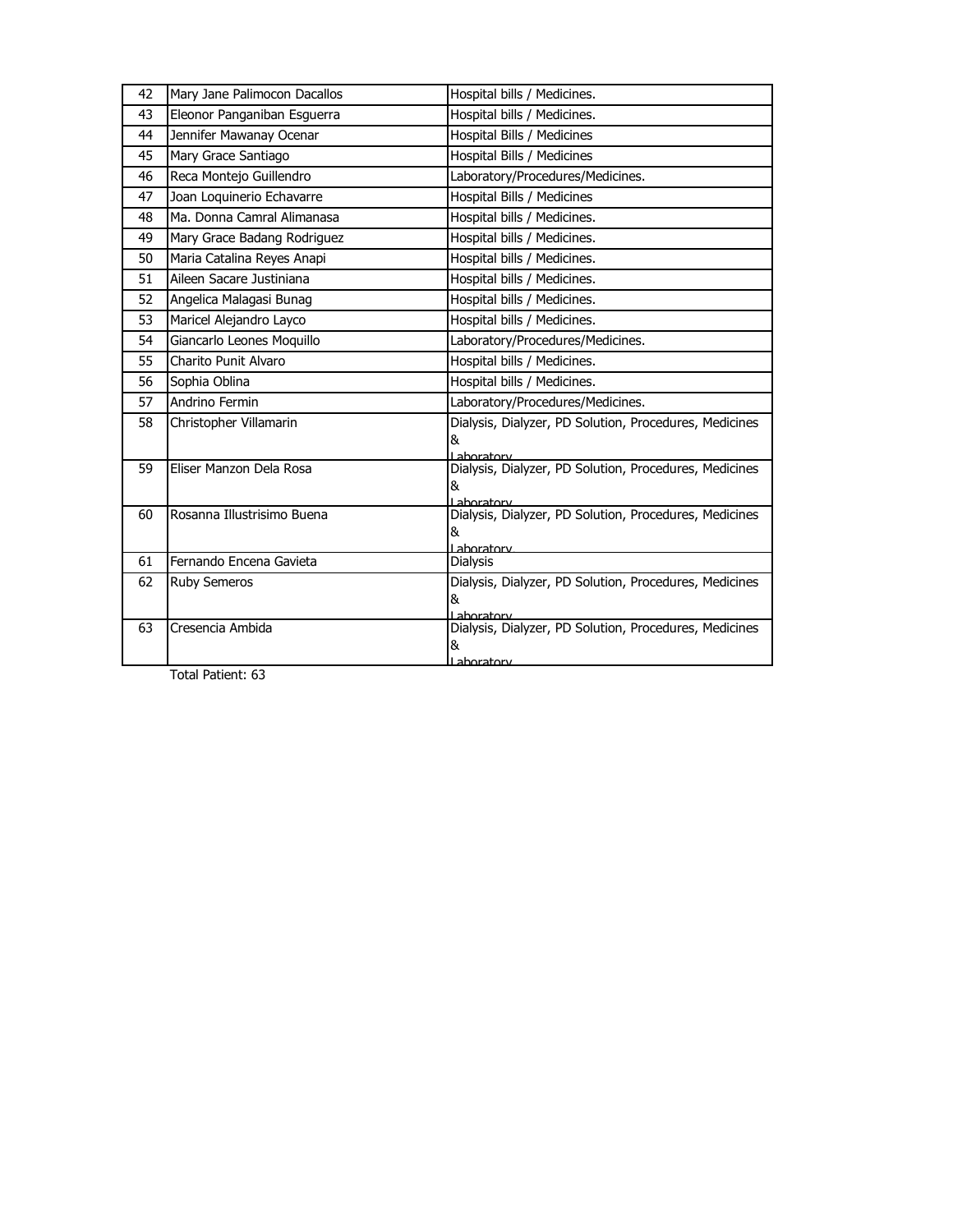

# TONDO MEDICAL CENTER

For the month of May year 2020

| No #           | <b>Name of Patient</b>          | <b>Assistance</b>                                                       |
|----------------|---------------------------------|-------------------------------------------------------------------------|
| 1              | Shiela Marie Sison Dairo        | Hospital bills / Medicines.                                             |
| $\overline{2}$ | Rosita Pascual                  | Hospital bills / Medicines.                                             |
| 3              | Christian Mendiola Bautista     | Hospital bills / Medicines.                                             |
| 4              | Christian Mendiola Bautista     | Hospital Bills / Medicines                                              |
| 5              | Genesis Schneizel Sison Dairo   | Hospital bills / Medicines.                                             |
| 6              | Marvelita Albacite Labios       | Hospital bills / Medicines.                                             |
| 7              | Godofredo Jr Cruz Sta Maria     | Hospital Bills / Medicines                                              |
| 8              | Noemi Dimaano Chavez            | Hospital bills / Medicines.                                             |
| 9              | Mia Jean De Chavez              | Hospital bills / Medicines.                                             |
| 10             | Analyn Mercado Mi�a             | Hospital bills / Medicines.                                             |
| 11             | Oscar Makabenta Rocha           | Laboratory/Procedures/Medicines.                                        |
| 12             | Alyssa Joyce Margallo Sanicolas | Laboratory/Procedures/Medicines.                                        |
| 13             | Delia Cruz Mateo                | Laboratory/Procedures/Medicines.                                        |
| 14             | Christine Enfectana Bondos      | Hospital Bills / Medicines                                              |
| 15             | Arabella Borja Caparas          | Hospital Bills / Medicines                                              |
| 16             | Relaiza Volante Fajardo         | Hospital bills / Medicines.                                             |
| 17             | Celedonio R. Pernia Jr.         | Medicines / Dialysis.                                                   |
| 18             | Alberto Benedicto Ambrosio      | Medicines / Dialysis.                                                   |
| 19             | Luro Salmorin Arturo            | Medicines / Dialysis.                                                   |
| 20             | Ester Castillo Tumpang          | Dialysis, Dialyzer, PD Solution, Procedures, Medicines<br>& Laboratory. |
| 21             | Wilfredo Cawaling Gino-gino     | Medicines / Dialysis.                                                   |
| 22             | Lydia M. Delos Reyes            | Dialysis, Dialyzer, PD Solution, Procedures, Medicines                  |
|                |                                 | & Laboratory.                                                           |
| 23             | Sheena Marie Vida Cabida        | Medicines / Dialysis.                                                   |
| 24             | Johnny Auterea Restar           | Hospital Bills / Medicines                                              |
| 25             | Bernadette Pornelosa Paz        | Hospital bills / Medicines.                                             |
| 26             | Joel Daisog Lagunzad            | Hospital bills / Medicines.                                             |
| 27             | Veleriano Fernandez Nu�ez       | Laboratory/Procedures/Medicines.                                        |
| 28             | Evelyn Ramos                    | Hospital bills / Medicines.                                             |
| 29             | Anabelle Almario De Veas        | Hospital bills / Medicines.                                             |
| 30             | Gladys Dasin Saloma             | Hospital Bills / Medicines                                              |
| 31             | Camilo Moralita Rotamola        | Laboratory/Procedures/Medicines.                                        |
| 32             | Rolando Amoroso Dacara          | Dialysis, Dialyzer, PD Solution, Procedures, Medicines<br>& Laboratory. |
| 33             | Efren Delos Reyes               | Hospital Bill / Laboratory / Procedures / Medicine.                     |
| 34             | Israelita K Dela Cruz           | Medicines / Dialysis.                                                   |
| 35             | Albert Aseldo Javier            | Laboratory/Procedures/Medicines.                                        |
| 36             | Jane Giban                      | Hospital bills / Medicines.                                             |
| 37             | Rogelio Tugay                   | Laboratory/Procedures/Medicines.                                        |
| 38             | Juanita Cruzat Galsim           | Laboratory/Procedures/Medicines.                                        |
| 39             | Lolita Fernandez                | Laboratory/Procedures/Medicines.                                        |
| 40             | Eleonor Alcantara               | Laboratory/Procedures/Medicines.                                        |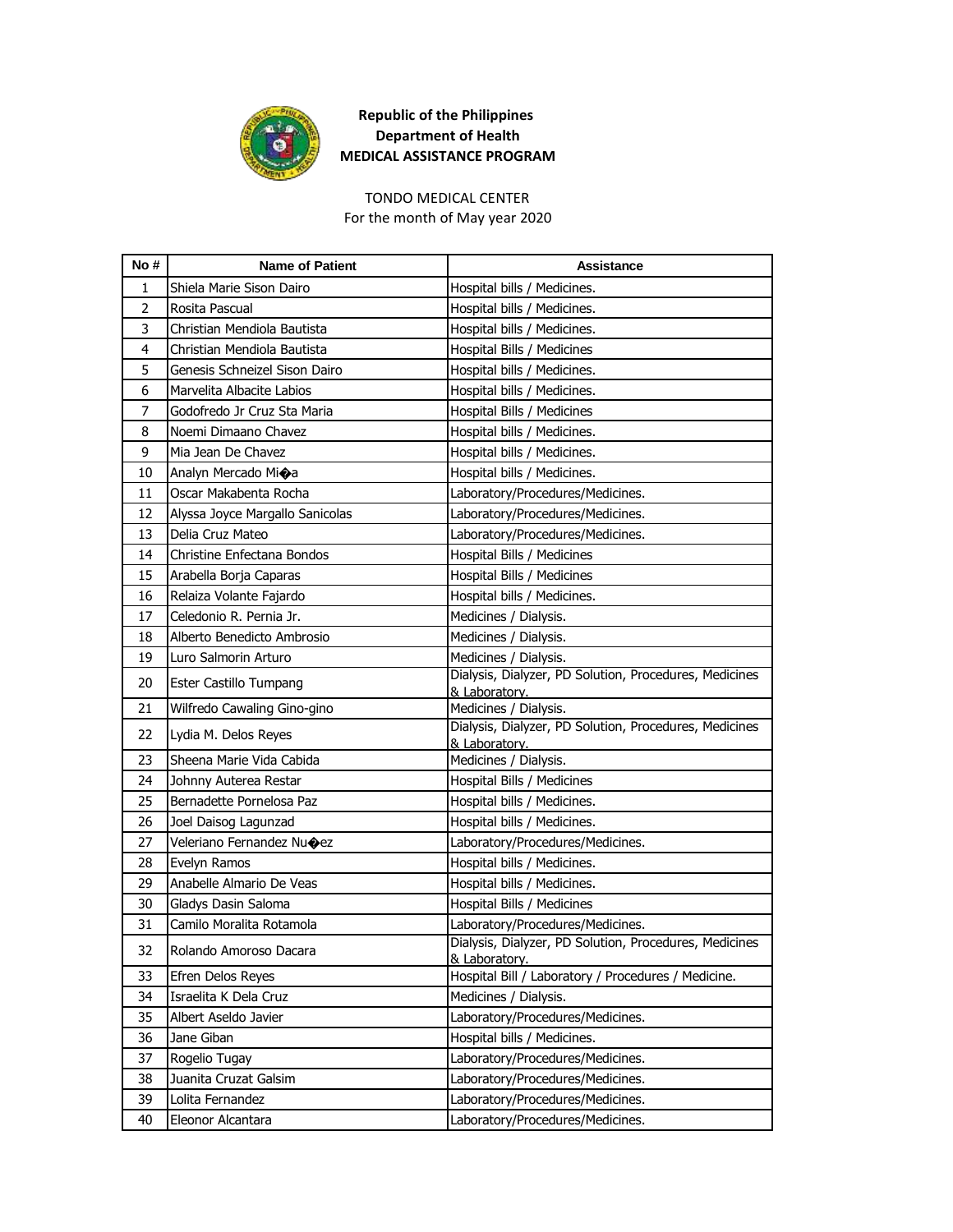| 41 | Kairi Aquino Perez           | Hospital bills / Medicines.                            |
|----|------------------------------|--------------------------------------------------------|
| 42 | Ericar Dabucon Felix         | Laboratory/Procedures/Medicines.                       |
| 43 | Marc Raymond Santos Lopez    | MRI.                                                   |
| 44 | Elvira Torres Mallari        | Hospital bills / Medicines.                            |
| 45 | Jose Ric Pagorito Gomia      | Hospital bills / Medicines.                            |
| 46 | Avelyn Manzanero De Taza     | Hospital Bills / Medicines                             |
| 47 | Nicos Mcgregory Barrios      | Hospital Bills / Medicines                             |
| 48 | Nelia Baylon Dequioa         | Hospital Bills / Medicines                             |
| 49 | Fe Delos Reyes               | Hospital Bills / Medicines                             |
| 50 | Armando Nicolas Taborda      | Laboratory/Procedures/Medicines.                       |
| 51 | Michelle De Guzman Ani�on    | Hospital bills / Medicines.                            |
| 52 | Abril Aksha Salvador Ramos   | Hospital bills / Medicines.                            |
| 53 | Jewel Millicent Mateo Bongga | Hospital bills / Medicines.                            |
| 54 | Mier Yvette Murillo Arrojo   | Laboratory/Procedures/Medicines.                       |
| 55 | Reycelyn Mallari             | Hospital bills / Medicines.                            |
| 56 | Ian Villamor Preol Jr        | Hospital bills / Medicines.                            |
| 57 | Joyrence Tesado Chavez       | Hospital bills / Medicines.                            |
| 58 | Lilybeth Ebio                | Hospital bills / Medicines.                            |
| 59 | Jayhan Ili Eguia             | Hospital Bills / Medicines                             |
| 60 | Carmelita Gonzales           | Laboratory/Procedures/Medicines.                       |
| 61 | Laurence G. Cabangunay       | Dialysis and Medicines.                                |
| 62 | Brinel Clark Tocama Ilarde   | Hospital bills / Medicines.                            |
| 63 | Lydia Flores Gabion          | Hospital bills / Medicines.                            |
| 64 | Nathalyn Ola De Jesus        | Hospital bills / Medicines.                            |
| 65 | Jamella Faith Quinale        | Hospital bills / Medicines.                            |
|    |                              | Dialysis, Dialyzer, PD Solution, Procedures, Medicines |
| 66 | Mario P. Sablad              | & Laboratory.                                          |
| 67 | Renato Arador                | Hospital bills / Medicines.                            |
| 68 | Edralyn San Juan Garcia      | Hospital Bills / Medicines                             |
| 69 | Robert Diesta Mina           | Hospital bills / Medicines.                            |
| 70 | Aloha Santos Mendoza         | Laboratory/Procedures/Medicines.                       |
| 71 | Mari Anne Agoylo Baisak      | Laboratory/Procedures/Medicines.                       |
| 72 | Judy Lyn Borja Leonzon       | Hospital Bills / Medicines                             |
| 73 | Caroline Lumaban             | Hospital bills / Medicines.                            |
| 74 | Felimon Cadano Bagares       | Laboratory/Procedures/Medicines.                       |
| 75 | <b>Ruben Torres</b>          | Laboratory/Procedures/Medicines.                       |
| 76 | Jennette Suarez Jamlang      | Hospital bills / Medicines.                            |
| 77 | Angelina Gavito Bernaldo     | Hospital bills / Medicines.                            |
| 78 | Gigi Abion De Leon           | Laboratory/Procedures/Medicines.                       |
| 79 | Manuelito De Guzman Serrano  | Hospital bills / Medicines.                            |
| 80 | Zayd Calix Caraig            | Hospital bills / Medicines.                            |
| 81 | Angelito Dizon               | Hospital bills / Medicines.                            |
| 82 | Robychiel Yumul Gacho        | Hospital bills / Medicines.                            |
| 83 | Trichia Mae Medes Bomitivo   | Laboratory/Procedures/Medicines.                       |
| 84 | Glaiza Lima Mola             | Hospital bills / Medicines.                            |
| 85 | Nio James Pacheco Serrano    | Hospital bills / Medicines.                            |
| 86 | Corazon Calicdan Artates     | Hospital bills / Medicines.                            |
| 87 | Michelle Francisco           | Hospital bills / Medicines.                            |
| 88 | Daisy Elava                  | Hospital bills / Medicines.                            |
| 89 | Wilfredo Narciso Sumandi     | Hospital bills / Medicines.                            |
| 90 | Hermie Resander Pelayo       | Hospital bills / Medicines.                            |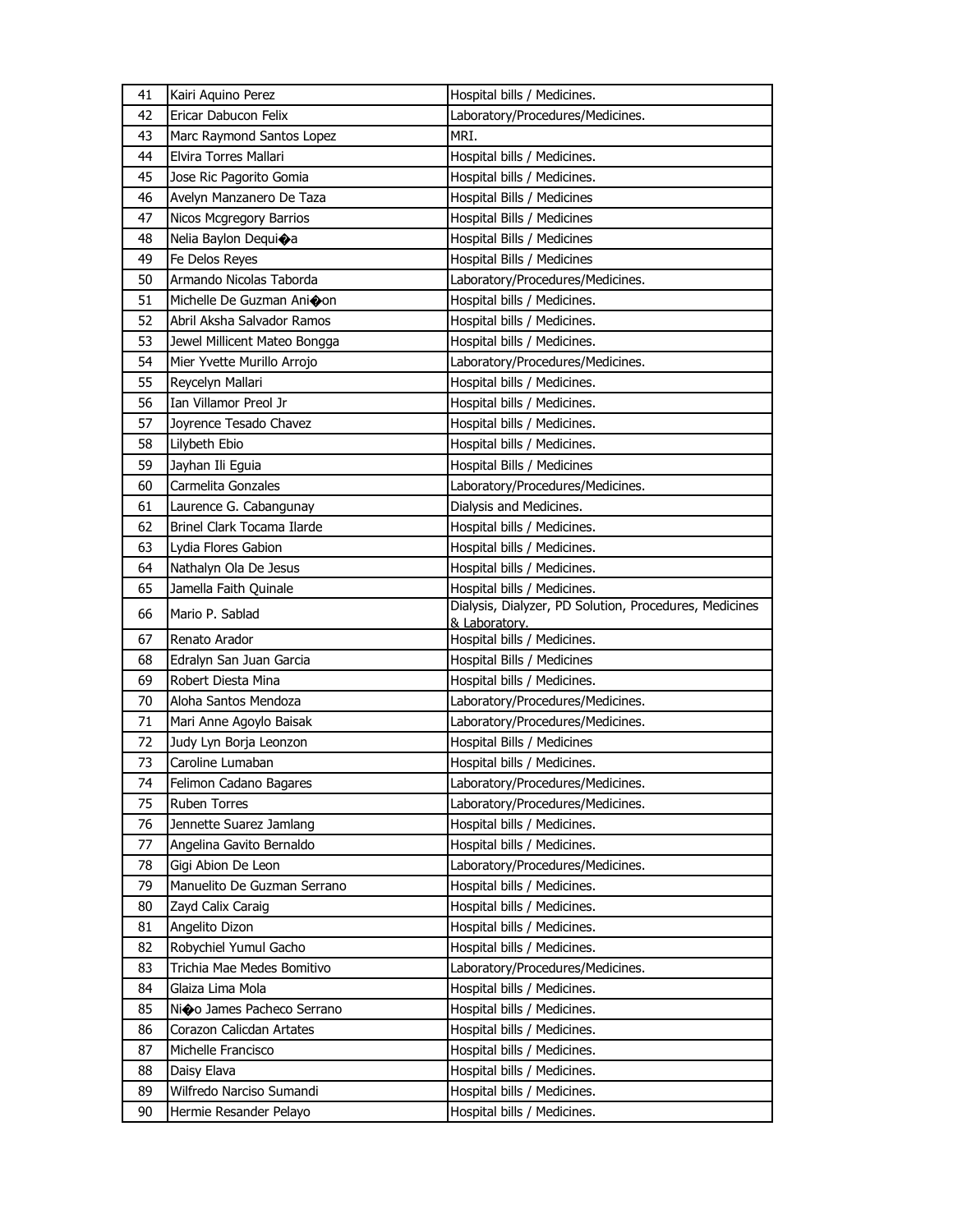| 91         | Cristina Santos Flores          | Laboratory/Procedures/Medicines.                                                        |
|------------|---------------------------------|-----------------------------------------------------------------------------------------|
| 92         | Amelia Munda Cerillo            | Hospital bills / Medicines.                                                             |
| 93         | Rodessa Nunez Cruz.             | Dialysis/Medicine.                                                                      |
| 94         | Eduardo Enriquez                | Hospital bills / Medicines.                                                             |
| 95         | Erriel Aquino                   | Hospital Bills / Medicines                                                              |
| 96         | Luzviminda Soleres Daroy        | Laboratory/Procedures/Medicines.                                                        |
| 97         | Melinda Baribe Aquino           | Hospital Bills / Medicines                                                              |
| 98         | Jareos V. Aborot                | Hemodialysis/Medicines/Lab. Procedures.                                                 |
| 99         | Arturo S. Luro                  | Hemodialysis/Medicines/Lab. Procedures.                                                 |
| 100        | Rosselyn Arabelejo Pobe         | Hospital Bills / Medicines                                                              |
| 101        | Mary Rose Lumaban Stambough     | Hospital bills / Medicines.                                                             |
| 102        | Glorefil Zurita Delos Reyes     | Hospital bills / Medicines.                                                             |
| 103        | Ramon Soteco                    | Dialysis, Dialyzer, PD Solution, Procedures, Medicines                                  |
| 104        | Juanito Araza Hilvano           | & Laboratory.<br>Hospital Bills / Medicines                                             |
| 105        | Edgar Balingasa                 | Laboratory/Procedures/Medicines.                                                        |
| 106        | Analyn Dormendo Arienza         | Hospital bills / Medicines.                                                             |
| 107        | Benita Cabantong Morallos       | Hospital bills / Medicines.                                                             |
| 108        | Narciso Somboy Coprada Jr       | Hospital Bills / Medicines                                                              |
| 109        | Mary Ann Aguilar                | Hospital bills / Medicines.                                                             |
|            | Camille Valdez Estacio          |                                                                                         |
| 110<br>111 | Jesus De Leon Montano           | Hospital bills / Medicines.<br><b>NCV</b>                                               |
| 112        | <b>Billy Recto</b>              |                                                                                         |
| 113        | Manilyn Dino Fraga              | Hospital Bill / Laboratory / Procedures / Medicine.<br>Laboratory/Procedures/Medicines. |
| 114        | <b>Edilbert Patrick Navarro</b> | Hospital Bill / Laboratory / Procedures / Medicine.                                     |
| 115        | Elmundo Salandanan Ferrer       | Hospital Bill / Laboratory / Procedures / Medicine.                                     |
| 116        | Mary Joy Villacortes Guevarra   | Laboratory/Procedures/Medicines.                                                        |
| 117        | Xierylle Kaye Gonzales          | Laboratory/Procedures/Medicines.                                                        |
| 118        | Amelia Julian Gonzales          | Hospital Bill / Laboratory / Procedures / Medicine.                                     |
| 119        | Ruben Casefe Nacario            | Hospital Bill / Laboratory / Procedures / Medicine.                                     |
| 120        | Randy Oconer Madeja             | Laboratory/Procedures/Medicines.                                                        |
| 121        | Domingo Lazaro                  | Hospital Bills / Medicines                                                              |
| 122        | Wenefreda Montemor Alferez      | Hospital Bills / Medicines                                                              |
| 123        | Susana Corpuz Beninsig          | Laboratory/Procedures/Medicines.                                                        |
| 124        | Sheryl Dela Pisa Abrea          | Hospital Bills / Medicines                                                              |
| 125        | Rodolfo De Leon                 | Laboratory/Procedures/Medicines.                                                        |
| 126        | Ignacio Casillano Catudio       | Hospital Bills / Medicines                                                              |
| 127        | Ronald Trabucon Canja           | CT-Scan                                                                                 |
| 128        | Lloyd Jester G. Padilla         | Dialysis, Dialyzer, PD Solution, Procedures, Medicines<br>& Laboratory.                 |
| 129        | Maria Lie Villanueva Francisco  | Laboratory/Procedures/Medicines.                                                        |
| 130        | Diasy Rose Lampaug Remegio      | Hospital bills / Medicines.                                                             |
| 131        | Cheryl Hilario De Paz           | Hospital Bills / Medicines                                                              |
| 132        | Jude Michael Cordero            | Hospital Bill / Laboratory / Procedures / Medicine.                                     |
| 133        | Rodrigo Matarum Pion            | Hospital Bill / Laboratory / Procedures / Medicine.                                     |
| 134        | Bernadeth Sanopao Sanchez       | Hospital bills / Medicines.                                                             |
| 135        | Miguel Rey Arevalo              | MRI.                                                                                    |
| 136        | Armie Guia Cortez Muooz         | Hospital Bill / Laboratory / Procedures / Medicine.                                     |
| 137        | Rommel Magallones               | Hospital Bill / Laboratory / Procedures / Medicine.                                     |
| 138        | Maritess Incio Samonte          | Hospital bills / Medicines.                                                             |
| 139        | Angela Zurita Delos Reyes       | Hospital Bills / Medicines                                                              |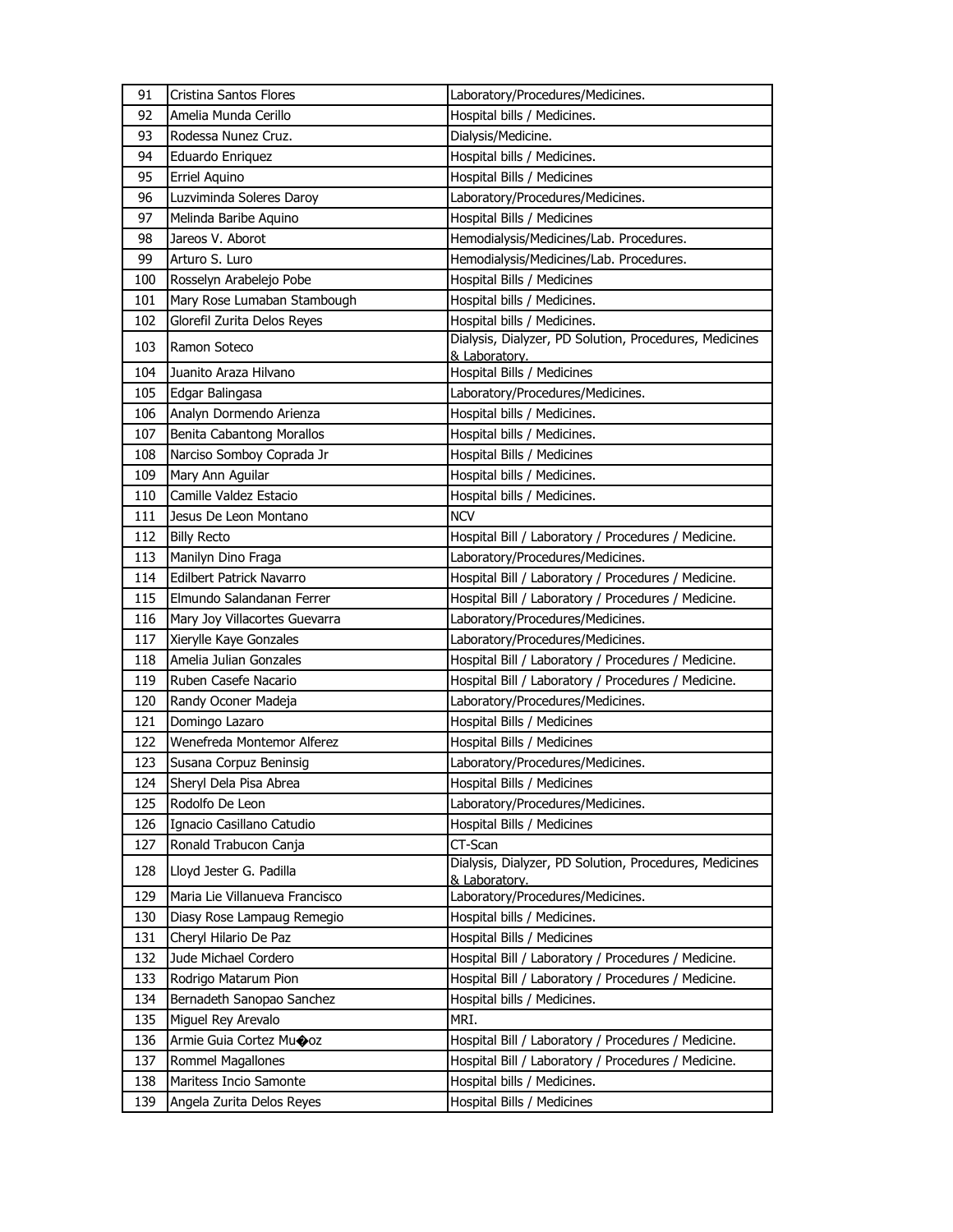| 140 | Eduardo Enriguez           | Medical Assistance / Medicines   |
|-----|----------------------------|----------------------------------|
| 141 | Amelia Pascua              | Hospital bills / Medicines.      |
| 142 | Rayven Ogahayon Malihan    | Hospital bills / Medicines.      |
| 143 | Alfredo Moreno Ramos Jr    | Hospital bills / Medicines.      |
| 144 | Nathan Toby Bolesa Agapito | Hospital Bills / Medicines       |
| 145 | Erwin Guan Delatorre       | Hospital bills / Medicines.      |
| 146 | Nancy Lania Bibit          | Laboratory/Procedures/Medicines. |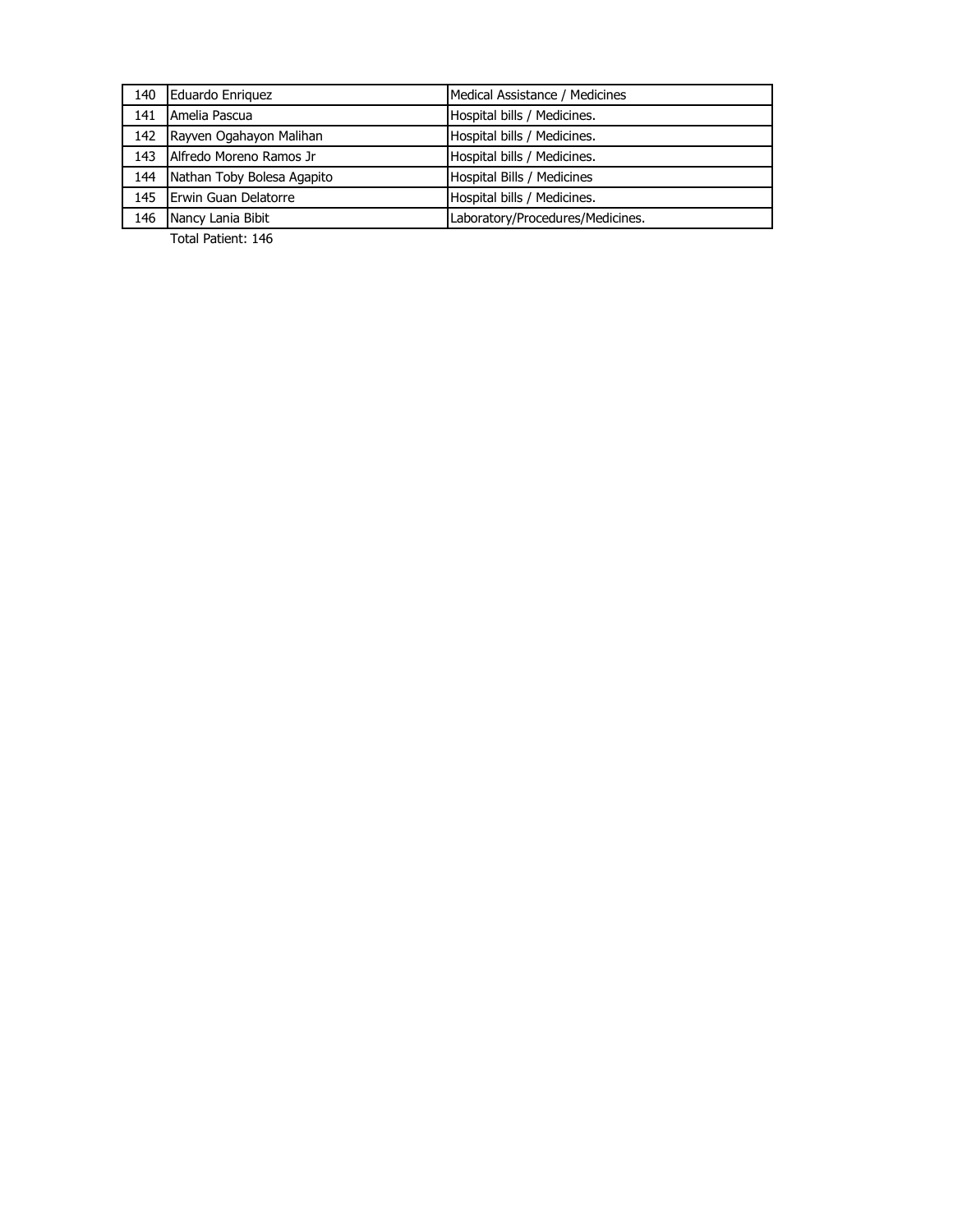

#### TONDO MEDICAL CENTER

For the month of June year 2020

| No# | <b>Name of Patient</b>          | <b>Assistance</b>                                                       |
|-----|---------------------------------|-------------------------------------------------------------------------|
| 1   | Lloyd Jester Gabinete Padilla   | Dialysis, Dialyzer, PD Solution, Procedures, Medicines<br>& Laboratory. |
| 2   | Christopher Villamarin          | Dialysis, Dialyzer, PD Solution, Procedures, Medicines<br>& Laboratory. |
| 3   | Flocerfida Corsame              | Dialysis, Dialyzer, PD Solution, Procedures, Medicines<br>& Laboratory. |
| 4   | Rolando Villaflor Casin         | Laboratory/Procedures/Medicines.                                        |
| 5   | Rosalie Panganiban Rabano       | Laboratory/Procedures/Medicines.                                        |
| 6   | Alfredo Araula Villapando       | Hospital bills / Medicines.                                             |
| 7   | Gianna Marie Palioc Ocampo      | Hospital Bills / Medicines                                              |
| 8   | Mercedita Ongoco Almario        | Hospital bills / Medicines.                                             |
| 9   | Melchor Galleto                 | Ct Scan with Contrast.                                                  |
| 10  | Luz Veminda Josol Dequillo      | Hospital bills / Medicines.                                             |
| 11  | Lydia M. Delos Reyes            | Laboratory/Procedures/Medicines.                                        |
| 12  | Evangelina Montero              | Hospital bills / Medicines.                                             |
| 13  | Thalia Nicole Cruz              | Hospital Bills / Medicines                                              |
| 14  | Ma. Juliet Villamor Isorena     | Laboratory/Procedures/Medicines.                                        |
| 15  | <b>Trixie Cruz</b>              | Hospital bills / Medicines.                                             |
| 16  | Rhean Lampago Salinas           | Laboratory/Procedures/Medicines.                                        |
| 17  | Shanieyah Reign Deluvio Castro  | Laboratory/Procedures/Medicines.                                        |
| 18  | Carl Andrei Reyes               | Hospital Bills / Medicines                                              |
| 19  | Herminia Doloremente Rioldan    | Hospital bills / Medicines.                                             |
| 20  | Aiken Fernandez Castillo        | Hospital bills / Medicines.                                             |
| 21  | Terence Quinterio Rellama       | Hospital bills / Medicines.                                             |
| 22  | Johnny Cabaluna Dayao           | Hospital bills / Medicines.                                             |
| 23  | Catherine Ballesteros Aliling   | Hospital bills / Medicines.                                             |
| 24  | Hailey Theresa Micutuan Pabon   | Hospital bills / Medicines.                                             |
| 25  | Artemio Irinico Lozano          | Laboratory/Procedures/Medicines.                                        |
| 26  | Zenaida Cabingas                | Hospital Bills / Medicines                                              |
| 27  | Antonio DequiÑa Aguillon        | Laboratory/Procedures/Medicines.                                        |
| 28  | Alvin Estrada Leongson          | Hospital bills / Medicines.                                             |
| 29  | Julie Rose Pagaduan Castillo    | Hospital bills / Medicines.                                             |
| 30  | Mila Bizares Vallero            | Laboratory/Procedures/Medicines.                                        |
| 31  | Maria Corazon Aquino Perez      | Hospital bills / Medicines.                                             |
| 32  | Liezza Mellannie Bolesa Agapito | Hospital Bills / Medicines                                              |
| 33  | Shena Paragas Galang            | Hospital bills / Medicines.                                             |
| 34  | Melandro Cruz Muli              | CT-Scan                                                                 |
| 35  | Albert Manalo Nicdao            | Laboratory/Procedures/Medicines.                                        |
| 36  | Cherry Maestre Ponciano         | CT-Scan                                                                 |
| 37  | Johnny Ilustrisimo Escarlan     | MRI.                                                                    |
| 38  | Dante Bequeso Ledesma           | Hospital bills / Medicines.                                             |
| 39  | Joyzl Jane Abella Llanto        | Hospital Bills / Medicines                                              |
| 40  | Elizabeth Caruz Abrenica        | Hospital bills / Medicines.                                             |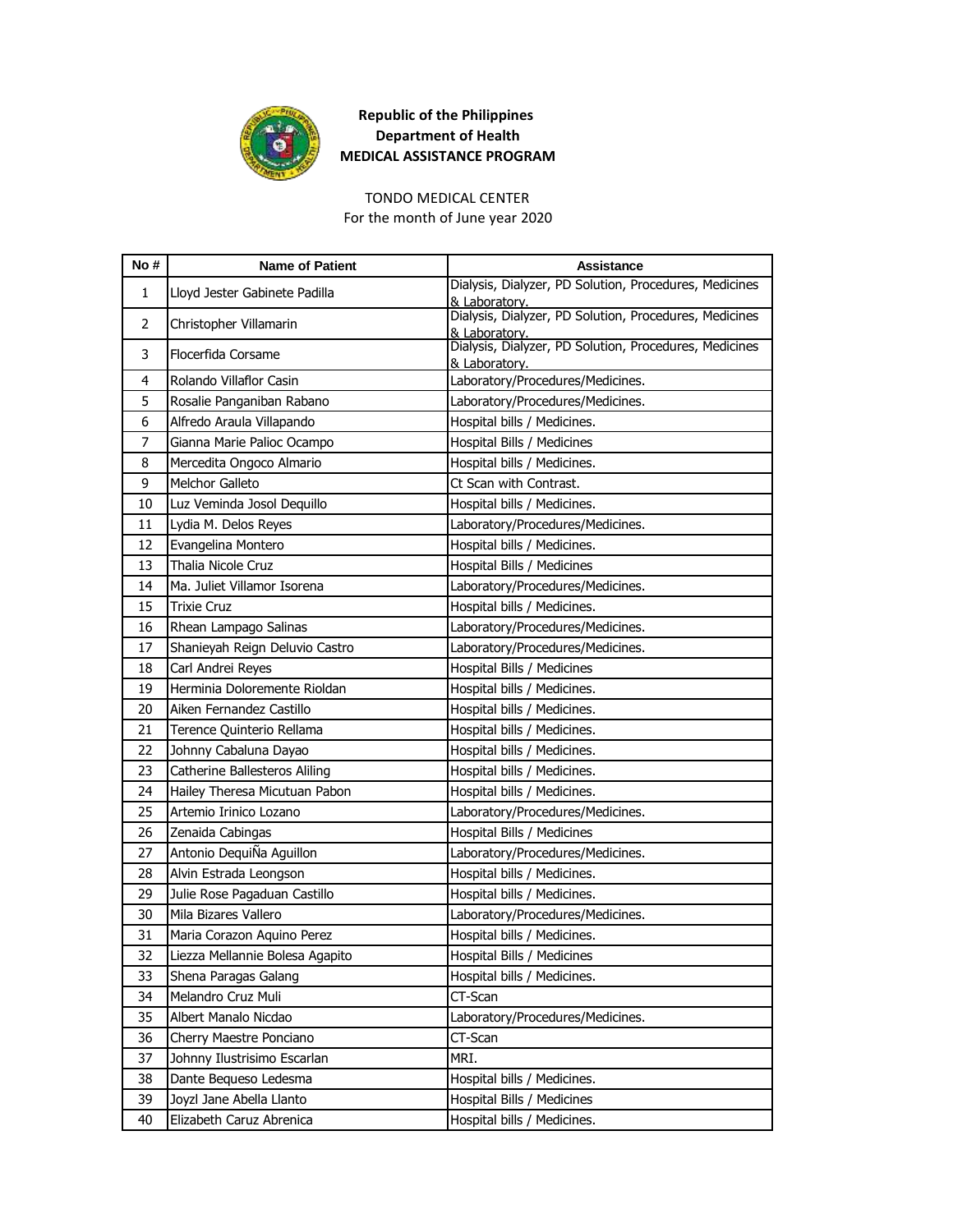| 41 | Ribby Trance Espera               | Laboratory/Procedures/Medicines.                       |
|----|-----------------------------------|--------------------------------------------------------|
| 42 | Edilbert Patrick Navarro          | Hospital bills / Medicines.                            |
| 43 | Eduardo Villegas Ringor           | Laboratory/Procedures/Medicines.                       |
| 44 | Ernesto Fremista Fresnido         | Laboratory/Procedures/Medicines.                       |
| 45 | Aida Mariano Capulong             | Laboratory/Procedures/Medicines.                       |
| 46 | Elizabeth Daiz Sioson             | Medicines                                              |
| 47 | Bernhard Bato Uy                  | Hospital bills / Medicines.                            |
| 48 | Rein Ash Gillego Bellones         | Hospital bills / Medicines.                            |
| 49 | Rogelio PariÑo Basilio            | Laboratory/Procedures/Medicines.                       |
| 50 | Cristita Aboga-a                  | Laboratory/Procedures/Medicines.                       |
| 51 | Jhonhill Villarey San Juan        | MRI.                                                   |
| 52 | Fernando Gavieta                  | Hospital Bill / Laboratory / Procedures / Medicine.    |
| 53 | Cristeta Aboga-a                  | Hospital Bills / Medicines                             |
| 54 | Ernita Germon                     | Hospital bills / Medicines.                            |
| 55 | Jennylou Santos Pabale            | Hospital Bill / Laboratory / Procedures / Medicine.    |
| 56 | Clito Reges                       | Laboratory/Procedures/Medicines.                       |
| 57 | Cleto Regis                       | Laboratory/Procedures/Medicines.                       |
| 58 | Cleto Regis                       | Laboratory/Procedures/Medicines.                       |
| 59 | Benjie Morales Nepomuceno         | Hospital bills / Medicines.                            |
| 60 | Kobe Carvajal                     | Hospital Bills / Medicines                             |
| 61 | Armyleen Dionisio Arcardo         | Laboratory/Procedures/Medicines.                       |
| 62 | Marites Ansay Maniaul             | Laboratory/Procedures/Medicines.                       |
| 63 | Marian Del Rosario Dacanay        | Hospital Bills / Medicines                             |
| 64 | Nelson Musni Janer                | Hospital Bills / Medicines                             |
| 65 | Vaugh Enrique Gonzales Mia        | Hospital bills / Medicines.                            |
| 66 | Ericson Reyes Corona              | Laboratory / Ultrasound / Check up                     |
| 67 | Joselito Coyuca Zapanta           | Hospital bills / Medicines.                            |
| 68 | Jhay-ehl Dela Cruz Amosco         | Hospital Bills / Medicines                             |
| 69 | Theresa Bustarde Coyoca           | Hospital Bills / Medicines                             |
| 70 | Evangeline De Guzman              | CT-Scan                                                |
| 71 | Ma. Luisa De Leon Valeriano       | Laboratory/Procedures/Medicines.                       |
| 72 | Ronel R. Egagamao                 | Dialysis, Dialyzer, PD Solution, Procedures, Medicines |
|    |                                   | & Laboratory.                                          |
| 73 | Queenielyn Talay Vergara          | Hospital bills / Medicines.                            |
| 74 | Lexer James Chua Bendijo          | Hospital Bills / Medicines                             |
| 75 | Lourdes Martinez                  | MRI.                                                   |
| 76 | Anthony BaÑares Siatan            | Hospital Bills / Medicines                             |
| 77 | Al-nahaar Adiong Sacar            | Laboratory/Procedures/Medicines.                       |
| 78 | Bievenido Santos Atienza          | MRI.                                                   |
| 79 | Gallie Markela Pastorfide Rabalan | Hospital bills / Medicines.                            |
| 80 | Josie Javier Urbano               | Laboratory/Procedures/Medicines.                       |
| 81 | Vivian Galang Torres              | Hospital Bills / Medicines                             |
| 82 | John Kevin Tatoy                  | Hospital bills / Medicines.                            |
| 83 | James Paul Celis Ramilo           | Hospital Bills / Medicines                             |
| 84 | Michael Bengco                    | MRI.                                                   |
| 85 | Cesar Santos Mateo                | Laboratory/Procedures/Medicines.                       |
| 86 | Aurelio Rabaya Iii                | Laboratory/Procedures/Medicines.                       |
| 87 | Angelene Dingding Tesoro          | Hospital bills / Medicines.                            |
| 88 | Dodina Sitjar                     | Hospital bills / Medicines.                            |
| 89 | Mateo Diaz                        | Hospital bills / Medicines.                            |
| 90 | Clariza Ybanez Ruado              | Hospital bills / Medicines.                            |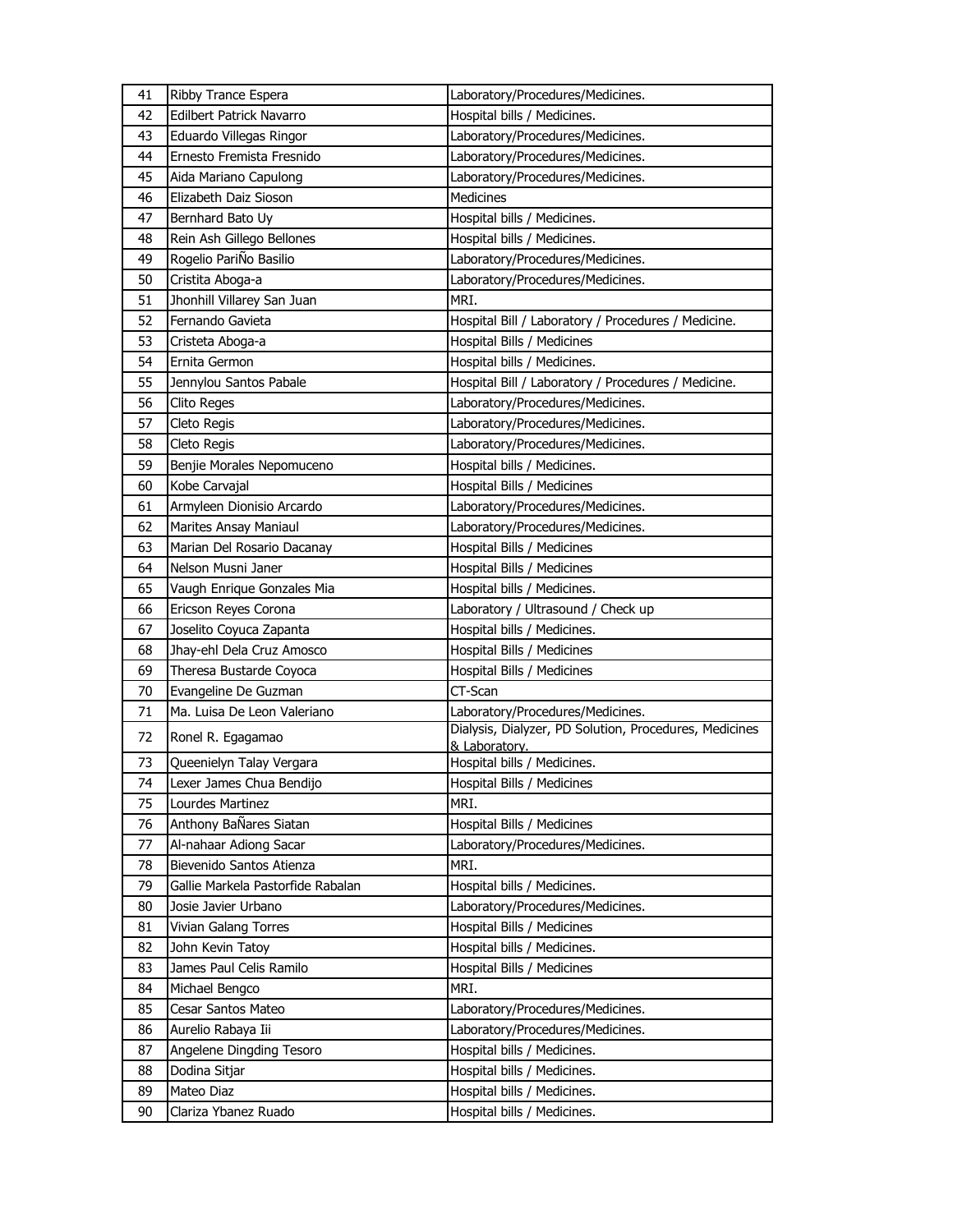| 91  | Mila Baytoc Bautista              | Hospital bills / Medicines.                            |
|-----|-----------------------------------|--------------------------------------------------------|
| 92  | Nicoline Base Honrubia            | Hospital bills / Medicines.                            |
| 93  | Miguel Rey Arevalo                | Hospital Bills / Medicines                             |
| 94  | Lauvie Fernandez Oner             | Hospital bills / Medicines.                            |
| 95  | Delia Baguio                      | CT-Scan                                                |
| 96  | Vaneza Decamon Rabe               | Hospital Bills / Medicines                             |
| 97  | Felipe LasmariÑas OlaÑo Jr        | Hospital Bills / Medicines                             |
| 98  | Rowena Shanelle Carluto Lansangan | Hospital bills / Medicines.                            |
| 99  | Joanne Mie Dalida                 | Laboratory/Procedures/Medicines.                       |
| 100 | Melvie Mabuti Balloja             | Hospital bills / Medicines.                            |
| 101 | Noel Alvarez Evangelista          | Laboratory/Procedures/Medicines.                       |
| 102 | Mark Aldrich Tobisa Alde          | Hospital bills / Medicines.                            |
| 103 | Miracle Vida Cuario Patag         | Hospital Bills / Medicines                             |
| 104 | Jayden Carl Mergal Tolibas        | Hospital bills / Medicines.                            |
| 105 | Joselito Bardon Domingo           | Laboratory/Procedures/Medicines.                       |
| 106 | Roda Rosales De Velonza           | Laboratory/Procedures/Medicines.                       |
| 107 | Felicidad Miraflor                | Hospital Bill / Laboratory / Procedures / Medicine.    |
| 108 | Michael Narvaez Libo-on           | Hospital Bill / Laboratory / Procedures / Medicine.    |
| 109 | Gregorio Dela Cruz                | Laboratory/Procedures/Medicines.                       |
| 110 | Rosielyn Andaya Alto              | Hospital bills / Medicines.                            |
| 111 | Alexa Chelsea Naig Sahagun        | Hospital Bills / Medicines                             |
| 112 | Jayson Artiga Anohan              | Hospital Bill / Laboratory / Procedures / Medicine.    |
| 113 | Xiandre Geone Del Valle Flores    | Hospital bills / Medicines.                            |
| 114 | Ernesto Pulumbarit Carreon        | CT-Scan                                                |
| 115 | Rosanna Sulit Lagrimas            | Hospital Bills / Medicines                             |
| 116 | Rommel Plofino                    | CT-Scan                                                |
| 117 | Veronica Del Rosario Manuel       | Laboratory/Procedures/Medicines.                       |
| 118 | Geralyn Brioso                    | Laboratory/Procedures/Medicines.                       |
| 119 | Mary Florlaine Litiatco Pineda    | Laboratory/Procedures/Medicines.                       |
| 120 | Nenita Samson Arce                | Hospital Bill / Laboratory / Procedures / Medicine.    |
| 121 | Eugene Recuerdo Tilar             | Hospital bills / Medicines.                            |
| 122 | Henry Caingoy Baleyos             | CT-Scan                                                |
| 123 | Galo Tampus Malubay               | Hospital bills / Medicines.                            |
| 124 | Mary Grace Favila                 | Hospital bills / Medicines.                            |
| 125 | Soledad Banogon Cabacungan        | Hospital bills / Medicines.                            |
| 126 | Manuelito De Guzman Serrano       | Hospital Bills / Medicines                             |
| 127 | Alvin Baluyot Operario            | Hospital bills / Medicines.                            |
| 128 | Nelson Grefiel Sebillana          | Hospital bills / Medicines.                            |
| 129 | Merlyn Levantino Acosta           | Laboratory/Procedures/Medicines.                       |
| 130 | Sebastian Basty Acebo Manzanilla  | Hospital Bill / Laboratory / Procedures / Medicine.    |
| 131 | John Nethali Bustamante Garcia    | Hospital Bill / Laboratory / Procedures / Medicine.    |
| 132 | Bethzaida Cinco Pabilona          | Hospital bills / Medicines.                            |
| 133 | Maycelyn Cortez                   | Laboratory/Procedures/Medicines.                       |
| 134 | Melanio Ramos Cabrera             | Hospital Bill / Laboratory / Procedures / Medicine.    |
| 135 | Rosalie Panganiban Rabano         | Laboratory/Procedures/Medicines.                       |
| 136 | Julieta Clemente Soriano          | Hospital Bill / Laboratory / Procedures / Medicine.    |
| 137 | Roda Develonza                    | CT-Scan                                                |
|     |                                   | Dialysis, Dialyzer, PD Solution, Procedures, Medicines |
| 138 | Sheena Marie Cabida               | & Laboratory.                                          |
| 139 | Henry Dela Ombria Ramos           | Hospital Bill / Laboratory / Procedures / Medicine.    |
| 140 | Lily Tayangona Tanael             | Laboratory/Procedures/Medicines.                       |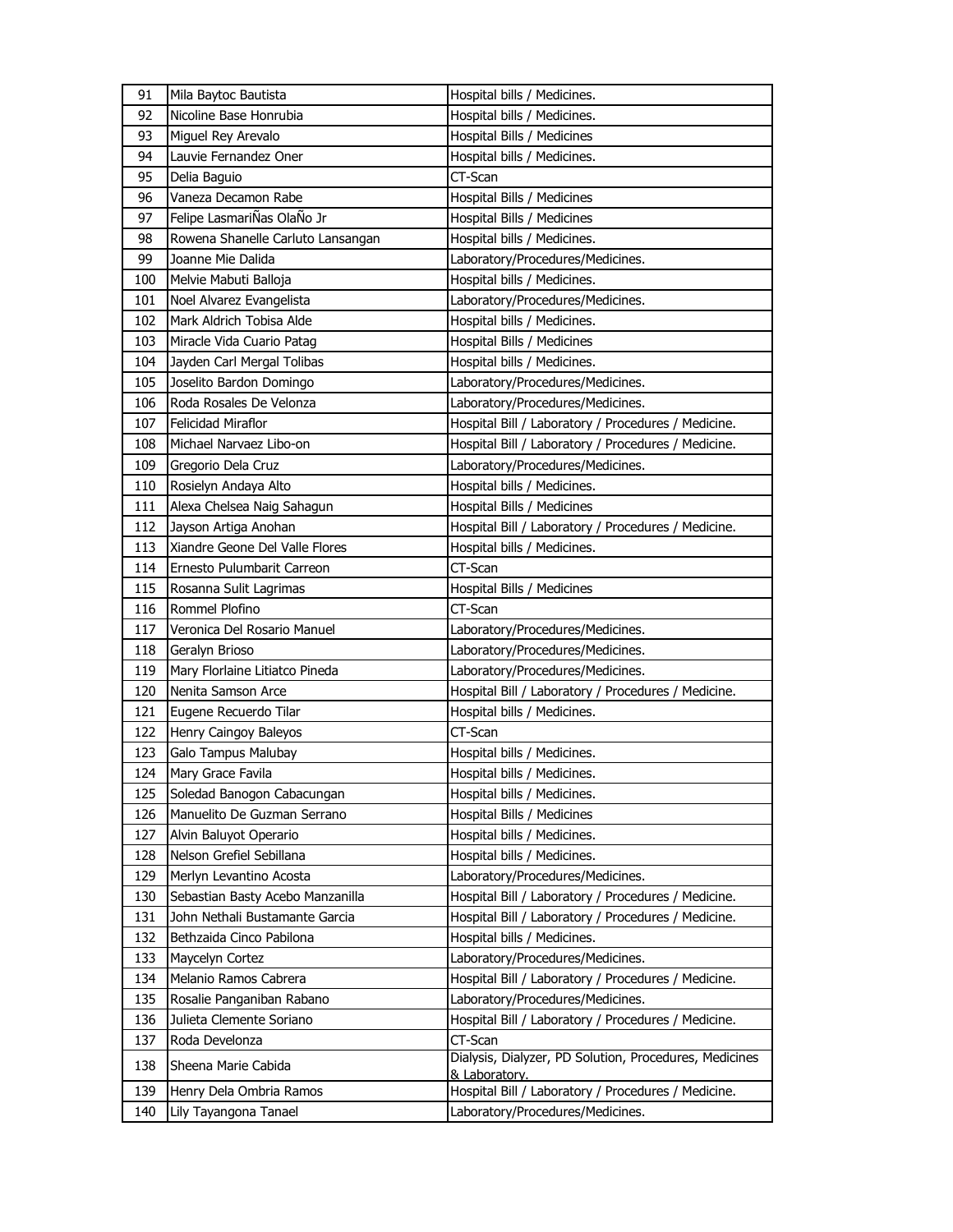| 141 | Raul So Uy                          | CT-Scan                                                |
|-----|-------------------------------------|--------------------------------------------------------|
| 142 | John Steven Camacho                 | MRI.                                                   |
| 143 | Ninoel Dela Cruz                    | MRI.                                                   |
| 144 | Librado Abga Estuita                | Hospital Bill / Laboratory / Procedures / Medicine.    |
| 145 | Airhene Tornea Soyosa               | Laboratory Procedures                                  |
| 146 | Alejandro Perez Malang              | Laboratory/Procedures/Medicines.                       |
| 147 | Reynaldo Domencel Managuelod        | CT-Scan                                                |
| 148 | Amalia Rivera                       | CT-Scan                                                |
| 149 | Dennis Sabornido Esquillo           | Hospital Bill / Laboratory / Procedures / Medicine.    |
| 150 | Alfredo Clava Samaco                | Hospital bills / Medicines.                            |
| 151 | Reshelle Sano PeÑarila              | Hospital bills / Medicines.                            |
| 152 | Joselito Panlileo Castro            | Hospital bills / Medicines.                            |
| 153 | Flordeliza Santos                   | Hospital bills / Medicines.                            |
| 154 | Josephine Joy Domenden Grantos      | Hospital bills / Medicines.                            |
| 155 | Lousito Baldisimo Juanerio          | Hospital bills / Medicines.                            |
| 156 | Venus Mahinay                       | Hospital bills / Medicines.                            |
| 157 | Jemaima BasaÑes Cuyugan             | Hospital bills / Medicines.                            |
| 158 | Mary Grace Chua Japuz               | Hospital bills / Medicines.                            |
| 159 | Prince Cayden Adriel Mimis Paringit | Hospital bills / Medicines.                            |
| 160 | Vangeline Alcantara Reyes           | Laboratory/Procedures/Medicines.                       |
| 161 | Ruby Carla Maliclic Abuan           | Laboratory/Procedures/Medicines.                       |
| 162 | Jaiden Caleb Villanueva             | Hospital bills / Medicines.                            |
| 163 | Angee Vina Dinolan Gilbuena         | Hospital bills / Medicines.                            |
| 164 | Edgardo Laureta Pagar Jr            | Hospital bills / Medicines.                            |
| 165 | Jerone Ivan Pablo Ponteras          | Hospital Bills / Medicines                             |
| 166 | Roel Obani                          | Hospital Bill / Laboratory Procedures / Medicines      |
| 167 | Raymark Chicano                     | Hospital bills / Medicines.                            |
| 168 | Corazon Ortega                      | CT-Scan                                                |
| 169 | Charlene Ventura                    | Hospital bills / Medicines.                            |
| 170 | Ermine Rose Beltran Antonio         | Hospital Bill / Laboratory / Procedures / Medicine.    |
| 171 | Merlyn Levantino Acosta             | Laboratory/Procedures/Medicines.                       |
| 172 | Gerardo Diaz                        | Hospital Bill / Laboratory / Procedures / Medicine.    |
| 173 | Jocelyn Paradero                    | Hospital Bills / Medicines                             |
| 174 | Paul Angelo Ilagan                  | Hospital bills / Medicines.                            |
| 175 | Manolino Cruz Sevilla               | Laboratory/Procedures/Medicines.                       |
| 176 | Rolando Perante                     | Plain CT-Scan.                                         |
| 177 | Eduardo Dela Cruz,.,                | Plain CT-Scan.                                         |
| 178 | Lilia Diaz.                         | Plain CT-Scan.                                         |
| 179 | Francisca Esguerra                  | CT-scan / Procedures.                                  |
| 180 | Leo Manalo,.                        | CT Thoracic Spine with Contrast/Medicines.             |
| 181 | Ma. Delmar Mulitante Adonis         | Hospital bills / Medicines.                            |
| 182 | Ricardo Reyes Tumalad               | Hospital bills / Medicines.                            |
|     |                                     | Dialysis, Dialyzer, PD Solution, Procedures, Medicines |
| 183 | Cresencia Ambida                    | & Laboratory.                                          |
| 184 | Angelo Plaza Lansang                | Laboratory/Procedures/Medicines.                       |
| 185 | Rio Danica Francisco Portugal       | Laboratory/Procedures/Medicines.                       |
| 186 | Alfredo Nicolas Tibay               | Laboratory/Procedures/Medicines.                       |
| 187 | Alvin Gomez Aringo                  | Laboratory/Procedures/Medicines.                       |
| 188 | Noel Yu                             | Laboratory/Procedures/Medicines.                       |
| 189 | Albert Manalo Nicdao                | Laboratory/Procedures/Medicines.                       |
| 190 | Liezel Calibuso                     | Hospital Bill / Laboratory / Procedures / Medicine.    |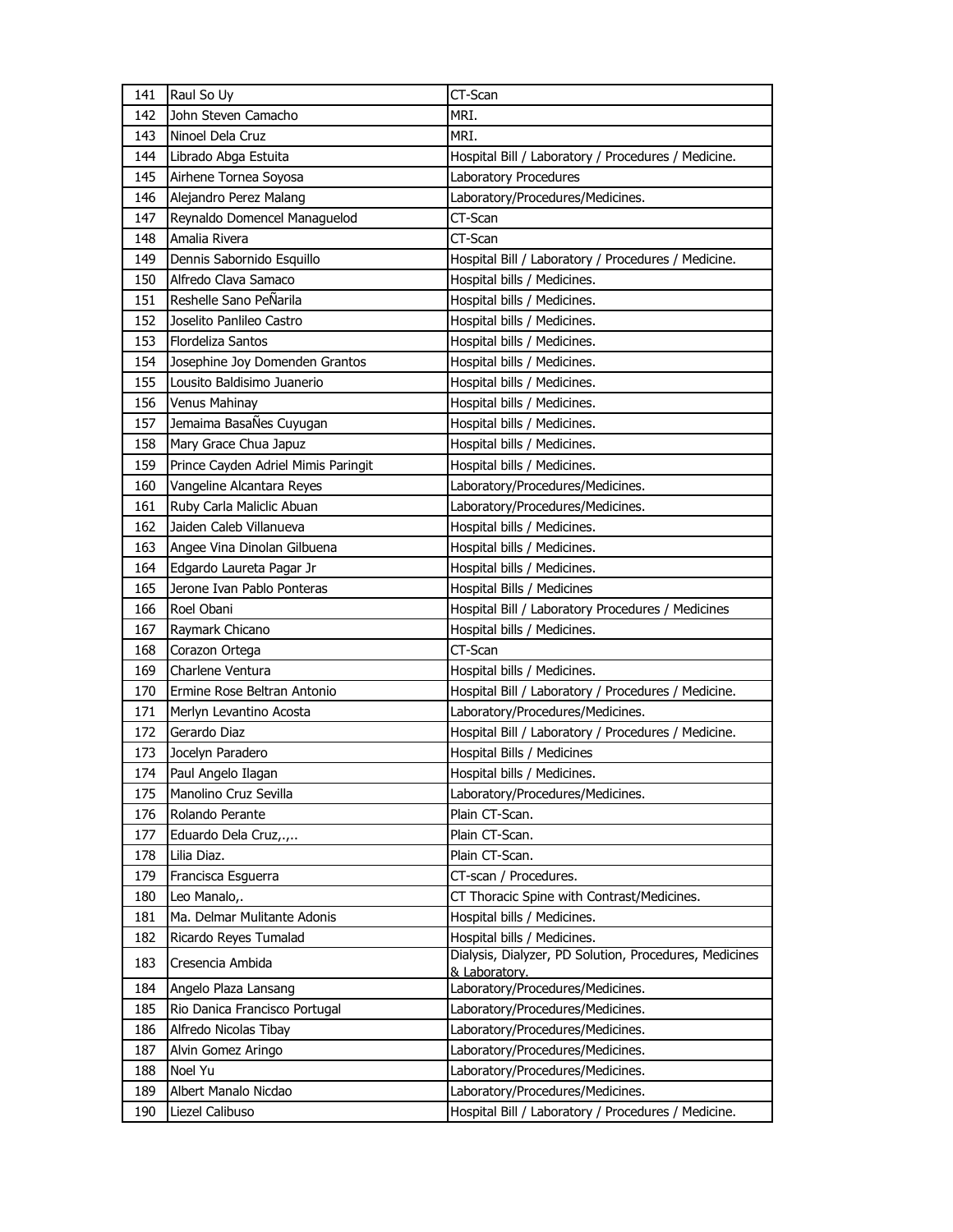| 191 | Lorna Atienza                   | Hospital Bill / Laboratory / Procedures / Medicine.                        |
|-----|---------------------------------|----------------------------------------------------------------------------|
| 192 | Noel Valentino Dela PeÑa Remias | Hospital bills / Medicines.                                                |
| 193 |                                 | Laboratory/Procedures/Medicines.                                           |
|     | Felisicima Tabuyan Durana       |                                                                            |
| 194 | Mary Ann David                  | CT-Scan                                                                    |
| 195 | Elena Nocum Morales             | Hospital Bill / Laboratory / Procedures / Medicine.                        |
| 196 | Cristina Palama Balang          | Laboratory/Procedures/Medicines.                                           |
| 197 | Josefa Barreto Eneria           | Laboratory/Procedures/Medicines.                                           |
| 198 | Cleofe Balili                   | Hospital bills / Medicines.                                                |
| 199 | Jomel Labongray Labella         | Hospital Bill / Laboratory / Procedures / Medicine.                        |
| 200 | Jayson Baruc Mahusay            | Hospital bills / Medicines.                                                |
| 201 | Iluminada Montoya Gaza          | Laboratory/Procedures/Medicines.                                           |
| 202 | Jhoann Lodovice                 | Laboratory/Procedures/Medicines.                                           |
| 203 | Mark Stephen Medenilla Angeles  | Laboratory/Procedures/Medicines.                                           |
| 204 | Rosalie Panganiban Rabano       | Hospital bills / Medicines.                                                |
| 205 | Gracia Villaluna De Luna        | Hospital bills / Medicines.                                                |
| 206 | Herwin Garcia Hije              | Laboratory/Procedures/Medicines.                                           |
| 207 | Angelina Garcera Quilit         | Hospital bills / Medicines.                                                |
| 208 | Lydia M. Delos Reyes            | Hemodialysis, Dialyzers, Supplies, Materials,<br>Laboratories & Medicines. |
| 209 | Jason Mijares                   | CT-Scan                                                                    |
| 210 | Ebenezer Delos Reyes            | CRANIAL CT-SCAN.                                                           |
| 211 | Gerardo Faustino                | CRANIAL CT-SCAN.                                                           |
| 212 | Concordia Santos                | CRANIAL CT-SCAN.                                                           |
| 213 | Edgardo Mendoza,.               | CRANIAL CT-SCAN.                                                           |
| 214 | Aileen Magpoc                   | KUB UTZ / Laboratory.                                                      |
| 215 | <b>Wingly Vargas</b>            | Cranial CT Scan/PPE.                                                       |
| 216 | Panfilo Lugwasin                | CRANIAL CT-SCAN.                                                           |
| 217 | Marlon Lebrilla                 | Radiology Scan.                                                            |
| 218 | Teresita Munoz,                 | Radiology Scan.                                                            |
| 219 | Erico Carlo Vidal Taino         | 2D Echo with Doppler.                                                      |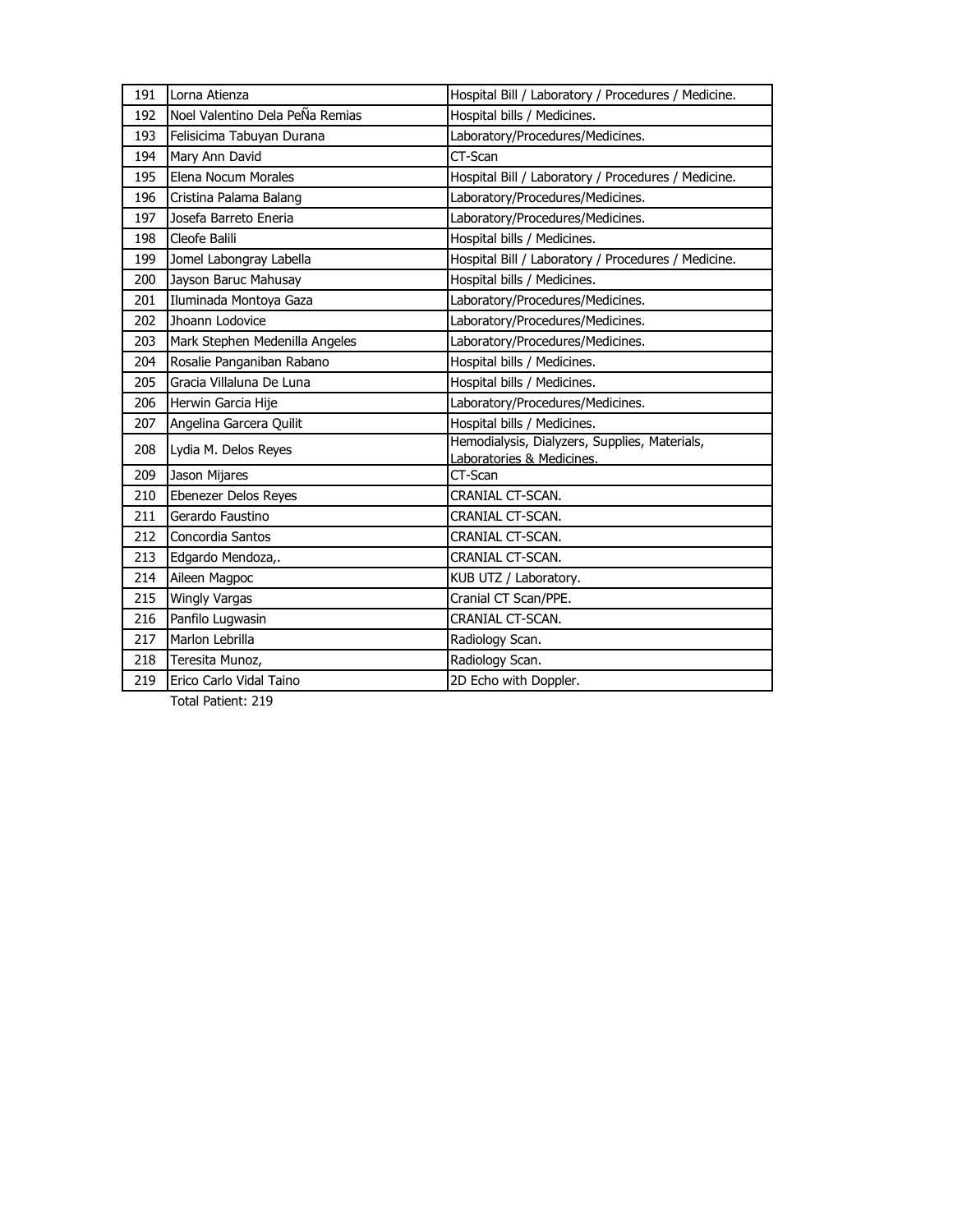

#### TONDO MEDICAL CENTER

For the month of July year 2020

| No#            | <b>Name of Patient</b>             | Assistance                                                              |
|----------------|------------------------------------|-------------------------------------------------------------------------|
| 1              | Jairuz Villanueva                  | Hospital bills.                                                         |
| $\overline{2}$ | Nenita Gigalanon                   | Hospital bills.                                                         |
| 3              | Gregorio Biron Jr.                 | WAB CT-Scan with Contrast                                               |
| 4              | Melvin Dayanan                     | Abdominal CT Scan with Contrast.                                        |
| 5              | Rodolfo Ambrocio                   | CT Stonogram with Contrast.                                             |
| 6              | <b>Edison Hizon</b>                | Dialysis, Dialyzer, PD Solution, Procedures, Medicines<br>& Laboratory. |
| $\overline{7}$ | Nenita Gigalanon                   | Hospital bills.                                                         |
| 8              | Arleen Santos                      | Laboratory/Procedures/Medicines.                                        |
| 9              | Rolando Dacara                     | Dialysis, Dialyzer, PD Solution, Procedures, Medicines<br>& Laboratory. |
| 10             | Genevieve F. Rivera                | Hospital bills / Medicines.                                             |
| 11             | Liberty Jane Pascual Gilhang       | Laboratory/Procedures/Medicines.                                        |
| 12             | Rixson Diaz Jimenez                | Laboratory/Procedures/Medicines.                                        |
| 13             | Ronan James Mesicula Asuque        | Hospital Bill / Laboratory / Procedures / Medicine.                     |
| 14             | Marilyn Borcales Tarrayo           | Hospital Bill / Laboratory / Procedures / Medicine.                     |
| 15             | Jimlord Palumbarit Dela Cruz       | Laboratory/Procedures/Medicines.                                        |
| 16             | Jeremiah Silvestre Samonte         | Laboratory/Procedures/Medicines.                                        |
| 17             | Reynaldo Alfaro Maglalang          | Laboratory/Procedures/Medicines.                                        |
| 18             | Antonio Mendoza                    | CT-Scan                                                                 |
| 19             | Teresita Enriquez Begonia          | Laboratory / Ultrasound / Check up                                      |
| 20             | Jovencio Guinto                    | Hospital Bill / Laboratory / Procedures / Medicine.                     |
| 21             | Marilyn Boncales Tarrayo           | Laboratory/Procedures/Medicines.                                        |
| 22             | Norma Regala                       | Laboratory/Procedures/Medicines.                                        |
| 23             | Reynaldo Pring                     | Hospital Bills / Medicines                                              |
| 24             | Rb San Jose De Leon                | Hospital Bills / Medicines                                              |
| 25             | Kimberly Mahinay Corot             | Hospital bills / Medicines.                                             |
| 26             | Alexa Kate Carmen Ycong            | Hospital bills / Medicines.                                             |
| 27             | Rosalina Prado Navejas             | Hospital Bills / Medicines                                              |
| 28             | Ely Estrada Doloeras               | CT-Scan                                                                 |
| 29             | Garry Quional Mallorca             | Laboratory/Procedures/Medicines.                                        |
| 30             | Juliet Carmen Ycong                | Hospital bills / Medicines.                                             |
| 31             | <b>Christiane Madrid</b>           | Laboratory/Procedures/Medicines.                                        |
| 32             | Luzviminda Hernandez               | CT-Scan                                                                 |
| 33             | David Alfonso Jr                   | Laboratory/Procedures/Medicines.                                        |
| 34             | Bianca Jane Balgoma Amarante       | Laboratory/Procedures/Medicines.                                        |
| 35             | Teresita Sibal Reyes               | Hospital bills / Medicines.                                             |
| 36             | Araceli Guanzon Dizon              | MRI.                                                                    |
| 37             | Andrea Apolonio Graspila           | Hospital bills / Medicines.                                             |
| 38             | Robe Ann Mirando Polopot           | Laboratory/Procedures/Medicines.                                        |
| 39             | Evelyn Comeda Torre $\spadesuit$ a | Laboratory/Procedures/Medicines.                                        |
| 40             | Jairuz Villanueva                  | Hospital Bills / Medicines                                              |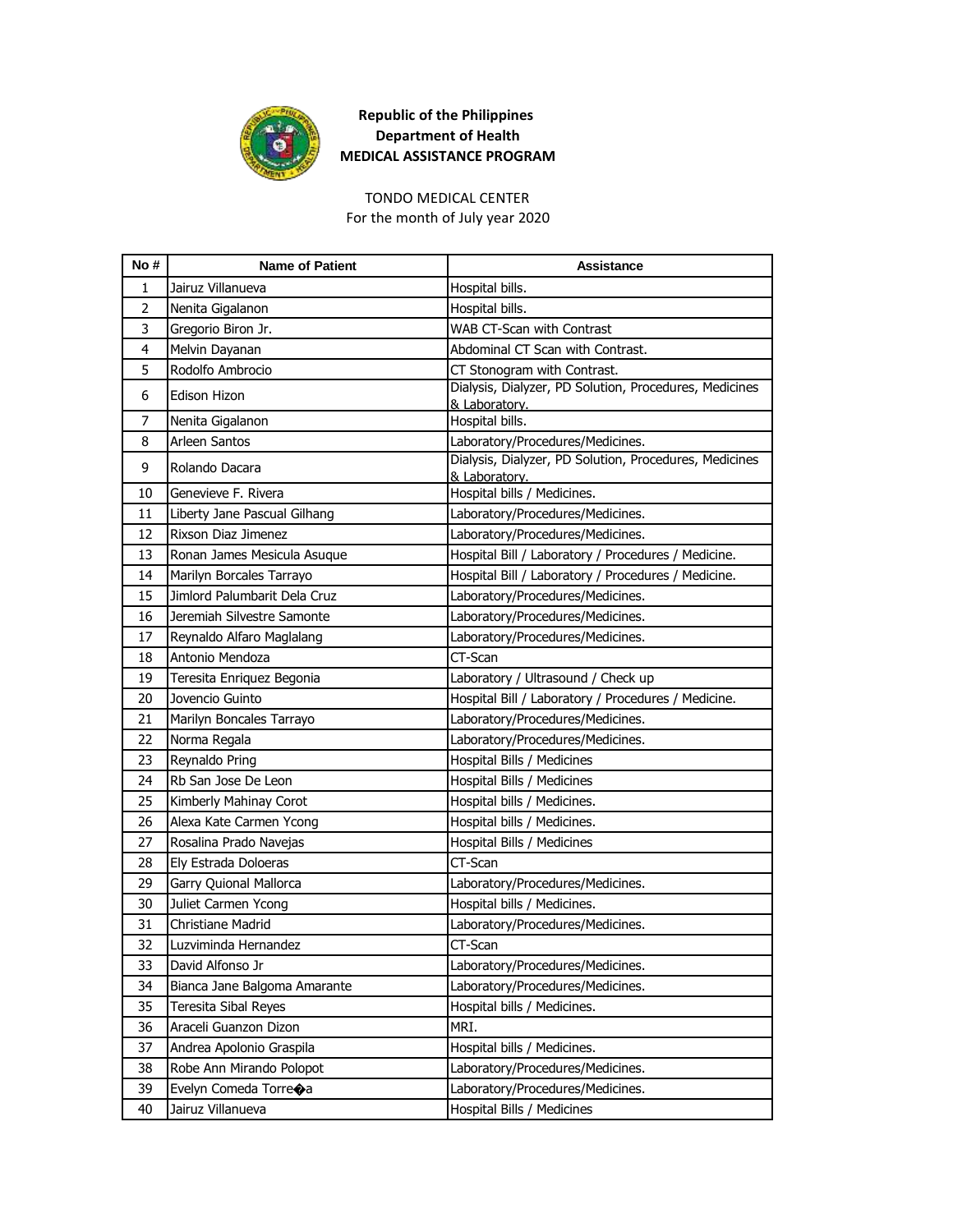| 41 | Mary Florlaine Litiatco Pineda      | Chemotherapy & Medicines                                                |
|----|-------------------------------------|-------------------------------------------------------------------------|
| 42 | Rosalie Panganiban Rabano           | Laboratory/Procedures/Medicines.                                        |
| 43 | Jovelyn Denton Cutanda              | Laboratory/Procedures/Medicines.                                        |
| 44 | Ma Paz Ebrada Cipriano              | Hospital Bill / Laboratory / Procedures / Medicine.                     |
| 45 | Charisse Javier Intino              | Hospital Bills / Medicines                                              |
| 46 | Ma. Eliza Mendeja Cabugayan         | Hospital Bills / Medicines                                              |
| 47 | Ronald Monteroyo Sequi�o            | Hospital bills / Medicines.                                             |
| 48 | Loreto Mario Vasquez Cerezo         | Laboratory/Procedures/Medicines.                                        |
| 49 | Jenalyn Sagala Manaois              | Hospital Bills / Medicines                                              |
| 50 | Jenabel Tanginan Caballero          | Hospital bills / Medicines.                                             |
| 51 | Carlito Fernandez Padasa            | Hospital Bills / Medicines                                              |
| 52 | Darisa Gonzaga Jiongco              | CT-Scan                                                                 |
| 53 | Kateleen Herrera Tirado             | Hospital bills / Medicines.                                             |
| 54 | Jeyxza Angela Corpuz Sibug          | Hospital Bills / Medicines                                              |
| 55 | Remegio Lumagui Real                | Hospital Bill / Laboratory / Procedures / Medicine.                     |
| 56 | Antonio Cato Geron                  | Hospital bills / Medicines.                                             |
| 57 | Joy Mark Garcia Clemente            | Laboratory/Procedures/Medicines.                                        |
| 58 | Mary Grace Favila                   | Hospital Bill / Laboratory / Procedures / Medicine.                     |
| 59 | France Fritz Cuyugan                | Hospital bills / Medicines.                                             |
| 60 | Marcial Malinaw Patrimonio          | Hospital bills / Medicines.                                             |
| 61 | Sarah Jane Francisco Reyes          | Hospital bills / Medicines.                                             |
| 62 | Natividad Tala Pelarija             | xray/utz/lab/radiological/meds                                          |
| 63 | Alexander Liwanag                   | Laboratory/Procedures/Medicines.                                        |
| 64 | Elizabeth Noelle Banogon Cabacungan | Hospital Bills / Medicines                                              |
| 65 | Clint Nicolai Tongga                | Hospital bills / Medicines.                                             |
| 66 | Teresita Brito Canape               | Laboratory/Procedures/Medicines.                                        |
| 67 | Sonny Legata Berlon                 | Hospital bills / Medicines.                                             |
| 68 | Mercenario Villanueva Verdadero     | Laboratory/Procedures/Medicines.                                        |
| 69 | Ijhaylene Milan Bautista            | Laboratory/Procedures/Medicines.                                        |
| 70 | Salvacion Imata Doncillo            | Hospital bills / Medicines.                                             |
| 71 | Elvira Torres Mallari               | Hospital Bills / Medicines                                              |
| 72 | Reymart Hulipas Milar               | Hospital Bill / Laboratory / Procedures / Medicine.                     |
| 73 | Jennifer Dupale Quijoy              | Hospital Bills / Medicines                                              |
| 74 | Lamberto Ariola Pastrana            | Laboratory/Procedures/Medicines.                                        |
| 75 | Henry B. Arroyo                     | Laboratory/Procedures/Medicines.                                        |
| 76 | Socorro Ycoy Pulumbarit             | Dialysis, Dialyzer, PD Solution, Procedures, Medicines<br>& Laboratory. |
| 77 | Jareos V. Aborot                    | Hospital Bill / Laboratory / Procedures / Medicine.                     |
| 78 | Nomar Reyes Banaag                  | Laboratory/Procedures/Medicines.                                        |
| 79 | Divina Gracia Cruz Heralyn          | Dialysis, Dialyzer, PD Solution, Procedures, Medicines<br>& Laboratory. |
| 80 | <b>Marie Grace Santos</b>           | Dialysis, Dialyzer, PD Solution, Procedures, Medicines<br>& Laboratory. |
| 81 | Wilfredo Cawaling Gino-gino         | Laboratory/Procedures/Medicines.                                        |
| 82 | Edison Hizon                        | Laboratory/Procedures/Medicines.                                        |
| 83 | Magdalena Lacdang Gervacio          | Dialysis, Dialyzer, PD Solution, Procedures, Medicines<br>& Laboratory. |
| 84 | Christopher De Leon Villamarin      | Dialysis, Dialyzer, PD Solution, Procedures, Medicines<br>& Laboratory. |
| 85 | Mary Floraine Litiatco Pineda       | Medicines                                                               |
| 86 | Rafael Wamilda                      | CT-Scan                                                                 |
| 87 | Rodolfo O. Baer                     | Hospital Bill / Laboratory / Procedures / Medicine.                     |
| 88 | Ricardo Funtanares Haz              | Laboratory/Procedures/Medicines.                                        |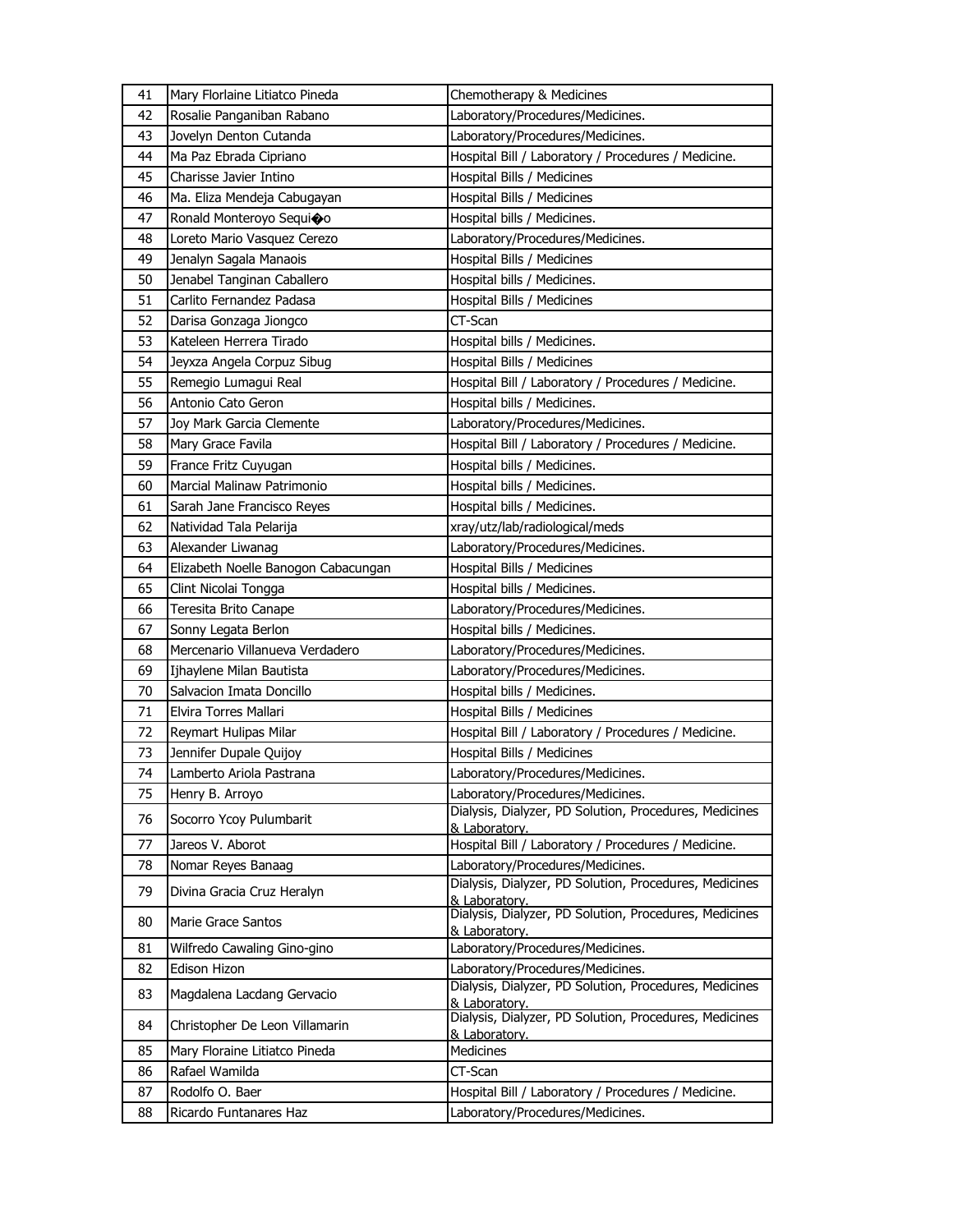| 89  | Roxanne Dioneda Cawigan        | Hospital bills / Medicines.                                             |
|-----|--------------------------------|-------------------------------------------------------------------------|
| 90  | Mary Grace Vasquez Cuenca      | Hospital bills / Medicines.                                             |
| 91  | Roben Paraiso Borromeo         | Hospital bills / Medicines.                                             |
| 92  | Lucila Naval                   | Laboratory/Procedures/Medicines.                                        |
| 93  | Bayani Sioson Santos           | Dialysis, Dialyzer, PD Solution, Procedures, Medicines<br>& Laboratory. |
| 94  | Mark Kenneth Obia Daya         | Laboratory/Procedures/Medicines.                                        |
| 95  | Aurora Navarro Locsin          | Hospital Bill / Laboratory / Procedures / Medicine.                     |
| 96  | Normina Kading Usman           | Hospital bills / Medicines.                                             |
| 97  | Domingo Villanueva             | Laboratory/Procedures/Medicines.                                        |
| 98  | Elena Iba $\bigcirc$ ez Carlos | Laboratory/Procedures/Medicines.                                        |
| 99  | Gregorio Paderog Biron         | Medical Assistance / Medicines                                          |
| 100 | Carol Calupitan Padre          | Laboratory/Procedures/Medicines.                                        |
| 101 | Kenji Infante                  | Laboratory/Procedures/Medicines.                                        |
| 102 | Leynnart Velasco               | MRI.                                                                    |
| 103 | Danilo Argao Venegas           | Hospital Bill / Laboratory / Procedures / Medicine.                     |
| 104 | Ranjelyn Dalupan Batiancila    | Laboratory/Procedures/Medicines.                                        |
| 105 | Ann Mariel Caacbay Cabrera     | Hospital bills / Medicines.                                             |
| 106 | Heidi Buenaventura Barbero     | Hospital Bill / Laboratory / Procedures / Medicine.                     |
| 107 | Rodolfo Angeles Ortega Jr      | Laboratory/Procedures/Medicines.                                        |
| 108 | Grace Villegas Discaya         | Hospital bills / Medicines.                                             |
| 109 | Perly Alta Bacalando           | Hospital Bills / Medicines                                              |
| 110 | Glamor Orong Bato              | Laboratory/Procedures/Medicines.                                        |
| 111 | Sandra Bacalaoloyo Calaman     | Hospital Bills / Medicines                                              |
| 112 | Angelica San Pedro Failano     | Hospital Bill / Laboratory / Procedures / Medicine.                     |
| 113 | Yex Jhayden Quintana Dacuy     | Hospital bills / Medicines.                                             |
| 114 | Ana Lorraine Pascual Albacite  | Hospital bills / Medicines.                                             |
| 115 | Josel Robedilla Bonayon        | Hospital Bills / Medicines                                              |
| 116 | Teresita Palma Francisco       | Hospital Bill / Laboratory / Procedures / Medicine.                     |
| 117 | Teresita Leocadio Morillo      | Laboratory/Procedures/Medicines.                                        |
| 118 | Jaquilyn Justiniano Mabanglo   | Hospital Bills / Medicines                                              |
| 119 | Czyrrine Kaye Monares          | Laboratory/Procedures/Medicines.                                        |
| 120 | John Cedric Soriano Ronda      | Hospital Bills / Medicines                                              |
| 121 | Lux Zaria Bertillo Mendoza     | Hospital Bills / Medicines                                              |
| 122 | Numeriano Palatino Aborot      | Hospital bills / Medicines.                                             |
| 123 | Jennifer Ari Dela Cruz         | Hospital Bill / Laboratory / Procedures / Medicine.                     |
| 124 | Anesia Guya Laurente           | Hospital Bill / Laboratory / Procedures / Medicine.                     |
| 125 | Rolando Marquez De Guzman      | Hospital Bill / Laboratory / Procedures / Medicine.                     |
| 126 | Jacob Lelouch Manaois Mi�ano   | Hospital Bill / Laboratory / Procedures / Medicine.                     |
| 127 | Carlito Tobis Ching            | Laboratory/Procedures/Medicines.                                        |
| 128 | Dirk Noah Dioneda Cawigan      | Hospital Bills / Medicines                                              |
| 129 | Timoteo Oaule Barcial          | Laboratory/Procedures/Medicines.                                        |
| 130 | Marvin Cortez Pangan           | Laboratory/Procedures/Medicines.                                        |
| 131 | Roda Rosales De Velonza        | CT-Scan                                                                 |
| 132 | Marie Ann Nario Calayag        | Hospital bills / Medicines.                                             |
| 133 | Edwina Cruz Ramos              | Hospital Bill / Laboratory / Procedures / Medicine.                     |
| 134 | Elaine Tapang Roque            | Hospital Bill / Laboratory / Procedures / Medicine.                     |
| 135 | Ernestina Obias Magusara       | Hospital Bill / Laboratory / Procedures / Medicine.                     |
| 136 | Jacquilyn Facto Cosme          | Hospital bills / Medicines.                                             |
| 137 | Felicidad Molina Guevarra      | Laboratory/Procedures/Medicines.                                        |
| 138 | Juvy Cezar Balasa              | Laboratory/Procedures/Medicines.                                        |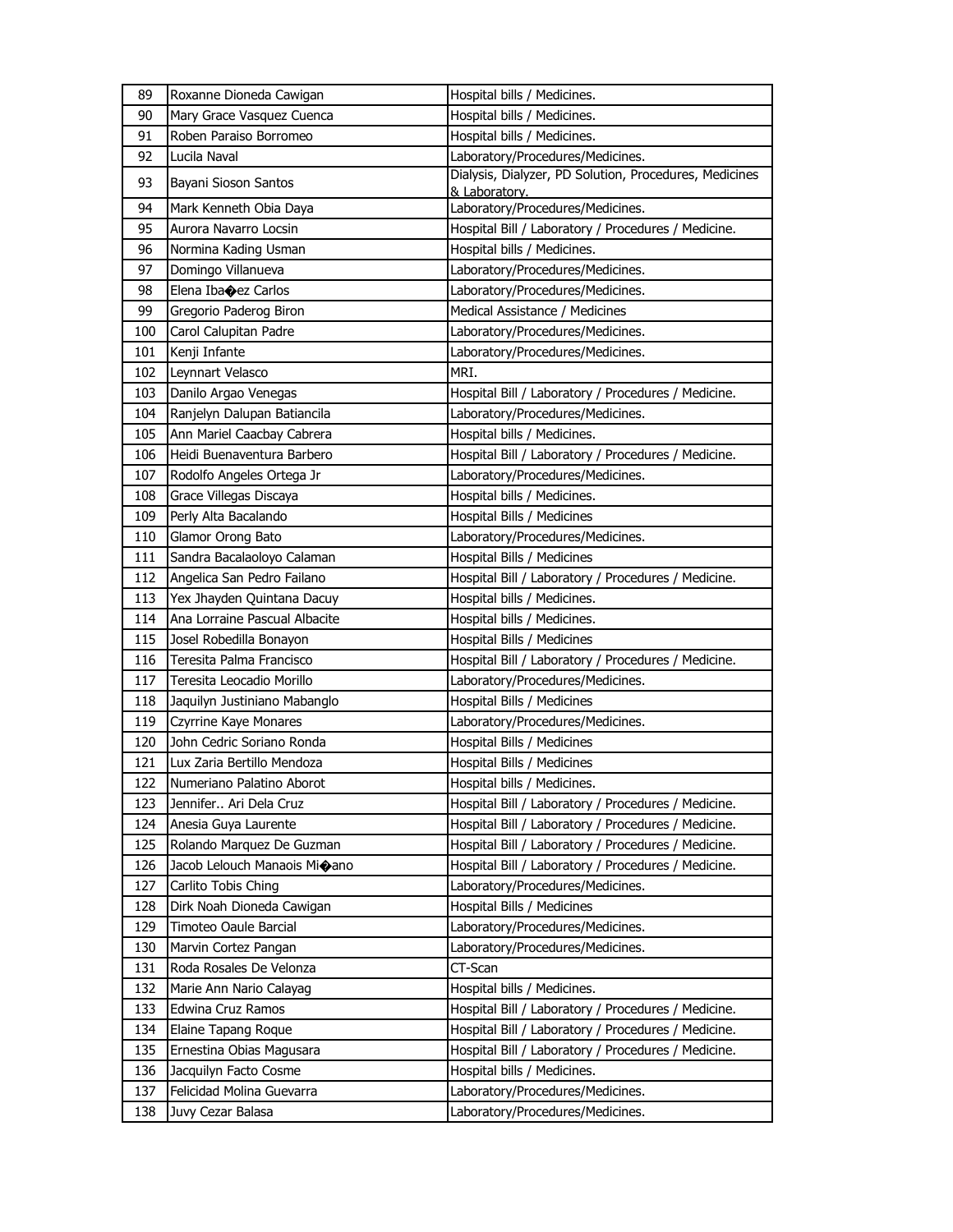| 139 | Benny Enclona Llamorque         | Hospital Bill / Laboratory / Procedures / Medicine.                     |
|-----|---------------------------------|-------------------------------------------------------------------------|
| 140 | Billy Boy Padagas               | Hospital Bill / Laboratory / Procedures / Medicine.                     |
| 141 | Jenny Amen Bertillo             | Hospital bills / Medicines.                                             |
| 142 | Ernesto Abello                  | CT-Scan                                                                 |
| 143 | Emelita Consoria De Mesa Gattoc | Hospital Bills / Medicines                                              |
| 144 | Teofila Bariga Pascual          | Hospital bills / Medicines.                                             |
| 145 | Rolando Orbeso Gatela           | Hospital Bills / Medicines                                              |
| 146 | Mary Ann David                  | Laboratory/Procedures/Medicines.                                        |
| 147 | Gerardo Solis Cayetano          | Hospital bills / Medicines.                                             |
| 148 | Joan Guimbarda Cadaon           | Laboratory/Procedures/Medicines.                                        |
| 149 | Maricel Cabinian Quintana       | Hospital Bills / Medicines                                              |
| 150 | Maricel Cabinian Quinatana      | Hospital Bills / Medicines                                              |
| 151 | Bayani Santos                   | Dialysis, Dialyzer, PD Solution, Procedures, Medicines<br>& Laboratory. |
| 152 | Ramon Soteco                    | Dialysis, Dialyzer, PD Solution, Procedures, Medicines<br>& Laboratory. |
| 153 | Rodel Rubi Santiago             | Hospital Bill / Laboratory / Procedures / Medicine.                     |
| 154 | Romano Alfonso Ordo�ez          | Laboratory/Procedures/Medicines.                                        |
| 155 | Shiela Mae Villanueva           | Laboratory/Procedures/Medicines.                                        |
| 156 | Nimpha Manalang Cabagbag        | Hospital Bill / Laboratory / Procedures / Medicine.                     |
| 157 | Roger Macaranas                 | Laboratory/Procedures/Medicines.                                        |
| 158 | Kaye Donghil Hernandez          | Hospital bills / Medicines.                                             |
| 159 | Leonila Pareoo                  | Laboratory/Procedures/Medicines.                                        |
| 160 | Larry Ignacio Villanueva        | MRI.                                                                    |
| 161 | Eddie Limpo                     | CT-SCAN/CHEMOTHERAPY/HOSPITALIZATION                                    |
| 162 | Ricardo Martinez                | Hospital Bill / Laboratory / Procedures / Medicine.                     |
| 163 | Alexa Favila Lupangco           | Hospital bills / Medicines.                                             |
|     |                                 |                                                                         |
| 164 | Florencia Bardaje Salda�a       | Laboratory/Procedures/Medicines.                                        |
| 165 | Josefina D. Castro              | Hospital Bill / Laboratory / Procedures / Medicine.                     |
| 166 | Estrelita Villanueva            | CT-Scan                                                                 |
| 167 | Carla Mae Acosta Esquebel       | Hospital bills / Medicines.                                             |
| 168 | Mary Grace Dy Bacasmo           | Laboratory/Procedures/Medicines.                                        |
| 169 | Edgardo Martinito               | Laboratory/Procedures/Medicines.                                        |
| 170 | Danilo Gayola                   | CT-Scan                                                                 |
| 171 | Arnie Dela Cruz De Leon         | Hospital bills / Medicines.                                             |
| 172 | Mary Rose Espinosa              | Hospital Bills / Medicines                                              |
| 173 | Renato Romero                   | Laboratory/Procedures/Medicines.                                        |
| 174 | Jayson Dacuno Venus             | CT-Scan                                                                 |
| 175 | Nora Sosing Loyo                | Hospital bills / Medicines.                                             |
| 176 | Maricel Talastas Aoasco         | Laboratory/Procedures/Medicines.                                        |
| 177 | Rollyna Marie Talavera          | Hospital bills / Medicines.                                             |
| 178 | Mila Bautista                   | Laboratory/Procedures/Medicines.                                        |
| 179 | Pedro Flores                    | CT-Scan                                                                 |
| 180 | Albert Dizon Sarco              | Xray/ECG                                                                |
| 181 | Zenaida Martinez                | Hospital Bill / Laboratory / Procedures / Medicine.                     |
| 182 | Melchor Dail                    | Laboratory/Procedures/Medicines.                                        |
| 183 | Ernella Joy Quimson Pelioo      | Hospital bills / Medicines.                                             |
| 184 | Balbena Padilla                 | Hospital bills / Medicines.                                             |
| 185 | Romejio Ortega Arroza           | Hospital Bills / Medicines                                              |
| 186 | Porfirio De Jesus Jr            | Hospital bills / Medicines.                                             |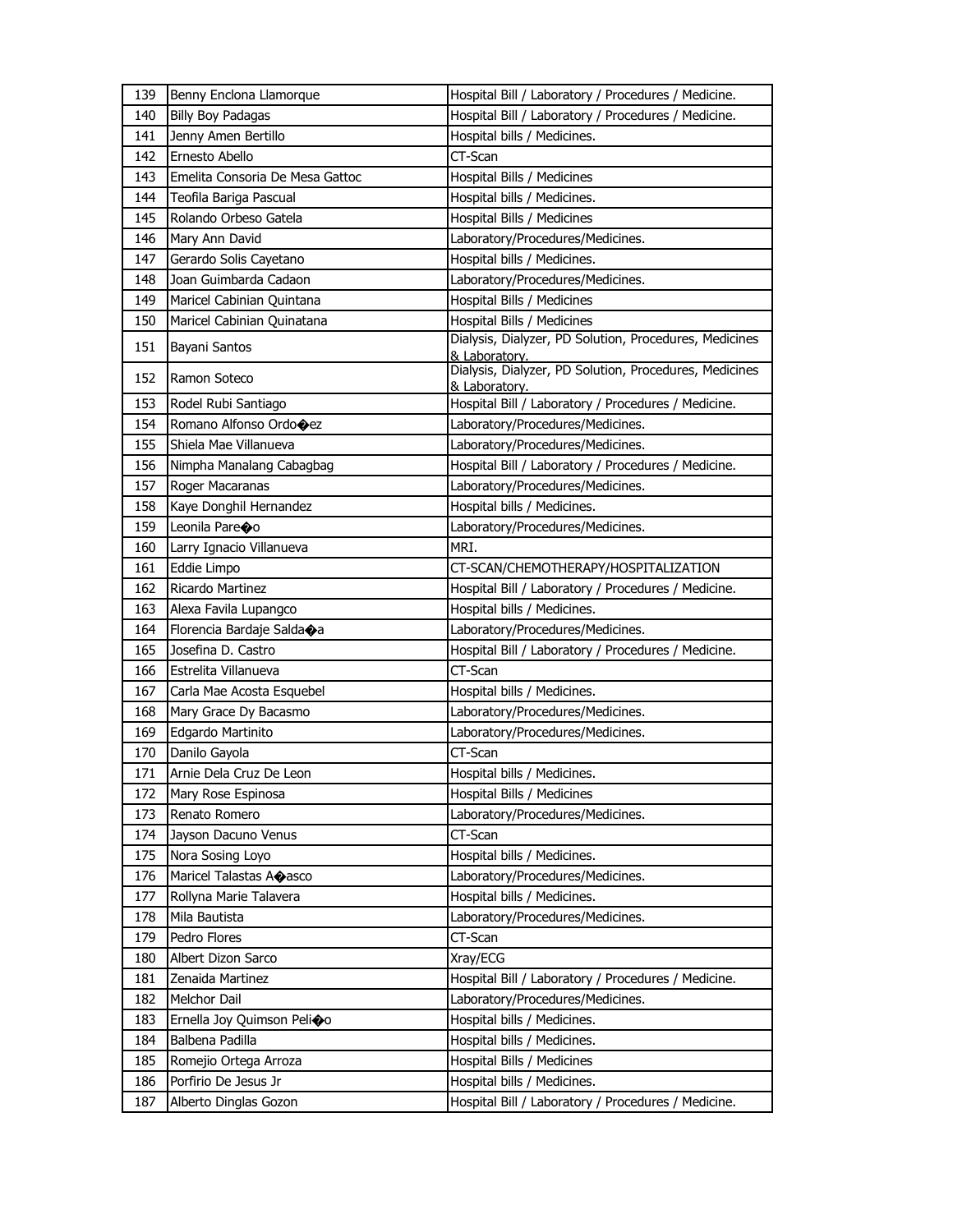| 188 | Rafael Tolentino            | Laboratory/Procedures/Medicines.                                                        |
|-----|-----------------------------|-----------------------------------------------------------------------------------------|
| 189 | Romeo Padilla Belano        | Laboratory/Procedures/Medicines.                                                        |
| 190 | Dianne Mora                 | CT-Scan                                                                                 |
| 191 | Tomas Ignacio               | CT-Scan                                                                                 |
| 192 | Geraldine Dela Cruz         | Hospital bills / Medicines.                                                             |
| 193 | Marlene Lapuz               | Laboratory/Procedures/Medicines.                                                        |
| 194 | Juper Espera Morales        | Hospital bills / Medicines.                                                             |
| 195 | Jeremiah Silvestre Samonte  | CT-Scan                                                                                 |
| 196 | John Louise Macapagal Layno | Hospital Bill / Laboratory / Procedures / Medicine.                                     |
| 197 | Edna Gasingan Capacite      | Laboratory/Procedures/Medicines.                                                        |
| 198 | Maricel Talastas Aoasco     | Laboratory/Procedures/Medicines.                                                        |
| 199 | Romeo Montoya               | Hospital Bill / Laboratory / Procedures / Medicine.                                     |
| 200 | Ricca Mae Dublin            | Laboratory/Procedures/Medicines.                                                        |
| 201 | Victor Arieta               | Laboratory/Procedures/Medicines.                                                        |
| 202 | Guilbert Dela Cruz          | Hospital Bill / Laboratory / Procedures / Medicine.                                     |
| 203 | Melissa Moquete             | MRI.                                                                                    |
| 204 | Almira Coleen De Leon       | Laboratory/Procedures/Medicines.                                                        |
| 205 | Ramon De Lara               | Laboratory/Procedures/Medicines.                                                        |
| 206 | Rosalina Magluyan           | Hospital bills / Medicines.                                                             |
| 207 | Reagine Loberiano           | Laboratory/Procedures/Medicines.                                                        |
| 208 | Rowena Garcia               | Laboratory/Procedures/Medicines.                                                        |
| 209 | Airam Pio Cruz              | Hospital bills / Medicines.                                                             |
| 210 | Lonzo Pring                 | Hospital bills / Medicines.                                                             |
| 211 | <b>Miguel Gonzles</b>       | Laboratory/Procedures/Medicines.                                                        |
| 212 | Geraldine Redilla           | Laboratory/Procedures/Medicines.                                                        |
| 213 | Zion Ryle Gabriel           | Hospital bills / Medicines.                                                             |
| 214 | Aaron Paul Pefanio Brazas   | Hospital Bill / Laboratory / Procedures / Medicine.                                     |
| 215 | Mario P. Sablad             | Dialysis Billing and Dialysis Medicines                                                 |
| 216 | Amparo D. Ruiz              | AV FISTULA/OR FEES/LABORATORY                                                           |
|     |                             | PROCEDURES/DIALYSIS/MEDICNES.<br>Dialysis, Dialyzer, PD Solution, Procedures, Medicines |
| 217 | Tongo Cynthia Arturo        | & Laboratory.                                                                           |
| 218 | Lydia M. Delos Reyes        | Dialysis, Dialyzer, PD Solution, Procedures, Medicines                                  |
| 219 | Melanio Cabrera             | & Laboratory.<br>Laboratory/Procedures/Medicines.                                       |
| 220 | Elizabeth Castillo          | Laboratory/Procedures/Medicines.                                                        |
| 221 | Ernesto Castillo            | Laboratory/Procedures/Medicines.                                                        |
| 222 | Micah Batayola              | Hospital Bill / Laboratory / Procedures / Medicine.                                     |
| 223 | Maria Isabel Celada Lisaca  | Hospital bills / Medicines.                                                             |
| 224 | Jesus Delos Santos          | Laboratory/Procedures/Medicines.                                                        |
|     |                             | Hemodialysis Treatment, Laboratories, Materials,                                        |
| 225 | Evana Jane L. Dela Paz      | Supplies & Medicines.                                                                   |
| 226 | <b>Bessie Carias Garces</b> | Laboratory/Procedures/Medicines.                                                        |
| 227 | Jerson Garnudo              | Hospital Bill / Laboratory / Procedures / Medicine.                                     |
| 228 | Juvita Balasan              | Hospital bills / Medicines.                                                             |
| 229 | Lydia M. Delos Reyes        | Dialysis, Dialyzer, PD Solution, Procedures, Medicines<br>& Laboratory.                 |
| 230 | Lloyd Jester G. Padilla     | Dialysis, Dialyzer, PD Solution, Procedures, Medicines                                  |
|     |                             | & Laboratory.<br>Dialysis, Dialyzer, PD Solution, Procedures, Medicines                 |
| 231 | Laurence G. Cabangunay      | & Laboratory.                                                                           |
| 232 | Celedonio Jr Regimo Pernia  | Dialysis, Dialyzer, PD Solution, Procedures, Medicines                                  |
|     |                             | & Laboratory.                                                                           |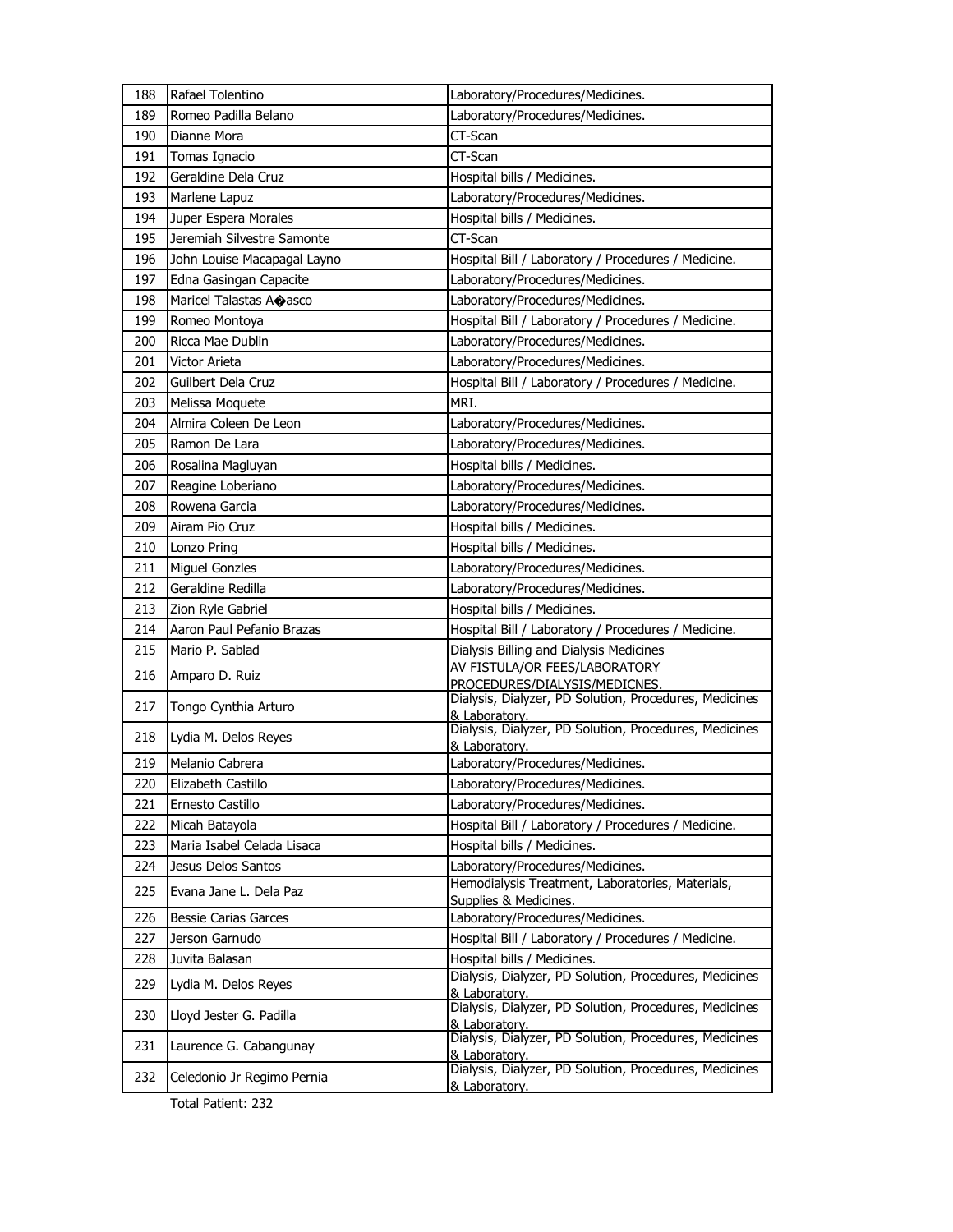

#### TONDO MEDICAL CENTER

For the month of August year 2020

| No# | <b>Name of Patient</b>               | <b>Assistance</b>                                                       |
|-----|--------------------------------------|-------------------------------------------------------------------------|
| 1   | Evangeline Paloso                    | Hospital bills / Medicines.                                             |
| 2   | Roy Francisco Alba                   | MRI                                                                     |
| 3   | Velmor Dela Cruz Antonio             | Hospital Bill / Laboratory / Procedures / Medicine.                     |
| 4   | Emajelyn Bernardo Galam              | Laboratory/Procedures/Medicines.                                        |
| 5   | Anesia Guya Laurente                 | Hospital Bill / Laboratory / Procedures / Medicine.                     |
| 6   | Edralyn Gloria                       | Hospital bills / Medicines.                                             |
| 7   | Kaye Anne Guballa Erang              | Hospital bills / Medicines.                                             |
| 8   | Dhelam Costelo                       | MRI.                                                                    |
| 9   | Jienalyn Ca $\bigcirc$ ete Perez     | Hospital bills / Medicines.                                             |
| 10  | Ma Eliza Vinuya                      | Ultrasound / Mammography                                                |
| 11  | Ma. Blanca Lupera                    | Hospital bills / Medicines.                                             |
| 12  | Jaedon Tupas                         | Hospital bills / Medicines.                                             |
| 13  | Homer Gaza                           | CT-Scan                                                                 |
| 14  | Bonifacia Dionisio Andia             | Hospital bills / Medicines.                                             |
| 15  | Brianna Mae Olicia Bareja            | Hospital bills / Medicines.                                             |
| 16  | Bernadette Perez                     | Laboratory/Procedures/Medicines.                                        |
| 17  | Andrea Castillo Dacanay              | Laboratory/Procedures/Medicines.                                        |
| 18  | Rissa Bolivar Abis                   | Laboratory/Procedures/Medicines.                                        |
| 19  | Marielle Ann Therese Elagdon Galgana | Hospital bills / Medicines.                                             |
| 20  | Lloyd Jester Gabinete Padilla        | Laboratory/Procedures/Medicines.                                        |
| 21  | Erlinda Liwanag                      | Laboratory/Procedures/Medicines.                                        |
| 22  | Ni�o Nunoy Aposacas                  | Hospital Bills / Medicines                                              |
| 23  | Merlyn Levantino Acosta              | Laboratory/Procedures/Medicines.                                        |
| 24  | Sharon Grande Canlas                 | Hospital bills / Medicines.                                             |
| 25  | Jesus Emmanuel Wi Lazaro             | Hospital bills / Medicines.                                             |
| 26  | Nelia Garcia Arevalo                 | Hospital bills / Medicines.                                             |
| 27  | Romeo Cruz De Vera                   | Laboratory/Procedures/Medicines.                                        |
| 28  | Victor Javier Flores                 | Laboratory/Procedures/Medicines.                                        |
| 29  | John Arby Mortel Masalaysay          | Hospital bills / Medicines.                                             |
| 30  | Anabell Santa Monica Flores          | Laboratory/Procedures/Medicines.                                        |
| 31  | Cris Daniel Roa Daang                | Hospital bills / Medicines.                                             |
| 32  | Lloyd Jester Gabinete Padilla        | Dialysis, Dialyzer, PD Solution, Procedures, Medicines<br>& Laboratory. |
| 33  | Niel Jay Aguilar Labadan             | Hospital bills / Medicines.                                             |
| 34  | Florita Palad Illustrisimo           | Laboratory/Procedures/Medicines.                                        |
| 35  | Stephen Kiel Orque Abad              | Hospital Bills / Medicines                                              |
| 36  | Jhaysam Simodlan Tagalog             | Hospital Bills / Medicines                                              |
| 37  | Jhon Mikael Hernandez                | Hospital Bills / Medicines                                              |
| 38  | Lucero Emma Gabuya                   | <b>Hospital Bills</b>                                                   |
| 39  | Marvin Cortez Pangan                 | Laboratory/Procedures/Medicines.                                        |
| 40  | Mary Jane Balanay Mayorga            | Hospital Bills / Medicines                                              |
| 41  | Arnel Zacarias Santiago              | Laboratory/Procedures/Medicines.                                        |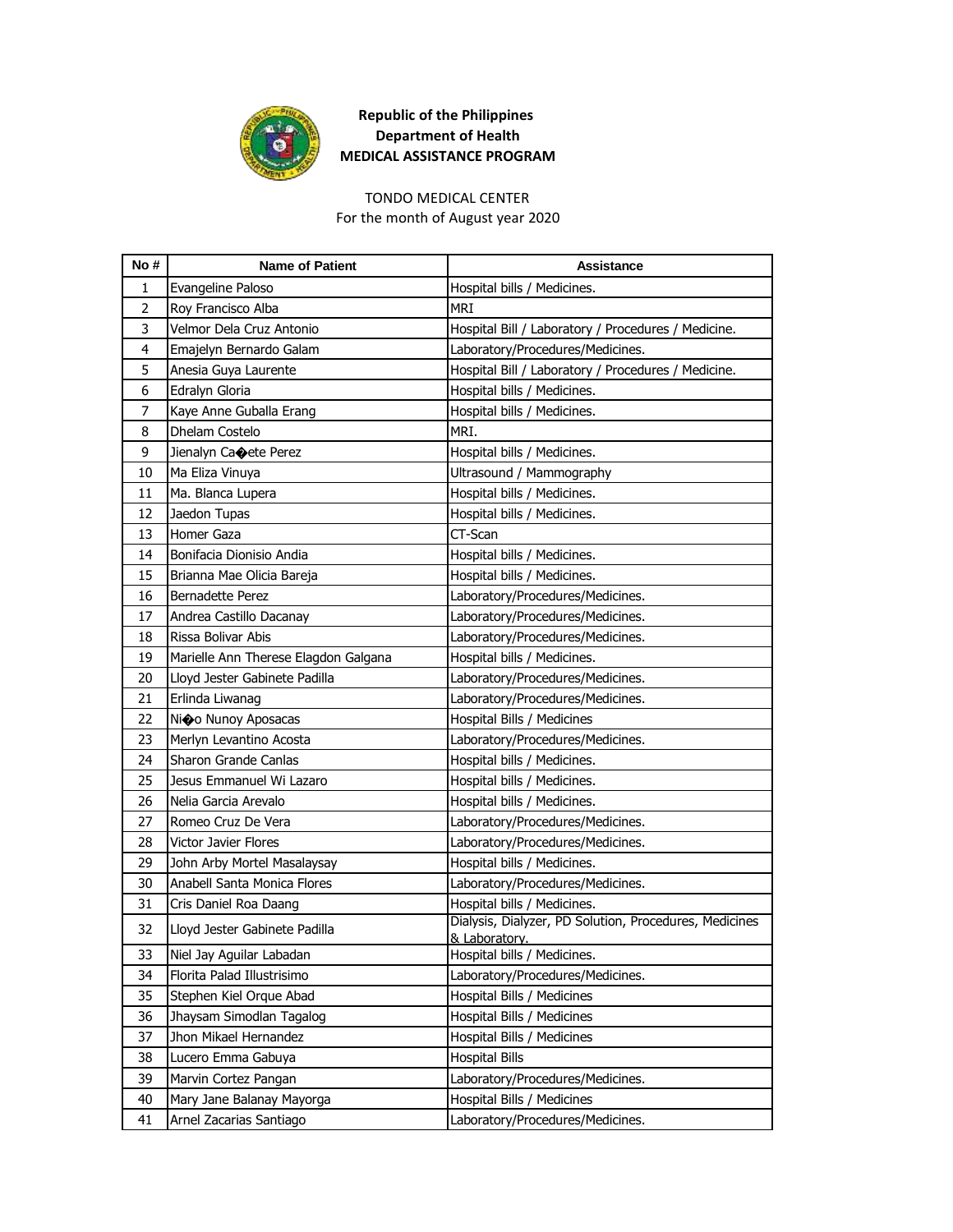| 42 | Menda Taharan Morales            | Laboratory/Procedures/Medicines. |
|----|----------------------------------|----------------------------------|
| 43 | Leonardo De Vera Fermin          | Hospital bills / Medicines.      |
| 44 | Aurora Rivera                    | Laboratory/Procedures/Medicines. |
| 45 | Mariecris Dela Cruz Varias       | Laboratory/Procedures/Medicines. |
| 46 | Ma. Herminia Atillo Ignacio      | Hospital Bills / Medicines       |
| 47 | Emma Gabuya Lucero               | Hospital Bills / Medicines       |
| 48 | Precious Anne Aranas Gilbuena    | Hospital bills / Medicines.      |
| 49 | Anna Maria Luisa Asuncion Javier | Hospital bills / Medicines.      |
| 50 | David Angelo Delos Reyes Javier  | Hospital bills / Medicines.      |
| 51 | Dan Louise Dela Cruz Dominguez   | Hospital bills / Medicines.      |
| 52 | Claudio Esguerra Entia           | Hospital Bills / Medicines       |
| 53 | Edgardo M. Banta                 | Laboratory/Procedures/Medicines. |
| 54 | Luzviminda Aguilar Liongson      | Laboratory/Procedures/Medicines. |
| 55 | Renilyn Jamon Cabreros           | Laboratory/Procedures/Medicines. |
| 56 | Apolinar Soriano Labing-isa      | Laboratory/Procedures/Medicines. |
| 57 | Evangelina Tocama Gemina         | Hospital bills / Medicines.      |
| 58 | Joselito Tumada Oborro           | Hospital bills / Medicines.      |
| 59 | Angelito Carasco Buhain          | Laboratory/Procedures/Medicines. |
| 60 | Elizabeth Nepomuceno De Leon     | Medicines                        |
| 61 | Aurora Reyes Serrano             | Laboratory/Procedures/Medicines. |
| 62 | Alberto Benedicto Ambrosio       | <b>Medical Assistance</b>        |
| 63 | Maria Sharon Valderosa Arieta    | Laboratory/Procedures/Medicines. |
| 64 | Sarah Jane Francisco Reyes       | Hospital Bills / Medicines       |
| 65 | Gilbert Sanao Moron              | Laboratory/Procedures/Medicines. |
| 66 | Elizabeth Rosita Fortes          | Medicines                        |
|    |                                  |                                  |
| 67 | Gary Mangalonzo Dela Cruz        | Hospital bills / Medicines.      |
| 68 | Dianne Mora                      | Laboratory/Procedures/Medicines. |
| 69 | Junrey Santing Royo              | Laboratory/Procedures/Medicines. |
| 70 | Constancio Pabuayon Rosita       | Laboratory/Procedures/Medicines. |
| 71 | Nora Dimla Senio                 | Laboratory/Procedures/Medicines. |
| 72 | Carlos Villaruel Carioo          | Laboratory/Procedures/Medicines. |
| 73 | Editha De Dios Lapuz             | Laboratory/Procedures/Medicines. |
| 74 | April Rose Pamaylaon Nacion      | Hospital Bills / Medicines       |
| 75 | Elsie Asioero Amuten             | Laboratory/Procedures/Medicines. |
| 76 | Rodessa Cruz                     | Laboratory/Procedures/Medicines. |
| 77 | Jeosan Pablo Pacot               | Hospital bills / Medicines.      |
| 78 | Carla Ever Espidillon Bohol      | Laboratory/Procedures/Medicines. |
| 79 | Yonilita Salazar Dimaculangan    | Laboratory/Procedures/Medicines. |
| 80 | Dante Manalo Pacheco             | Laboratory/Procedures/Medicines. |
| 81 | Bernadeth Nolasco Nolasco        | Laboratory/Procedures/Medicines. |
| 82 | Ferdinand Garcia Reyes           | Laboratory/Procedures/Medicines. |
| 83 | Lydia Francisco Villanos         | Laboratory/Procedures/Medicines. |
| 84 | Librando Intatano Dorendez       | Laboratory/Procedures/Medicines. |
| 85 | Glamor Orong Bato                | Laboratory/Procedures/Medicines. |
| 86 | Vhon Xylex Emperador Magpayo     | Hospital bills / Medicines.      |
| 87 | Roberto Ybanez                   | Laboratory/Procedures/Medicines. |
| 88 | Zsarina Ann Osete De Jesus       | Hospital bills / Medicines.      |
| 89 | Christian Sopoco Buenafe         | Laboratory/Procedures/Medicines. |
| 90 | Luzviminda Aquino Jardiel        | Hospital bills / Medicines.      |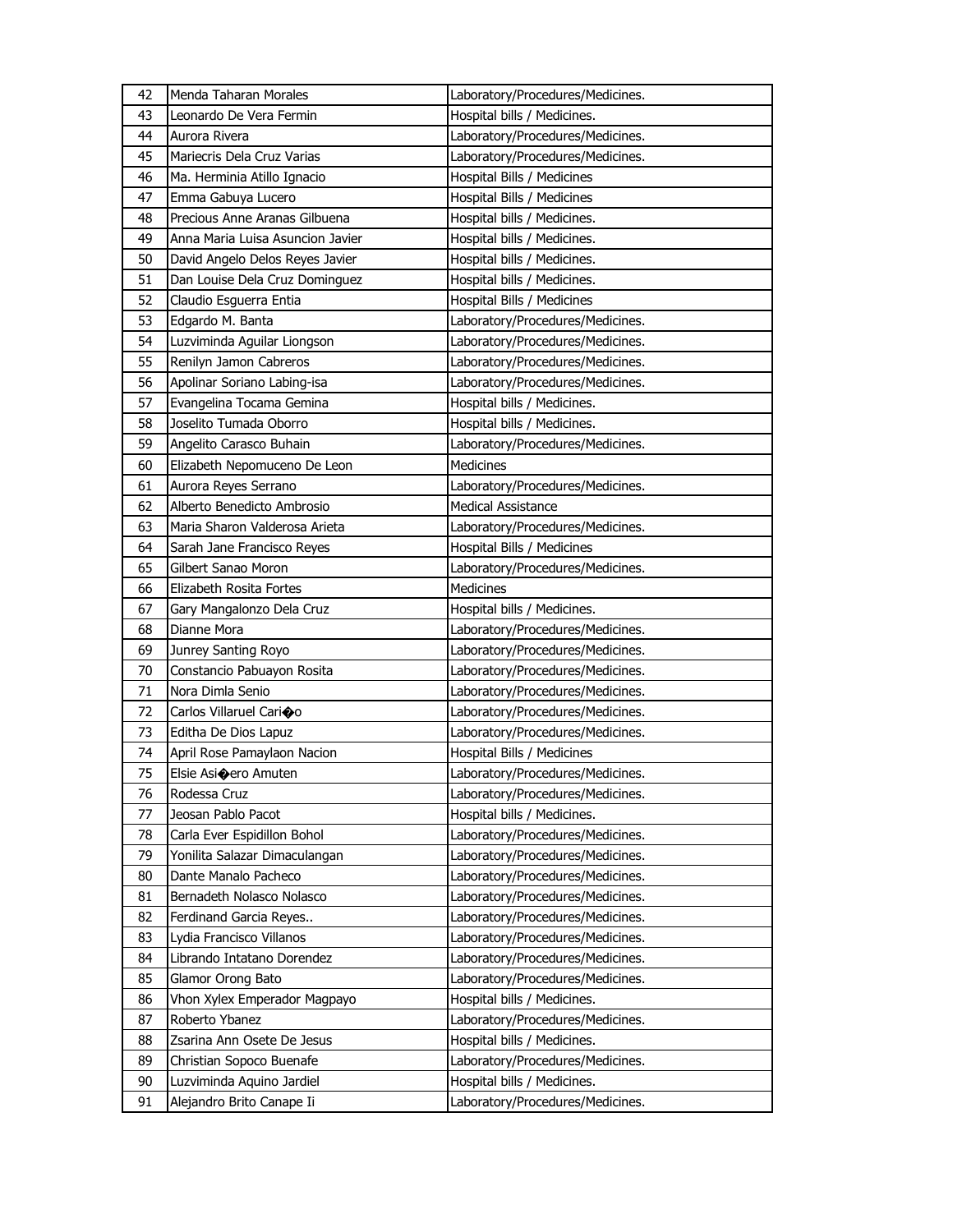| 92  | Joan Guimbarda Cadaon         | Laboratory/Procedures/Medicines.                                        |
|-----|-------------------------------|-------------------------------------------------------------------------|
| 93  | Carmilita Santos Santos       | Laboratory/Procedures/Medicines.                                        |
| 94  | Pio Calipay Candidato         | Laboratory/Procedures/Medicines.                                        |
| 95  | Miriam Javier De Guzman       | Hospital Bills / Medicines                                              |
| 96  | Danilo Juanillo Diana         | Hospital Bills / Medicines                                              |
| 97  | Evangeline Estella Reyes      | Laboratory/Procedures/Medicines.                                        |
| 98  | Rodelio M Culalic Jr          | Laboratory/Procedures/Medicines.                                        |
| 99  | Judy Ann Arrabas Gilhang      | Laboratory/Procedures/Medicines.                                        |
| 100 | Angelica Jane Verzosa Dayao   | Hospital bills / Medicines.                                             |
| 101 | Rolando B. De Guzman          | Laboratory/Procedures/Medicines.                                        |
| 102 | Zeus Gadiano                  | Laboratory/Procedures/Medicines.                                        |
| 103 | Rogelio Salindo Lomoljo Jr    | Hospital bills / Medicines.                                             |
| 104 | Lydia M. Delos Reyes          | Dialysis, Dialyzer, PD Solution, Procedures, Medicines                  |
|     |                               | & Laboratory.<br>Dialysis, Dialyzer, PD Solution, Procedures, Medicines |
| 105 | Ramon Soteco                  |                                                                         |
| 106 | Analyn Armiza                 | & Laboratory.<br>Dialysis, Dialyzer, PD Solution, Procedures, Medicines |
|     |                               | & Laboratory.<br>Dialysis, Dialyzer, PD Solution, Procedures, Medicines |
| 107 | Ester Castillo Tumpang        | & Laboratory.                                                           |
| 108 | Rosita Lava Overencio         | Hospital bills / Medicines.                                             |
| 109 | Scarlet Tiu                   | Hospital bills / Medicines.                                             |
| 110 | Angela Cubos Marquez          | Hospital bills / Medicines.                                             |
| 111 | Aldrin Cinco Constantino      | Hospital bills / Medicines.                                             |
| 112 | Dhave Tejada Matabang         | Hospital bills / Medicines.                                             |
| 113 | Junior De Vera Omambac        | Hospital bills / Medicines.                                             |
| 114 | Bernard Barte Varela          | Hospital Bills / Medicines                                              |
| 115 | Nicasio Jaco Barco Jr         | Hospital Bills / Medicines                                              |
| 116 | Joan Cardenas Galdones        | Hospital Bills / Medicines                                              |
| 117 | Deily Ramos Samson            | Hospital Bills / Medicines                                              |
| 118 | Jelyn Mercado Cabe            | Hospital bills / Medicines.                                             |
| 119 | Erlinda Gorgon Dela Cruz      | Laboratory/Procedures/Medicines.                                        |
| 120 | Xiandre Geone Dela Cruz       | Hospital bills / Medicines.                                             |
| 121 | Marjorie Munoz Mendonez       | Hospital Bill / Laboratory / Procedures / Medicine.                     |
| 122 | George Gonzales Roque         | Hospital Bill / Laboratory / Procedures / Medicine.                     |
| 123 | Alma Casiple Salvador         | Hospital Bills / Medicines                                              |
| 124 | Pio Calipay Candidato         | Hospital Bill / Laboratory / Procedures / Medicine.                     |
| 125 | Farrah Grace Fernandez Cerezo | Hospital bills / Medicines.                                             |
| 126 | Regie Perjoles Lumoyan        | Hospital bills / Medicines.                                             |
| 127 | Bibiano Villanueva Obor       | Hospital bills / Medicines.                                             |
| 128 | Velmor Dela Cruz Antonio      | Hospital Bills / Medicines                                              |
| 129 | Juan Cameros Taguba           | Hospital bills / Medicines.                                             |
| 130 | Rosalina Quilantang           | Hospital bills / Medicines.                                             |
| 131 | Jose Nepomuceno Villaseran    | Hospital bills / Medicines.                                             |
| 132 | Federico Rentino Retura Jr    | Hospital bills / Medicines.                                             |
| 133 | Siolo Mangaring Rivas         | Hospital bills / Medicines.                                             |
| 134 | Jose Gabriel Banares          | Hospital bills / Medicines.                                             |
| 135 | Zenaida Malonzo               | Hospital bills / Medicines.                                             |
| 136 | Joseph Cezar Lazaro           | Hospital bills / Medicines.                                             |
| 137 | Gina Ricon Tubece             | Laboratory/Procedures/Medicines.                                        |
| 138 | Joseph Cezar Lazaro           | Hospital bills / Medicines.                                             |
| 139 | Joseph Rebadilla              | MRI                                                                     |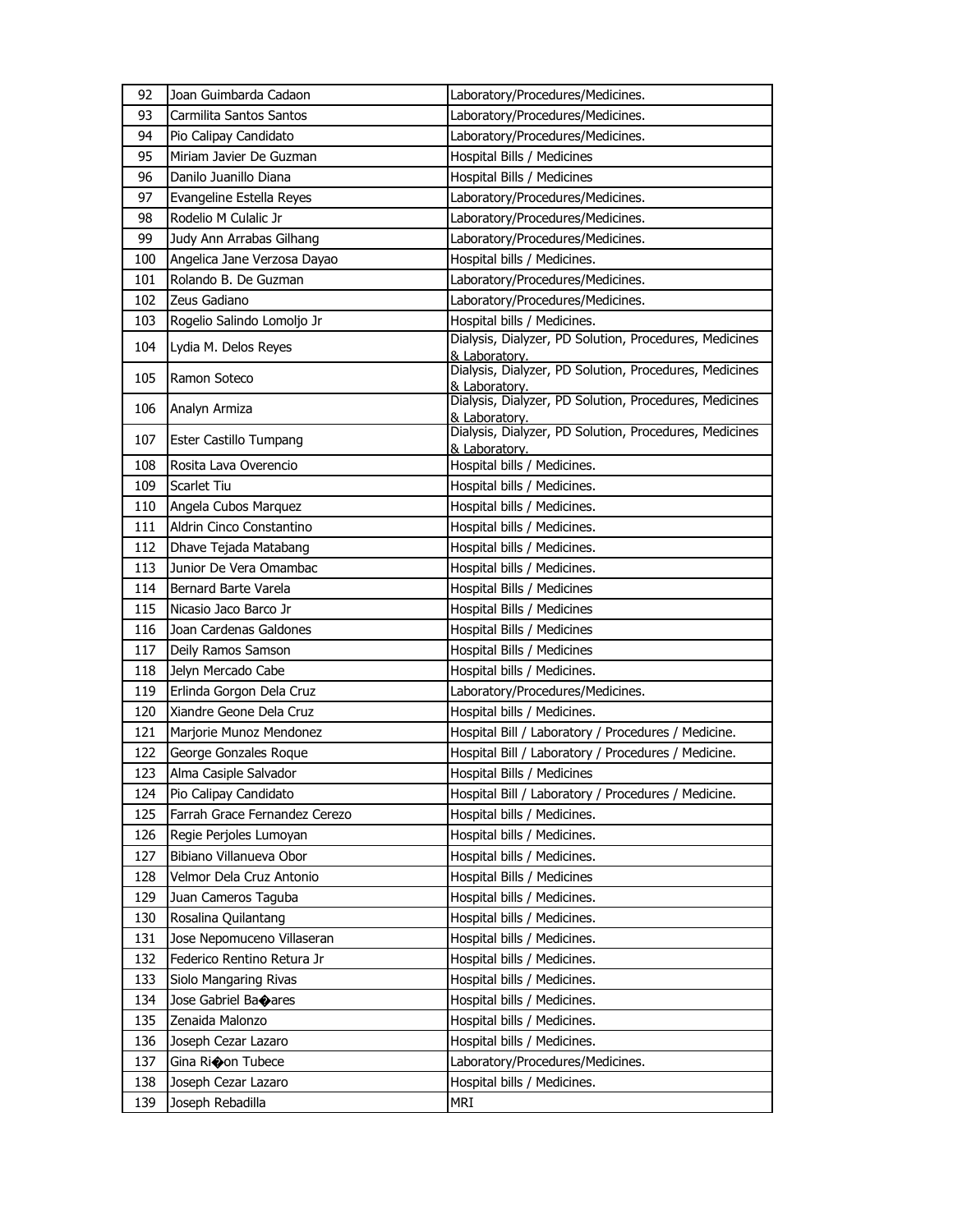| 140 | Eduardo Dela Cruz Armas            | Hospital bills / Medicines.                            |
|-----|------------------------------------|--------------------------------------------------------|
| 141 | Mikaela Atip Padura                | Hospital bills / Medicines.                            |
| 142 | Jharmaine Brien Fetalver Caballero | Hospital bills / Medicines.                            |
| 143 | Delia Lumanta Diomangay            | Hospital bills / Medicines.                            |
| 144 | Rachelle Dela Cruz Morales         | Hospital bills / Medicines.                            |
| 145 | Natividad Conde                    | Hospital bills / Medicines.                            |
| 146 | Maria Castaceda Lorbes             | Laboratory/Procedures/Medicines.                       |
| 147 | Khales Guballa Erang               | Hospital bills / Medicines.                            |
| 148 | Emmanuel John Cacay Malanum        | Laboratory/Procedures/Medicines.                       |
| 149 | Rolando Dacara                     | Dialysis, Dialyzer, PD Solution, Procedures, Medicines |
| 150 | Juan B. Bermas                     | & Laboratory.<br>Laboratory/Procedures/Medicines.      |
|     |                                    | Dialysis, Dialyzer, PD Solution, Procedures, Medicines |
| 151 | Alvin Matutina Agusan              | & Laboratory.                                          |
| 152 | <b>Edison Hizon</b>                | Hemodialysis/Medicines/Lab. Procedures.                |
| 153 | Khurt Zebastian Gilbuena Sanjorjo  | Hospital Bills / Medicines                             |
| 154 | Rose Marie Morales                 | Laboratory/Procedures/Medicines.                       |
| 155 | Antonio Saquilayan Lalic           | Hospital bills / Medicines.                            |
| 156 | Joaz Carl Reyes Robles             | Medicines                                              |
| 157 | Alvin Sabaybay Fajardo             | Laboratory/Procedures/Medicines.                       |
| 158 | Lenky Talampas Leyva               | Hospital bills / Medicines.                            |
| 159 | Annalie Palacio Dimain             | Hospital bills / Medicines.                            |
| 160 | Rodel Cruz Reyes                   | Laboratory/Procedures/Medicines.                       |
| 161 | Angel Evasco Gallentes             | Hospital bills / Medicines.                            |
| 162 | Angelo Nebres Yarcia               | Hospital bills / Medicines.                            |
| 163 | Marianne Gutierrez Sernal          | Laboratory/Procedures/Medicines.                       |
| 164 | Nena Cresidio Canlas               | Hospital Bill / Laboratory / Procedures / Medicine.    |
| 165 | Bernadette Badiang Pineda          | Hospital bills / Medicines.                            |
| 166 | Ramon Cabrera Alvero               | Hospital bills / Medicines.                            |
| 167 | Jerson Jiro Sevilla Prades         | Hospital bills / Medicines.                            |
| 168 | Rodessa Cruz                       | Dialysis, Dialyzer, PD Solution, Procedures, Medicines |
| 169 | Rosita Masula Santos               | & Laboratory.<br>Hospital bills / Medicines.           |
| 170 | Roberto Paguio Africa              | Laboratory/Procedures/Medicines.                       |
| 171 | Emma Jacinto Embay                 | Laboratory/Procedures/Medicines.                       |
| 172 | Enzo Cubos Marquez                 | Hospital bills / Medicines.                            |
| 173 | Ginalyn Tepase                     | Hospital bills / Medicines.                            |
| 174 | Sonny Legata Berlon                | Hospital bills / Medicines.                            |
| 175 | Manuel Rempillo Guiruela           | Laboratory/Procedures/Medicines.                       |
| 176 | Rolly David Lebico                 | Laboratory/Procedures/Medicines.                       |
| 177 | Basilio Plata Gayaso Iii           | Hospital bills / Medicines.                            |
| 178 | Jennifer Dayao Delos Santos        | Hospital bills / Medicines.                            |
| 179 | Rolando San Pablo Pamiloza         | Laboratory/Procedures/Medicines.                       |
| 180 | Rechelle Dela Rosa Balinbin        | Hospital bills / Medicines.                            |
| 181 | Jhon Enry Bacani                   | MRI.                                                   |
| 182 | Eduardo Luna Mora                  | Hospital bills / Medicines.                            |
| 183 | Xiandre Geone Del Valle Flores     | Hospital Bills / Medicines                             |
| 184 | Jorilyn Camad Malagina             | Laboratory/Procedures/Medicines.                       |
| 185 | Anna Maria Luisa Asuncion Javier   | Hospital bills / Medicines.                            |
| 186 | Cherry Ann Macabitas Garcia        | Hospital bills / Medicines.                            |
|     |                                    |                                                        |
| 187 | Nena Cresidio Canlas               | Hospital bills / Medicines.                            |
| 188 | Angela Albasino Tojino             | Laboratory/Procedures/Medicines.                       |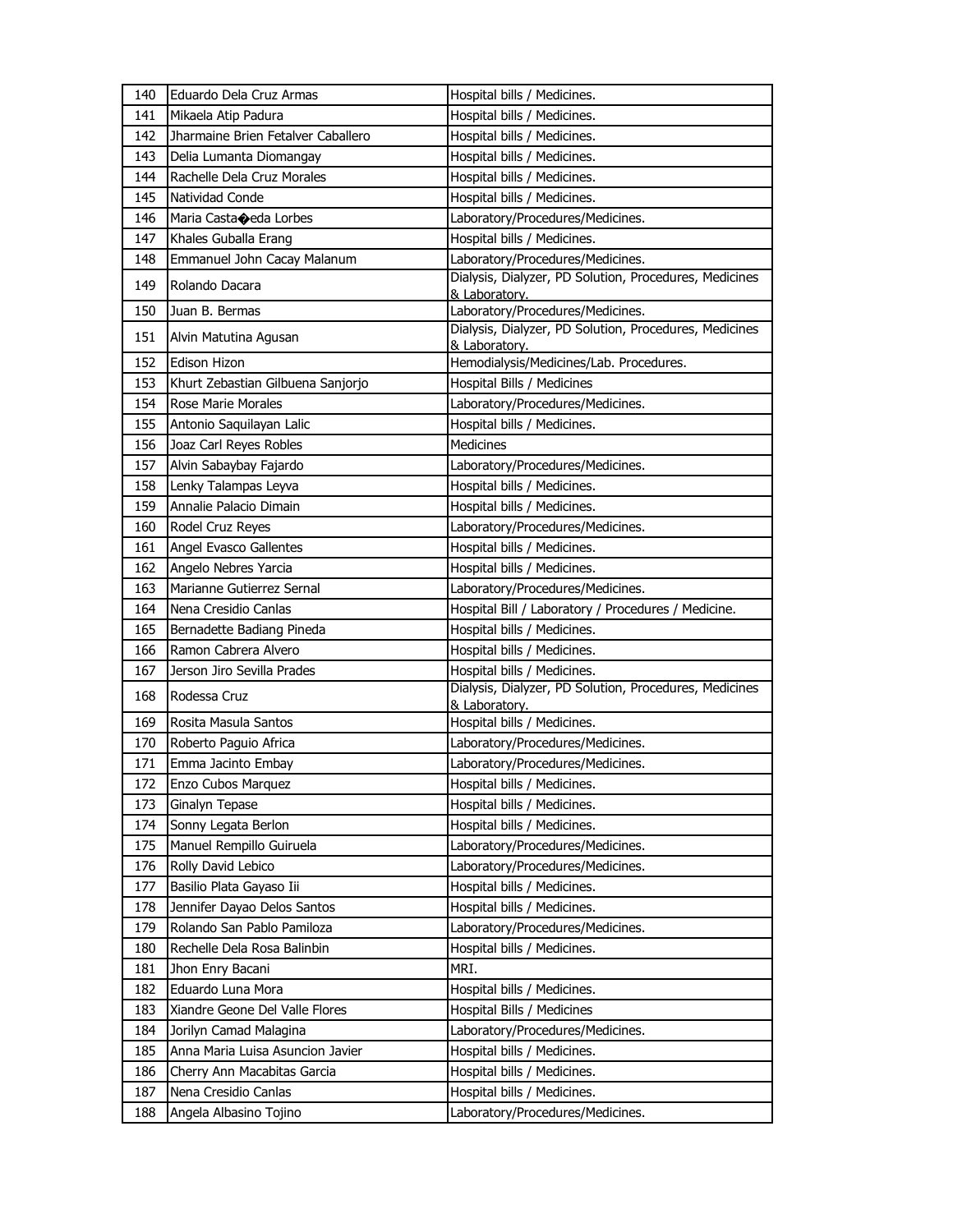| 189 | Carmencita Santiago Enriquez      | Laboratory/Procedures/Medicines.                                        |
|-----|-----------------------------------|-------------------------------------------------------------------------|
| 190 | Russel Nu�ez Zaragosa             | Hospital bills / Medicines.                                             |
| 191 | Rubylyn Taneza                    | Laboratory Procedures.                                                  |
| 192 | <b>Florecita Perez</b>            | Laboratory Procedures.                                                  |
| 193 | Rowena Garcia                     | Laboratory/Procedures/Medicines.                                        |
| 194 | Rodessa Nunez Cruz                | Dialysis, Dialyzer, PD Solution, Procedures, Medicines<br>& Laboratory. |
| 195 | Corazon Valencia Junio            | Laboratory/Procedures/Medicines.                                        |
| 196 | Josephine Martirez Salac          | MRI.                                                                    |
| 197 | Leonardo Lugue Pangan             | Medicines                                                               |
| 198 | Yolanda Manila Condol             | Hospital bills / Medicines.                                             |
| 199 | Roda Liza Sinarillos Castillo     | Hospital bills / Medicines.                                             |
| 200 | Marla Cabaniete Dilema            | <b>Medicines</b>                                                        |
| 201 | Russel James Pedreza Vallestero   | <b>Medicines</b>                                                        |
| 202 | Gina Lumakad Duhaylungsod         | Laboratory/Procedures/Medicines.                                        |
| 203 | Ziatchy Perry Montecillo Dumaluan | Laboratory/Procedures/Medicines.                                        |
| 204 | Rubylyn Taneza                    | Laboratory/Procedures/Medicines.                                        |
| 205 | Ryan Sison Sernal                 | <b>Medicines</b>                                                        |
| 206 | Sabas Esponera Galero             | Hospital bills / Medicines.                                             |
| 207 | Valerie Saulog De Jesus           | <b>Medicines</b>                                                        |
| 208 | Bernard Visca Baltazar            | <b>Medicines</b>                                                        |
| 209 | Maria Fe Quicoy Panizales         | Hospital bills / Medicines.                                             |
| 210 | Mutya Ramos Andico                | <b>Medicines</b>                                                        |
| 211 | Amal Lengat Amin Kobeissi         | Hospital bills / Medicines.                                             |
| 212 | Kathleen Roque Panti              | <b>Medicines</b>                                                        |
| 213 | Ederlyn Eugenio Cunanan           | <b>Medicines</b>                                                        |
| 214 | Josefa Calixtro Cuevas            | Laboratory/Procedures/Medicines.                                        |
| 215 | Pamela Melendres Dela Rama        | Laboratory/Procedures/Medicines.                                        |
| 216 | Carina Geronimo Rennison          | Hospital bills / Medicines.                                             |
| 217 | Ergene Villaflor Jumagdao         | Laboratory/Procedures/Medicines.                                        |
| 218 | Maria Concepcion Francisco Romero | <b>Medicines</b>                                                        |
| 219 | Diana Igot Valencia               | <b>Medicines</b>                                                        |
| 220 | Magdalena Lacdang Gervacio        | Laboratory/Procedures/Medicines.                                        |
| 221 | Cynthis Carabeo Fuertes           | <b>Medicines</b>                                                        |
| 222 | Agape Grace Vargas Ramos          | Medicines                                                               |
| 223 | Mhar Nicolas Mateo                | Medicines                                                               |
| 224 | Josephine Guarino Berces          | Medicines                                                               |
| 225 | Francisco Peoarobia Berces        | Medicines                                                               |
| 226 | Pauline Eunice Aguirre Sevilla    | Medicines                                                               |
| 227 | Rona Faye Enriquez Estrella       | Laboratory/Procedures/Medicines.                                        |
| 228 | Nico Mesajon Gamos                | <b>Medicines</b>                                                        |
| 229 | Myrna De Jesus Pangan             | <b>Medicines</b>                                                        |
| 230 | Elgene B. Salvaloza               | Hospital bills / Medicines.                                             |
| 231 | Francis Ann Tornea Punzalan       | Medicines                                                               |
| 232 | Lucila Nacu                       | Laboratory/Procedures/Medicines.                                        |
| 233 | Angelica Canja Canja              | Hospital bills / Medicines.                                             |
| 234 | Marietta Pagkaliwangan San Mateo  | Medicines                                                               |
| 235 | Janice Caparas Villanueva         | Medicines                                                               |
| 236 | Edwin Gabutan Cardones            | Hospital bills / Medicines.                                             |
| 237 | Iysmael P. Factor                 | Laboratory/Procedures/Medicines.                                        |
| 238 | Edison Hizon                      | Hospital Bill / Laboratory Procedures / Medicines                       |
|     |                                   |                                                                         |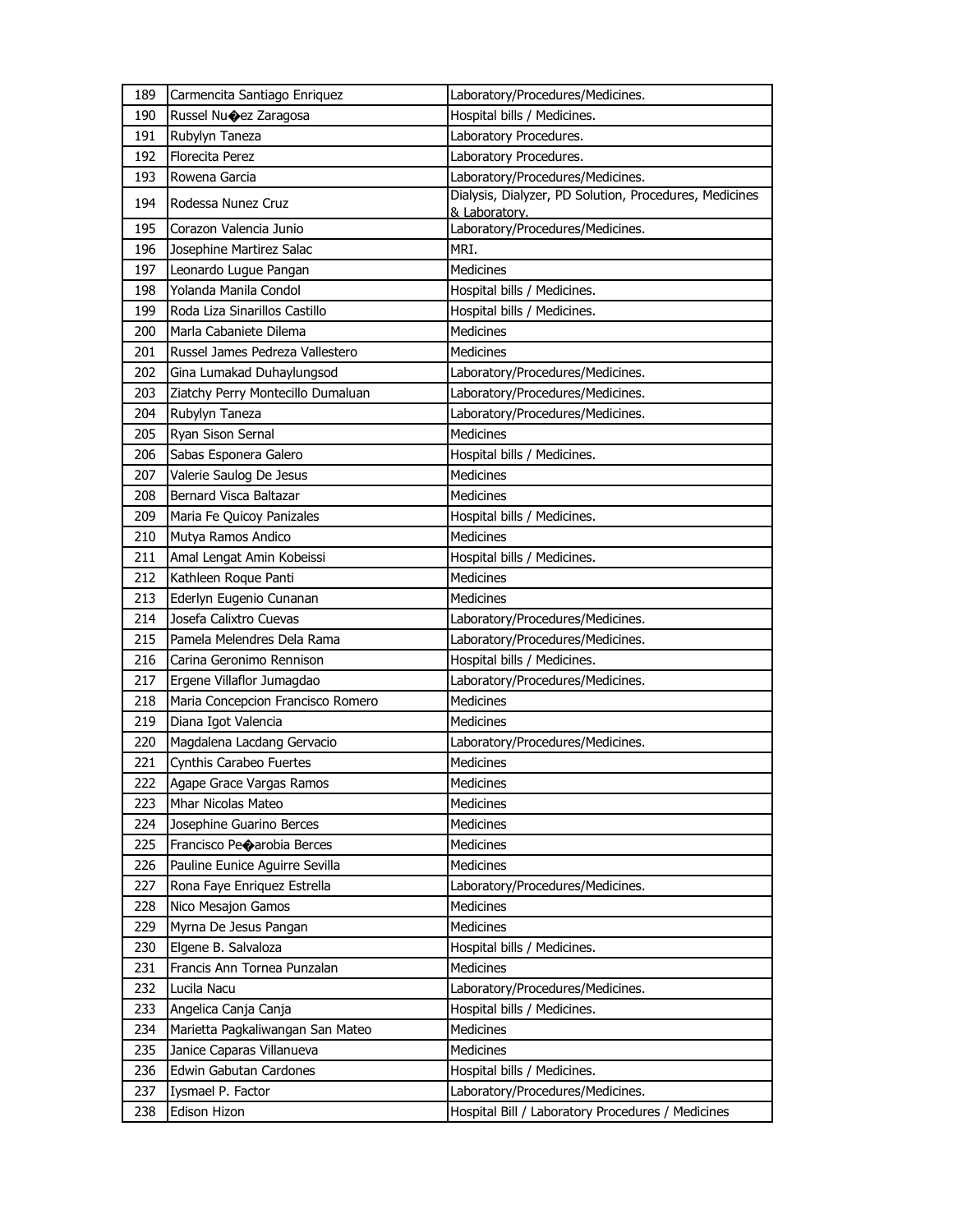| 239 | <b>Felix Canales Moralde</b>     | Laboratory/Procedures/Medicines.                                        |
|-----|----------------------------------|-------------------------------------------------------------------------|
| 240 | Rich Arjun De Leon               | Hospital Bill / Laboratory / Procedures / Medicine.                     |
| 241 | Bayani Santos                    | Dialysis, Dialyzer, PD Solution, Procedures, Medicines<br>& Laboratory. |
| 242 | Teresita Rivera Padilla          | Hospital Bill / Laboratory / Procedures / Medicine.                     |
| 243 | Rhegen M. Rosales                | Hospital bills / Medicines.                                             |
| 244 | Mario P. Sablad                  | Dialysis, Dialyzer, PD Solution, Procedures, Medicines<br>& Laboratory. |
| 245 | Rosanna Ilustrisimo Buena        | Dialysis, Dialyzer, PD Solution, Procedures, Medicines<br>& Laboratory. |
| 246 | Susana A. Regalado               | Dialysis, Dialyzer, PD Solution, Procedures, Medicines<br>& Laboratory. |
| 247 | Socorro Ycoy Pulumbarit          | Dialysis, Dialyzer, PD Solution, Procedures, Medicines<br>& Laboratory. |
| 248 | Donna Marie Bauzon Buergo        | Hospital Bills / Medicines                                              |
| 249 | Benaiah Tayag Gillamac           | Hospital Bills / Medicines                                              |
| 250 | Shane Rhobie De Guzman           | Hospital bills / Medicines.                                             |
| 251 | Angel Evasco Gallentes           | Hospital bills / Medicines.                                             |
| 252 | Carl Andrei Reyes                | Hospital bills / Medicines.                                             |
| 253 | Carl Andrei Reyes                | Hospital Bills / Medicines                                              |
| 254 | Tomas Condeno                    | Hospital Bills / Medicines                                              |
| 255 | Mauro Naval Guillen Jr           | Hospital Bills / Medicines                                              |
| 256 | Erika Joy Palago Cabanigan       | Hospital Bills / Medicines                                              |
| 257 | Alberto J. Cruz                  | Hospital bills / Medicines.                                             |
| 258 | Benjamin Mariano Intal           | Hospital bills / Medicines.                                             |
| 259 | Eduardo Reyes                    | Hospital bills / Medicines.                                             |
| 260 | Angela Salazar                   | Hospital bills / Medicines.                                             |
| 261 | Cheryll Servando Quitco          | Hospital bills / Medicines.                                             |
| 262 | Jose Sacdalan                    | Laboratory/Procedures/Medicines.                                        |
| 263 | Rosalyn Dayrit Econar            | Laboratory/Procedures/Medicines.                                        |
| 264 | Estela Bravo                     | Hospital Bill / Laboratory / Procedures / Medicine.                     |
| 265 | Letecia Bautista                 | Hospital bills / Medicines.                                             |
| 266 |                                  |                                                                         |
|     | Danilo Alising                   | Laboratory/Procedures/Medicines.                                        |
| 267 | Frances Pabunan Balansag         | Hospital Bill / Laboratory / Procedures / Medicine.                     |
| 268 | Arnold Mendiola                  | Laboratory/Procedures/Medicines.                                        |
| 269 | Janice Gabinete Padilla          | Hospital Bill / Laboratory / Procedures / Medicine.                     |
| 270 | Herminigildo Castillano Madriaga | Hospital Bill / Laboratory / Procedures / Medicine.                     |
| 271 | Paul Nikko Gonzales Cacerez      | Laboratory/Procedures/Medicines.                                        |
| 272 | Michaela Rodeo Olivar            | Laboratory/Procedures/Medicines.                                        |
| 273 | Saron Reggie Dimaunahan Galang   | Laboratory/Procedures/Medicines.                                        |
| 274 | Bertito Agbuya Garcia            | Hospital Bill / Laboratory / Procedures / Medicine.                     |
| 275 | Nerissa Bognot Gade              | Hospital Bills / Medicines                                              |
| 276 | Aaliyah Nicole Tigas             | Hospital Bills / Medicines                                              |
| 277 | Ma. Jhenimay Largo Dela Cruz     | Hospital Bill / Laboratory / Procedures / Medicine.                     |
| 278 | Ricardo Gorgon                   | Laboratory/Procedures/Medicines.                                        |
| 279 | Ma. Jhenimay Largo Dela Cruz     | Hospital Bill / Laboratory / Procedures / Medicine.                     |
| 280 | Jayson Abad                      | Hospital Bill / Laboratory / Procedures / Medicine.                     |
| 281 | Josefina Gorgon                  | Laboratory/Procedures/Medicines.                                        |
| 282 | Salvacion Conge Ilustrisimo      | Hospital Bill / Laboratory / Procedures / Medicine.                     |
| 283 | Ronn Amrtin Aquino               | Hospital bills / Medicines.                                             |
| 284 | Joselito Castro                  | Hospital bills / Medicines.                                             |
| 285 | Erwin Vijandre Demetrio          | Hospital Bill / Laboratory / Procedures / Medicine.                     |
| 286 | Tirso Renales                    | Hospital bills / Medicines.                                             |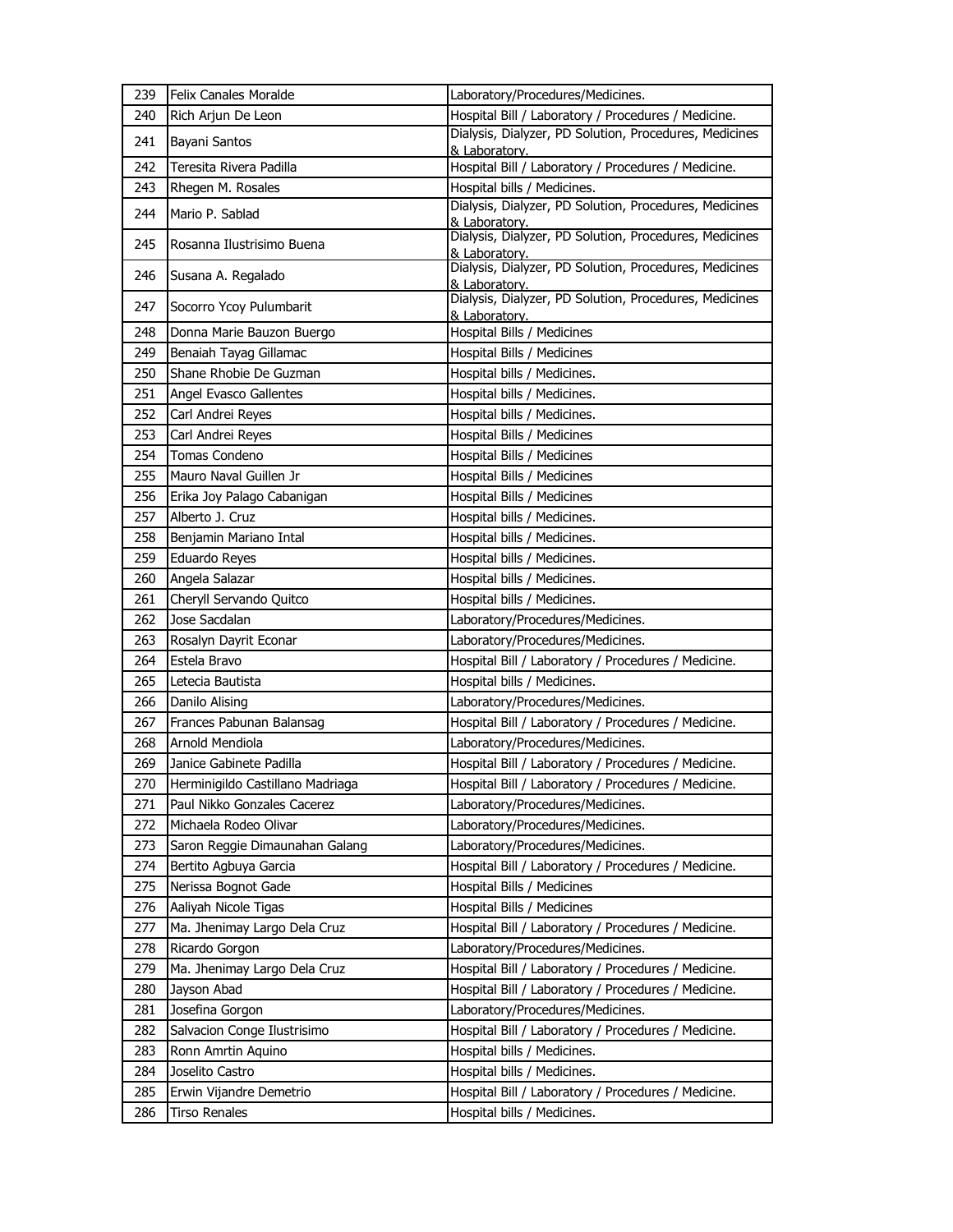| 287 | Yvonne Donque Royo               | Hospital Bill / Laboratory / Procedures / Medicine.                     |
|-----|----------------------------------|-------------------------------------------------------------------------|
| 288 | Edgardo Cunanan                  | Hospital bills / Medicines.                                             |
| 289 | Andrew James Reyes David         | Hospital Bill / Laboratory / Procedures / Medicine.                     |
| 290 | Manuel Datuon                    | Hospital Bills / Medicines                                              |
| 291 | Avelino San Pedro Prades Jr      | Hospital Bill / Laboratory / Procedures / Medicine.                     |
| 292 | Michelle Ann Namuco Lopez        | Laboratory/Procedures/Medicines.                                        |
| 293 | Joan Borquillo Cabison           | Laboratory/Procedures/Medicines.                                        |
| 294 | Joynalyn Martinez                | Laboratory/Procedures/Medicines.                                        |
| 295 | Joana Mariz Bonifacio Pereda     | Laboratory/Procedures/Medicines.                                        |
| 296 | Cornelio Ruiz Buenaventura       | CT-Scan                                                                 |
| 297 | Evelyn Ta�o Bacho                | Hospital Bill / Laboratory / Procedures / Medicine.                     |
| 298 | Elpidio Mojica Carinan           | Dialysis, Dialyzer, PD Solution, Procedures, Medicines<br>& Laboratory. |
| 299 | Rex Bartolome Tamayo             | Hospital Bills / Medicines                                              |
| 300 | Lydia M. Delos Reyes             | Dialysis, Dialyzer, PD Solution, Procedures, Medicines<br>& Laboratory. |
| 301 | Domingo Aquino                   | Hospital bills / Medicines.                                             |
| 302 | Salvador Candano                 | Hospital bills / Medicines.                                             |
| 303 | Leah Areola Casela               | Hospital bills / Medicines.                                             |
| 304 | Imelda Gadiano Galivo            | Hospital Bills / Medicines                                              |
| 305 | Carlito Fernandez Padasa         | Hospital bills / Medicines.                                             |
| 306 | Mary Jaen Camin Duhaylungsod     | Hospital Bills / Medicines                                              |
| 307 | Jesus Emmanuel Wi Lazaro         | Hospital Bills / Medicines                                              |
| 308 | Rodel Rubi Santiago              | Hospital bills / Medicines.                                             |
| 309 | Clyde Dorothy Fontamillas Pon-an | Hospital Bills / Medicines                                              |
| 310 | Akishea Sowie Ursaiz Montecino   | Hospital bills / Medicines.                                             |
| 311 | King Nathan Dizon                | Hospital Bills / Medicines                                              |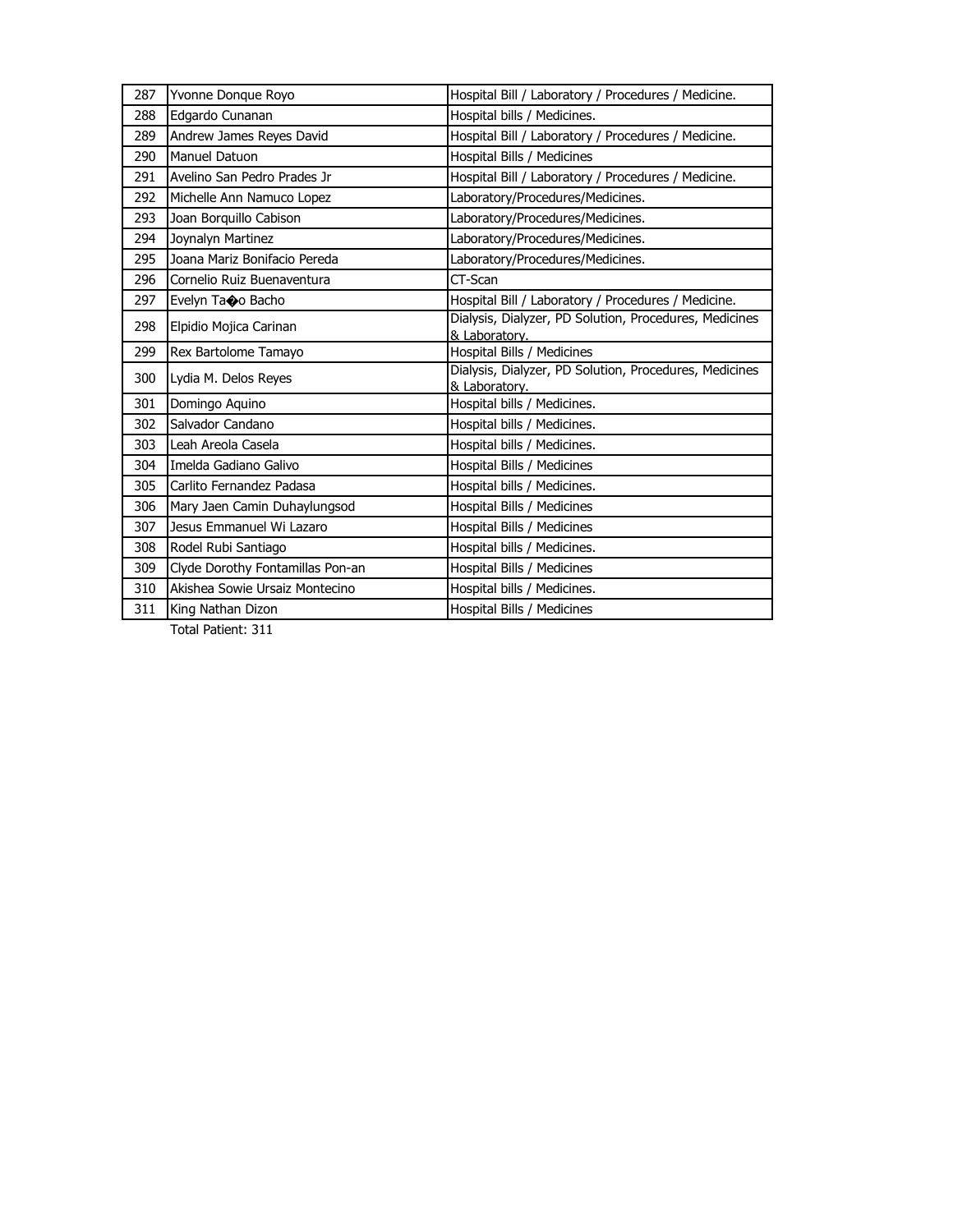

#### TONDO MEDICAL CENTER

For the month of September year 2020

| No #           | <b>Name of Patient</b>        | Assistance                                                              |
|----------------|-------------------------------|-------------------------------------------------------------------------|
| 1              | Ederlyn Eugenio Cunanan       | Medicines.                                                              |
| $\overline{2}$ | Nerissa De Jesus Butacan      | Medicines                                                               |
| 3              | Ronaldo Elardo                | Medicines.                                                              |
| 4              | Josefa Calixtro Cuevas        | <b>Medicines</b>                                                        |
| 5              | <b>Marivic Santos</b>         | Hospital Bills / Medicines                                              |
| 6              | Jessa Dorupan                 | Medical Assistance / Medicines                                          |
| $\overline{7}$ | April Anne Estrada            | Medicines                                                               |
| 8              | Juergen Lim                   | Medicines                                                               |
| 9              | Ceendra Morist Bacaycay       | Hospital bills / Medicines.                                             |
| 10             | Jhoiefer Feliciano            | Laboratory/Procedures/Medicines.                                        |
| 11             | Junfelle Love Macalam Pilapil | <b>Medicines</b>                                                        |
| 12             | Henry Due                     | Medicines                                                               |
| 13             | Ranjib Gandhi Larracas        | Medical Assistance / Medicines                                          |
| 14             | John Roe Balbin               | <b>Medicines</b>                                                        |
| 15             | Marian Michelle Uy            | <b>Medicines</b>                                                        |
| 16             | Joaz Carl Robles              | Medicines.                                                              |
| 17             | <b>Wilbert Serrano</b>        | Medicines                                                               |
| 18             | Kaye Donghil Hernandez        | Hospital bills / Medicines.                                             |
| 19             | Susana Arnedo Regalado        | Dialysis, Dialyzer, PD Solution, Procedures, Medicines<br>& Laboratory. |
| 20             | Virginia Lesiguez             | Dialysis, Dialyzer, PD Solution, Procedures, Medicines<br>& Laboratory. |
|                | Lydia M. Delos Reyes          | Hemodialysis.                                                           |
| 21             |                               | Medicines                                                               |
|                |                               | LABORATORY.                                                             |
| 22             | Florcefida Sito Corsame       | Dialysis, Dialyzer, PD Solution, Procedures, Medicines<br>& Laboratory. |
| 23             | Eduardo G. Panganiban Jr.     | Hospital Bill / Laboratory / Procedures / Medicine.                     |
| 24             | Wilfredo Cawaling Gino-gino   | Dialysis, Dialyzer, PD Solution, Procedures, Medicines                  |
| 25             | Eros Daniel Manicat           | & Laboratory.<br>Hospital Bill / Laboratory / Procedures / Medicine.    |
|                |                               | MEDICINES / LABORATORY / PROCEDURES / CT-SCAN                           |
| 26             | Ricardo San Antonio           | / HOSPITAL BILL                                                         |
| 27             | Virginia Lesiguez             | Dialysis, Dialyzer, PD Solution, Procedures, Medicines<br>& Laboratory. |
|                |                               | Hospital bills.                                                         |
| 28             | Clarissa Dijamco Aquino       | Medicines                                                               |
|                |                               | Laboratory Procedures                                                   |
| 29             | Rhea Ligera Reyes             | Medical Assistance/Medicine                                             |
| 30             | Jasper Gorgon                 | Medicines                                                               |
| 31             | Cynthia Fuertes               | Medicines                                                               |
| 32             | Esperanza Labian              | MRI                                                                     |
| 33             | Ma. Luisa De Leon             | Hospital bills / Medicines.                                             |
| 34             | Irish Ivy Cadungon            | Hospital bills / Medicines.                                             |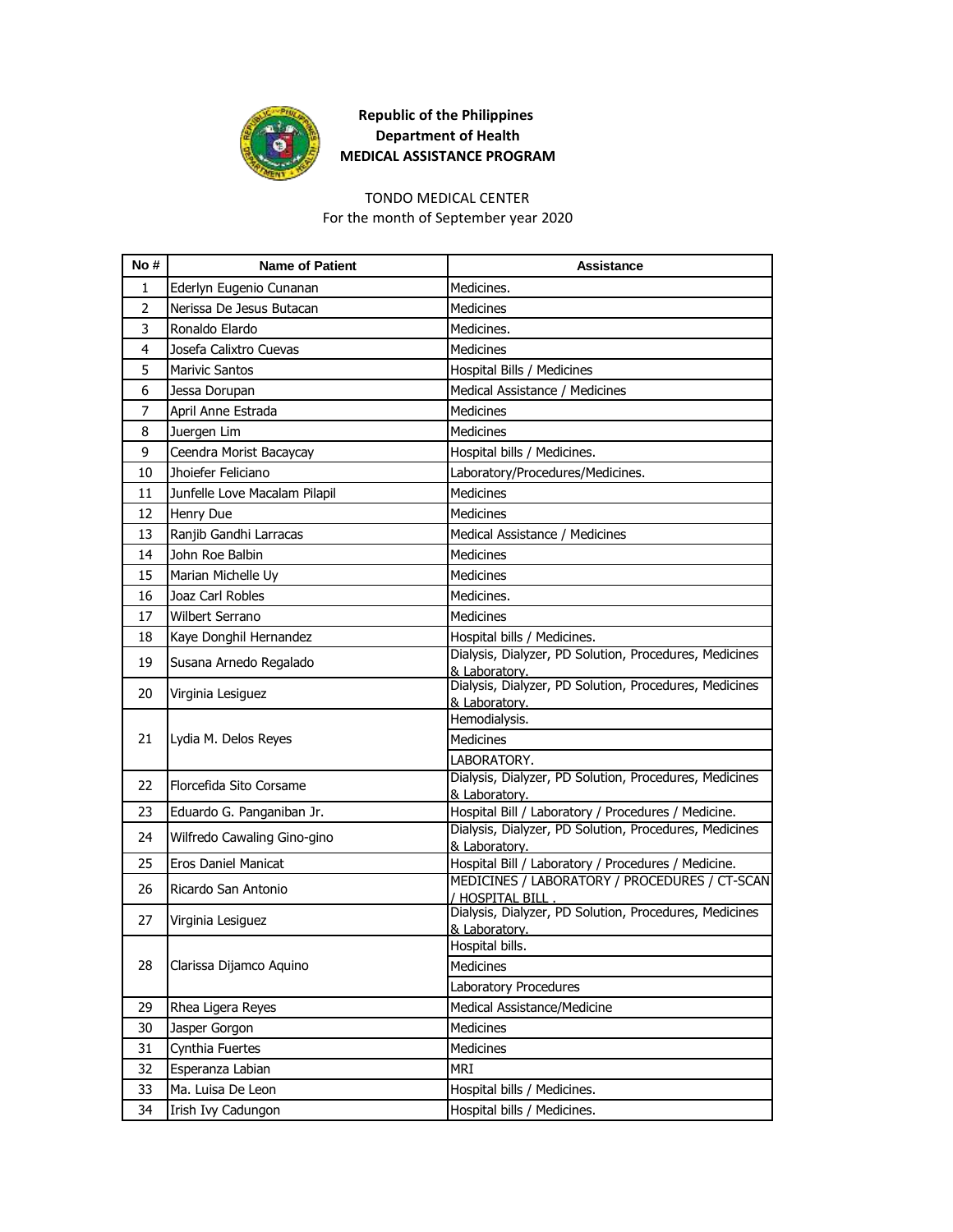| 35 | Renato Arador               | Hospital bills / Medicines.                            |
|----|-----------------------------|--------------------------------------------------------|
| 36 | Ericka Mae Manabat          | Hospital bills / Medicines.                            |
| 37 | Manuel Giolagon             | CT-Scan                                                |
| 38 | Ace Junio                   | Laboratory/Procedures/Medicines.                       |
| 39 | <b>Flory Santos</b>         | Hospital Bill / Laboratory / Procedures / Medicine.    |
| 40 | Jorge Caliguiran            | Hospital bills / Medicines.                            |
| 41 | Gideon Shem Bongga          | Laboratory/Procedures/Medicines.                       |
| 42 | Salvina Galangco            | Hospital bills / Medicines.                            |
| 43 | Jennyvie Maloloy-on         | Hospital bills / Medicines.                            |
| 44 | Teresita Campion            | Hospital bills / Medicines.                            |
| 45 | Alvin Geronimo              | Laboratory/Procedures/Medicines.                       |
| 46 | Nestor Asban                | Hospital bills / Medicines.                            |
| 47 | Yolanda De Jesus            | <b>Medicines</b>                                       |
| 48 | <b>Billy Joe Caliso</b>     | Medicines.                                             |
| 49 | Josue Cape                  | MEDICINES*                                             |
| 50 | Joanna Balbanero            | Medicines.                                             |
| 51 | Aiza Aumenta                | <b>Medicines</b>                                       |
| 52 | Rhoma Belle MuÑoz           | <b>Medicines</b>                                       |
| 53 | Maria Ceoncepcion Romero    | Medical Assistance / Medicines                         |
| 54 | Agape Ramos                 | Medicines.                                             |
| 55 | Mark Trapani                | Medicines.                                             |
| 56 | Joy Quizon                  | Laboratory/Procedures/Medicines.                       |
| 57 | Emeliza Esposa              | Hospital Bill / Laboratory / Procedures / Medicine.    |
| 58 | Fernando Brillantes Serrano | Laboratory/Procedures/Medicines.                       |
| 59 | Marla Delima                | Medicines                                              |
| 60 | Matteo Achilles Galang      | Hospital bills / Medicines.                            |
| 61 | Maribel Digang              | Hospital bills / Medicines.                            |
| 62 | Alby Clarck Griarte Sikat   | Hospital Bill / Laboratory / Procedures / Medicine.    |
| 63 | Cynthia Tongco              | Dialysis, Dialyzer, PD Solution, Procedures, Medicines |
|    |                             | & Laboratory.                                          |
| 64 | Ray Panganiban              | Hospital bills / Medicines.                            |
| 65 | Victorlan Quezon Gasingan   | Laboratory/Procedures/Medicines.                       |
| 66 | Russel Nunag Zaragoza       | Hospital bills / Medicines.                            |
| 67 | Dalia Ledesma               | Hospital bills / Medicines.                            |
| 68 | Reynaldo Cervantes Mendoza  | Laboratory/Procedures/Medicines.                       |
| 69 | Rhean Lampago Salinas       | Laboratory/Procedures/Medicines.                       |
| 70 | Catherine Billones          | Hospital bills / Medicines.                            |
| 71 | Virgilio Bayson             | MRI.                                                   |
| 72 | Doniza Bautista Villaruel   | Hospital Bill / Laboratory / Procedures / Medicine.    |
| 73 | Marietta Sison De Silva     | Laboratory/Procedures/Medicines.                       |
| 74 | Jayrl L Vargas              | Hospital Bill / Laboratory / Procedures / Medicine.    |
| 75 | Marietta Sison De Silva     | Laboratory/Procedures/Medicines.                       |
| 76 | Evelyn Legaspi              | Hospital Bill / Laboratory / Procedures / Medicine.    |
| 77 | Amita Garcia                | Hospital Bill / Laboratory / Procedures / Medicine.    |
| 78 | Ricardo C. Ramirez          | Hospital Bill / Laboratory / Procedures / Medicine.    |
| 79 | Renato Quiaoit              | Hospital bills / Medicines.                            |
| 80 | Remia Cocjen Dela Cruz      | Laboratory Procedures                                  |
| 81 | Domingo Badillo Llosola Jr  | Hospital bills / Medicines.                            |
| 82 | Erlinda Dela Cruz           | Hospital bills / Medicines.                            |
| 83 | Renato Panis                | Hospital bills / Medicines.                            |
| 84 | Richard Martinez,           | Hospital Bill / Laboratory / Procedures / Medicine.    |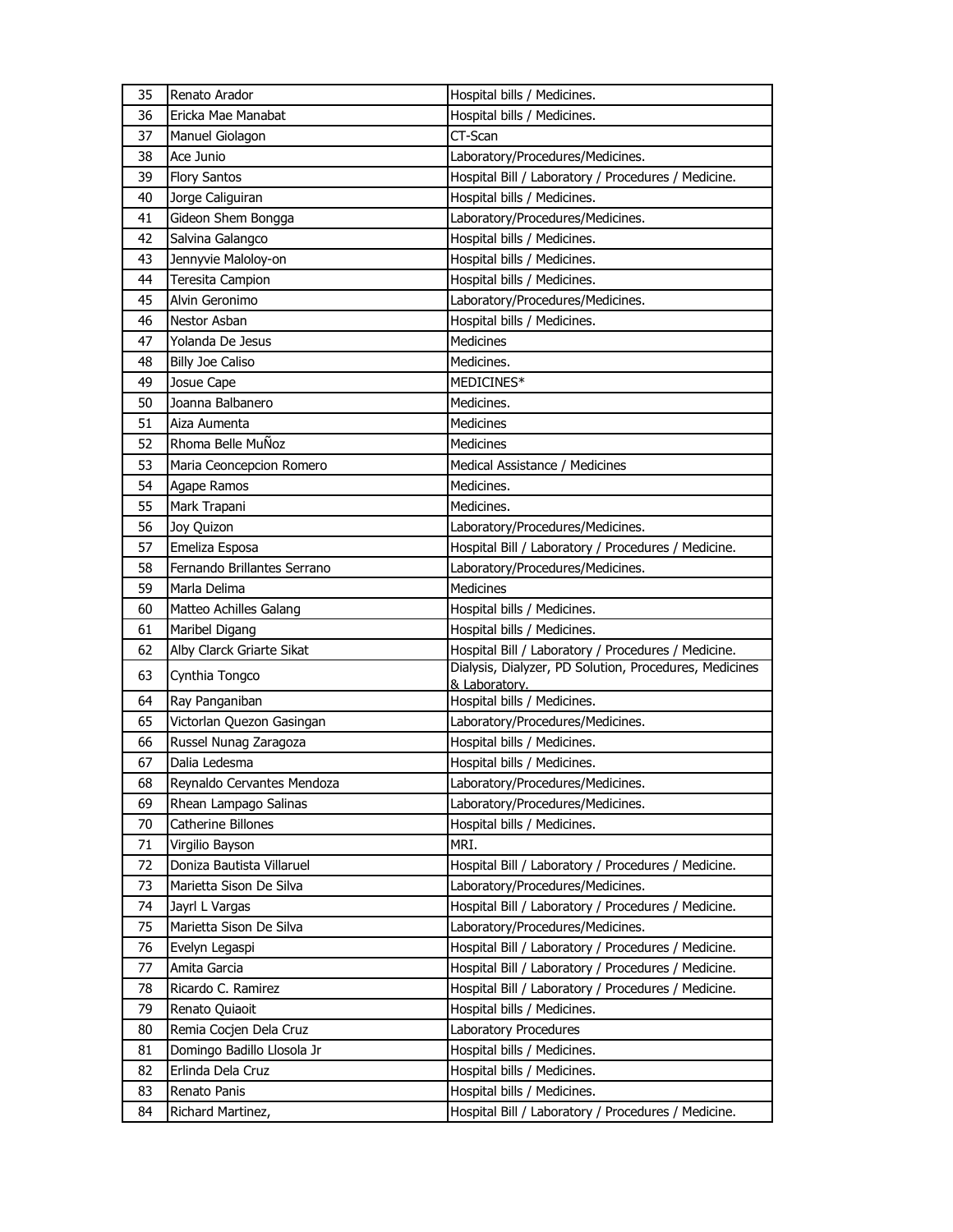| 85  | Jayryl Vargas                                          | Hospital Bill / Laboratory / Procedures / Medicine.                             |
|-----|--------------------------------------------------------|---------------------------------------------------------------------------------|
| 86  | Jeffrey Lozon Morales                                  | Hospital Bill / Laboratory / Procedures / Medicine.                             |
| 87  | Michael Dulom Rabina                                   | Hospital Bill / Laboratory / Procedures / Medicine.                             |
| 88  | Benito Lacaba                                          | Hospital bills / Medicines.                                                     |
| 89  | Luisito Beltran                                        | Hospital Bill / Laboratory / Procedures / Medicine.                             |
| 90  | Joebert Billones                                       | Hospital bills / Medicines.                                                     |
| 91  | Lyn Jose Nungay                                        | Laboratory/Procedures/Medicines.                                                |
| 92  | Mico Jade Orellana                                     | Hospital Bills / Medicines                                                      |
| 93  | Gideon Shem Bongga                                     | Laboratory/Procedures/Medicines.                                                |
| 94  | Patricia Aguda Ramos                                   | CT-Scan                                                                         |
| 95  | Daniel Catro                                           | Laboratory/Procedures/Medicines.                                                |
| 96  | Cassie Alvarado Salazar                                | Hospital bills / Medicines.                                                     |
| 97  | Adilon Pastrana                                        | Laboratory/Procedures/Medicines.                                                |
| 98  | Jinn Febbie Papa                                       | Hospital Bills / Medicines                                                      |
| 99  | Elsie Cervantes Dizon                                  | Ct Scan with Contrast.                                                          |
| 100 | Leonila PareÑo                                         | Hospital Bill / Laboratory / Procedures / Medicine.                             |
| 101 | Jules Eithan Ragpala                                   | Hospital bills / Medicines.                                                     |
| 102 | Joy Mark Garcia Clemente                               | Medicines                                                                       |
| 103 | Mark Jeffrey Icocruz                                   | Hospital bills / Medicines.                                                     |
| 104 | Reynaldo Miguel                                        | Laboratory/Procedures/Medicines.                                                |
| 105 | <b>Eleonor Reyes</b>                                   | Hospital Bill / Laboratory / Procedures / Medicine.                             |
| 106 | Reynaldo Pring                                         | Hospital Bill / Laboratory / Procedures / Medicine.                             |
| 107 | <b>Rommel Santos</b>                                   | Hospital Bill / Laboratory / Procedures / Medicine.                             |
| 108 | Mark Nathan Catubay                                    | Hospital Bill / Laboratory / Procedures / Medicine.                             |
| 109 | <b>Rommel Santos</b>                                   | Laboratory/Procedures/Medicines.                                                |
| 110 | Angela Villacorta Amoyan                               | Hospital Bill / Laboratory / Procedures / Medicine.                             |
| 111 | Andrave De Lara                                        | Hospital Bill / Laboratory Procedures / Medicines                               |
| 112 | Benjamin Villacorta                                    | Hospital Bill / Laboratory / Procedures / Medicine.                             |
| 113 | Nelson Negro                                           | Hospital Bill / Laboratory / Procedures / Medicine.                             |
| 114 | Marilyn Marcelino Largo                                | Hospital Bill / Laboratory / Procedures / Medicine.                             |
| 115 | Karen Baterna                                          | Hospital bills / Medicines.                                                     |
| 116 | Ma. Redinna Ursabia Estareja                           | Hospital Bill / Laboratory / Procedures / Medicine.                             |
| 117 | Sheena Marie Vida Cabida                               | Dialysis, Dialyzer, PD Solution, Procedures, Medicines                          |
| 118 | John Patrick Besa Ermino                               | <u>&amp; Laboratory.</u><br>Hospital Bill / Laboratory / Procedures / Medicine. |
| 119 | Alvin Sabaybay Fajardo                                 | Hospital Bill / Laboratory / Procedures / Medicine.                             |
| 120 | Ma. Lourdes Clemente                                   | CT-Scan                                                                         |
| 121 | Ramon Tobias                                           | Hospital bills / Medicines.                                                     |
| 122 | Danilo Cruz                                            | CT-Scan                                                                         |
| 123 | Leonardo Ochoa                                         | CT-Scan                                                                         |
| 124 | Angelica Tato Nool                                     | Hospital Bills / Medicines                                                      |
| 125 | Margie Pepito Pasajol                                  | Hospital bills / Medicines.                                                     |
| 126 | Fortunata Oronia Versoza                               | Hospital Bill / Laboratory / Procedures / Medicine.                             |
|     |                                                        | Hospital bills / Medicines.                                                     |
| 127 | Norie Estrada Fortades                                 |                                                                                 |
| 128 | Mario Capulong Canoy<br>Theo Donrold Rosales Francisco | Hospital Bill / Laboratory / Procedures / Medicine.                             |
| 129 |                                                        | xray/utz/lab/radiological/meds                                                  |
| 130 | Monica Ugalde Samonte                                  | Hospital Bill / Laboratory / Procedures / Medicine.                             |
| 131 | Jacob Ezekiel Roldan Canlas                            | Hospital Bill / Laboratory / Procedures / Medicine.                             |
| 132 | Nics Wilshaine Dadole Esteves                          | Xray/ECG                                                                        |
| 133 | Rizaldy Argamaso                                       | Laboratory/Procedures/Medicines.                                                |
| 134 | Federico T. Tejada                                     | Hospital Bill / Laboratory / Procedures / Medicine.                             |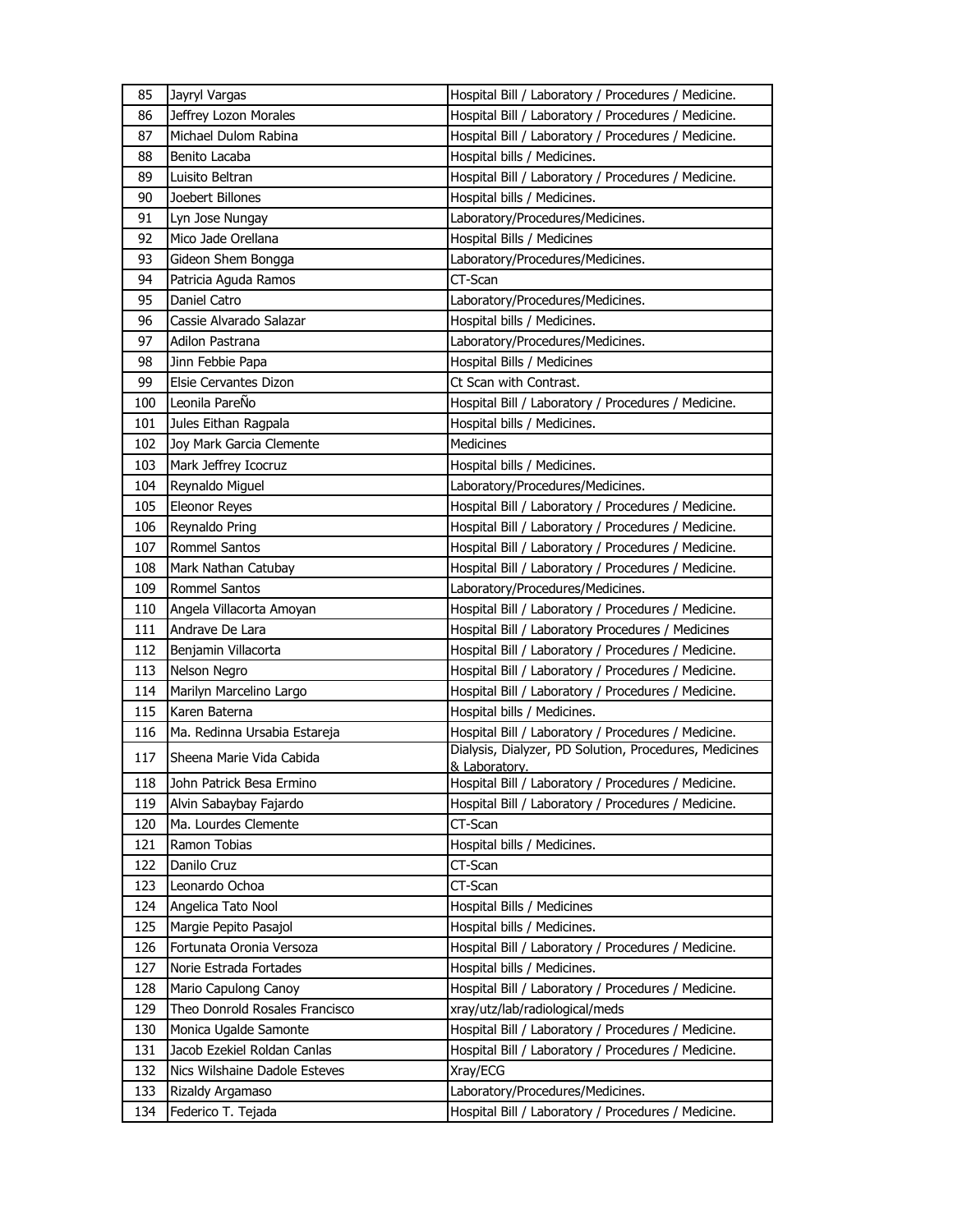| 135 | Susana B. Dela Cruz               | Xray/ECG                                            |
|-----|-----------------------------------|-----------------------------------------------------|
| 136 | <b>Chariel Aguirre</b>            | Hospital Bill / Laboratory / Procedures / Medicine. |
| 137 | Enrico Carcellar Ebueng           | Hospital Bills / Medicines                          |
| 138 | <b>Nancy Sales</b>                | Hospital bills / Medicines.                         |
| 139 | Ellenor Reuven Bajacan            | Hospital bills / Medicines.                         |
| 140 | Anesia Guya Laurente              | Hospital Bill / Laboratory / Procedures / Medicine. |
| 141 | Ma. Roselle Yabillo Bulaong       | MRI                                                 |
| 142 | Patricia Delos Santos Mangalindan | Laboratory/Procedures/Medicines.                    |
| 143 | Jerome Dela Cruz Mallillim        | Xray/ECG                                            |
| 144 | Claire Briana Pesimo              | Hospital bills / Medicines.                         |
| 145 | Jennylyn A. Bautista              | Hospital Bill / Laboratory Procedures / Medicines   |
| 146 | Lure Ann Catandihan Pedida        | Hospital Bill / Laboratory / Procedures / Medicine. |
| 147 | Marcelo Bonifacio Jr              | Laboratory/Procedures/Medicines.                    |
| 148 | Edna Gasingan Capacite            | Hospital Bill / Laboratory / Procedures / Medicine. |
| 149 | Rhoda Liza Jaime Gallera          | Hospital Bill / Laboratory / Procedures / Medicine. |
| 150 | Ger Liza Pulido Prado             | Hospital Bill / Laboratory / Procedures / Medicine. |
| 151 | Jin Tyler Bunga Cruz              | Hospital Bill / Laboratory / Procedures / Medicine. |
| 152 | Lexus Brylle Joson Ramos          | Hospital Bill / Laboratory / Procedures / Medicine. |
| 153 | Margot Jane Favila Conde          | Hospital bills / Medicines.                         |
| 154 | Serrano Lim Letecia               | Hospital Bill / Laboratory / Procedures / Medicine. |
| 155 | Jericho Angelo Hallera Galan      | Hospital Bill / Laboratory / Procedures / Medicine. |
| 156 | John Hazze Escalona Diaz          | Hospital Bill / Laboratory / Procedures / Medicine. |
| 157 | Patricia Mangalindan              | Hospital Bill / Laboratory / Procedures / Medicine. |
| 158 | Agapito Gregorio Mercades         | Hospital Bill / Laboratory / Procedures / Medicine. |
| 159 | Adolfo Aguilar                    | Hospital Bill / Laboratory / Procedures / Medicine. |
| 160 | Roy Francisco Alba                | Hospital Bill / Laboratory / Procedures / Medicine. |
| 161 | Austin Garing Dela Cruz           | Hospital Bill / Laboratory / Procedures / Medicine. |
| 162 | Marie Criz Largo                  | Hospital Bill / Laboratory / Procedures / Medicine. |
| 163 | Aurora Elardo Mendoza             | Hospital Bill / Laboratory / Procedures / Medicine. |
| 164 | Bocacao Eloisa                    | Laboratory/Procedures/Medicines.                    |
| 165 | Maria Fe Duran                    | Hospital Bill / Laboratory / Procedures / Medicine. |
| 166 | Cecilo Ignacio Enrquez            | Hospital Bill / Laboratory / Procedures / Medicine. |
| 167 | Ramel Gallo Cosmo                 | Hospital Bill / Laboratory / Procedures / Medicine. |
| 168 | Baby Jane Bunga                   | Hospital Bill / Laboratory / Procedures / Medicine. |
| 169 | Martessa Mei Aniban Cocharo       | Hospital Bill / Laboratory / Procedures / Medicine. |
| 170 | Dominica Marquez De Jablan        | Hospital Bill / Laboratory / Procedures / Medicine. |
| 171 | <b>Willy Perez</b>                | Hospital Bill / Laboratory / Procedures / Medicine. |
| 172 | Maricel Limon Antonio             | Hospital Bill / Laboratory / Procedures / Medicine. |
| 173 | Cleofe OpeÑa Balili               | Hospital Bill / Laboratory / Procedures / Medicine. |
| 174 | <b>Epito Montes</b>               | Hospital Bill / Laboratory / Procedures / Medicine. |
| 175 | Jubert Toledo Geronimo            | Hospital Bill / Laboratory / Procedures / Medicine. |
| 176 | Rolando Medina                    | Hospital Bill / Laboratory / Procedures / Medicine. |
| 177 | Alfredo Dicdican Oracion Jr       | Hospital Bill / Laboratory / Procedures / Medicine. |
| 178 | Vincent Bacud Ejorcadas           | Hospital Bill / Laboratory / Procedures / Medicine. |
| 179 | Cristhos Dagatan Rojas            | Hospital Bill / Laboratory / Procedures / Medicine. |
| 180 | Hecyljoy Absalon Villar           | Hospital Bill / Laboratory / Procedures / Medicine. |
| 181 | Cheryl Pequit Carmelo             | Hospital Bill / Laboratory / Procedures / Medicine. |
| 182 | John Eric Alarcon Murillo         | Hospital Bill / Laboratory / Procedures / Medicine. |
| 183 | Felixberto Abaja Rabo Jr          | Hospital Bill / Laboratory / Procedures / Medicine. |
| 184 | Ace James Asia Alba               | Hospital Bill / Laboratory / Procedures / Medicine. |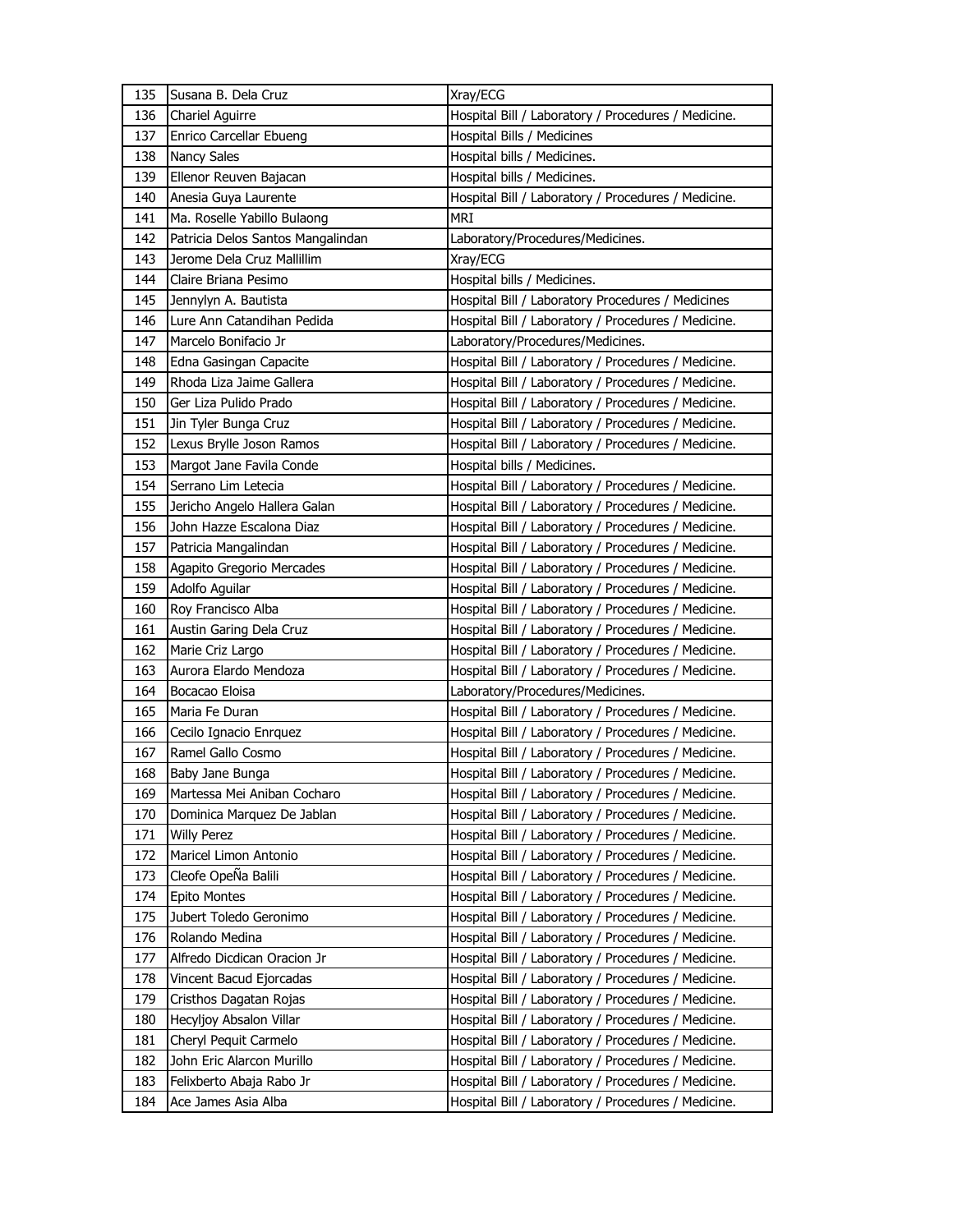| 185 | Evangline Equarra Linsangan     | Hospital Bill / Laboratory / Procedures / Medicine.                     |
|-----|---------------------------------|-------------------------------------------------------------------------|
| 186 | Jennilyn Cubian Ailo            | Hospital Bill / Laboratory / Procedures / Medicine.                     |
| 187 | Hershey Segovia Calip           | Hospital Bill / Laboratory / Procedures / Medicine.                     |
| 188 | Corazon Cordes Cortes           | Hospital Bill / Laboratory / Procedures / Medicine.                     |
| 189 | Margarita Quijano               | Hospital Bill / Laboratory / Procedures / Medicine.                     |
| 190 | Cris Mae Santos Mondido         | Hospital Bill / Laboratory / Procedures / Medicine.                     |
| 191 | Vivian C Baluyot                | Hospital Bill / Laboratory / Procedures / Medicine.                     |
| 192 | Jorge Caliguiran                | Hospital Bill / Laboratory / Procedures / Medicine.                     |
| 193 | Ricardo R Igle                  | Hospital Bill / Laboratory / Procedures / Medicine.                     |
| 194 | Vivien Delfin Asia              | Hospital Bill / Laboratory / Procedures / Medicine.                     |
| 195 | Scarlet Faith Ramilo Villanueva | Hospital Bill / Laboratory / Procedures / Medicine.                     |
| 196 | Gilbert Sanao Moron             | Hospital Bill / Laboratory / Procedures / Medicine.                     |
| 197 | Marie Cris Largo                | Hospital Bill / Laboratory / Procedures / Medicine.                     |
| 198 | Maria M. Altazar                | Hospital Bill / Laboratory / Procedures / Medicine.                     |
| 199 | Rasell CaÑete Edar              | Hospital Bill / Laboratory / Procedures / Medicine.                     |
| 200 | Charisse Ongco Rendon           | Hospital Bill / Laboratory / Procedures / Medicine.                     |
| 201 | Raymart M. Ricarte              | Hospital Bill / Laboratory / Procedures / Medicine.                     |
| 202 | Luisito V. Siscar               | Hospital Bill / Laboratory / Procedures / Medicine.                     |
| 203 | Joana Marie Barredo Amador      | Hospital Bill / Laboratory / Procedures / Medicine.                     |
| 204 | <b>Tony Pascual Reobal</b>      | Hospital Bill / Laboratory / Procedures / Medicine.                     |
| 205 | Jun ValeÑa Villanueva           | Hospital Bill / Laboratory / Procedures / Medicine.                     |
| 206 | Rhyn Jhezriel Canja Sansolis    | Hospital Bill / Laboratory / Procedures / Medicine.                     |
| 207 | Rosemarie Cute Judalena         | Hospital Bill / Laboratory / Procedures / Medicine.                     |
| 208 | Richard Abanto                  | Dialysis, Dialyzer, PD Solution, Procedures, Medicines<br>& Laboratory. |
| 209 | Juanito Salvador Dela Cruz      | Dialysis, Dialyzer, PD Solution, Procedures, Medicines                  |
| 210 | Liberty Pilapil                 | & Laboratory.<br>Hospital Bill / Laboratory Procedures / Medicines      |
| 211 | Maria Kristine Paulino          | Hospital Bill / Laboratory / Procedures / Medicine.                     |
| 212 | Rosete Lauro                    | Hospital Bill / Laboratory / Procedures / Medicine.                     |
| 213 | Esmael Celestial Garbosa        | Hospital Bill / Laboratory / Procedures / Medicine.                     |
| 214 | Nummuel Cura Nugue              | Hospital Bill / Laboratory / Procedures / Medicine.                     |
| 215 | Delia Bergonio                  | Hospital Bill / Laboratory / Procedures / Medicine.                     |
| 216 | Keicy S. Esguerra               | Hospital Bill / Laboratory / Procedures / Medicine.                     |
| 217 | Valerie M. Villarico            | Hospital Bill / Laboratory / Procedures / Medicine.                     |
| 218 | Jennifer Taberdo                | Hospital Bill / Laboratory / Procedures / Medicine.                     |
| 219 | Manuelito De Guzman Serrano     | Hospital Bill / Laboratory / Procedures / Medicine.                     |
| 220 | Krizel Yerro Macarasig          | Hospital Bill / Laboratory / Procedures / Medicine.                     |
| 221 | Daisy De Jesus                  | Hospital Bill / Laboratory / Procedures / Medicine.                     |
| 222 | Julita Isidro                   | Hospital Bill / Laboratory / Procedures / Medicine.                     |
| 223 | Rowena Rosita                   | Hospital Bill / Laboratory / Procedures / Medicine.                     |
| 224 | Elvie Adarayan                  | Hospital bills / Medicines.                                             |
| 225 | Tolintino Minerva               | Hospital Bill / Laboratory / Procedures / Medicine.                     |
| 226 | Rosana Clemente                 | Hospital Bill / Laboratory / Procedures / Medicine.                     |
| 227 | Ma. Cristina Garcia             | Hospital Bill / Laboratory / Ct Scan.                                   |
| 228 | Arjay Abayari                   | Hospital Bill / Laboratory / CT Scan                                    |
| 229 | Melita Valenzuela               | CT-Scan                                                                 |
| 230 | Lydia Onato                     | CT-Scan                                                                 |
| 231 | Daryl Bacacalayo                | CT-Scan                                                                 |
| 232 | Sorilla Dela Cruz               | Hospital Bill / Laboratory / Procedures / Medicine.                     |
| 233 | Jessalyn Marfe                  | Hospital Bill / Laboratory / Procedures / Medicine.                     |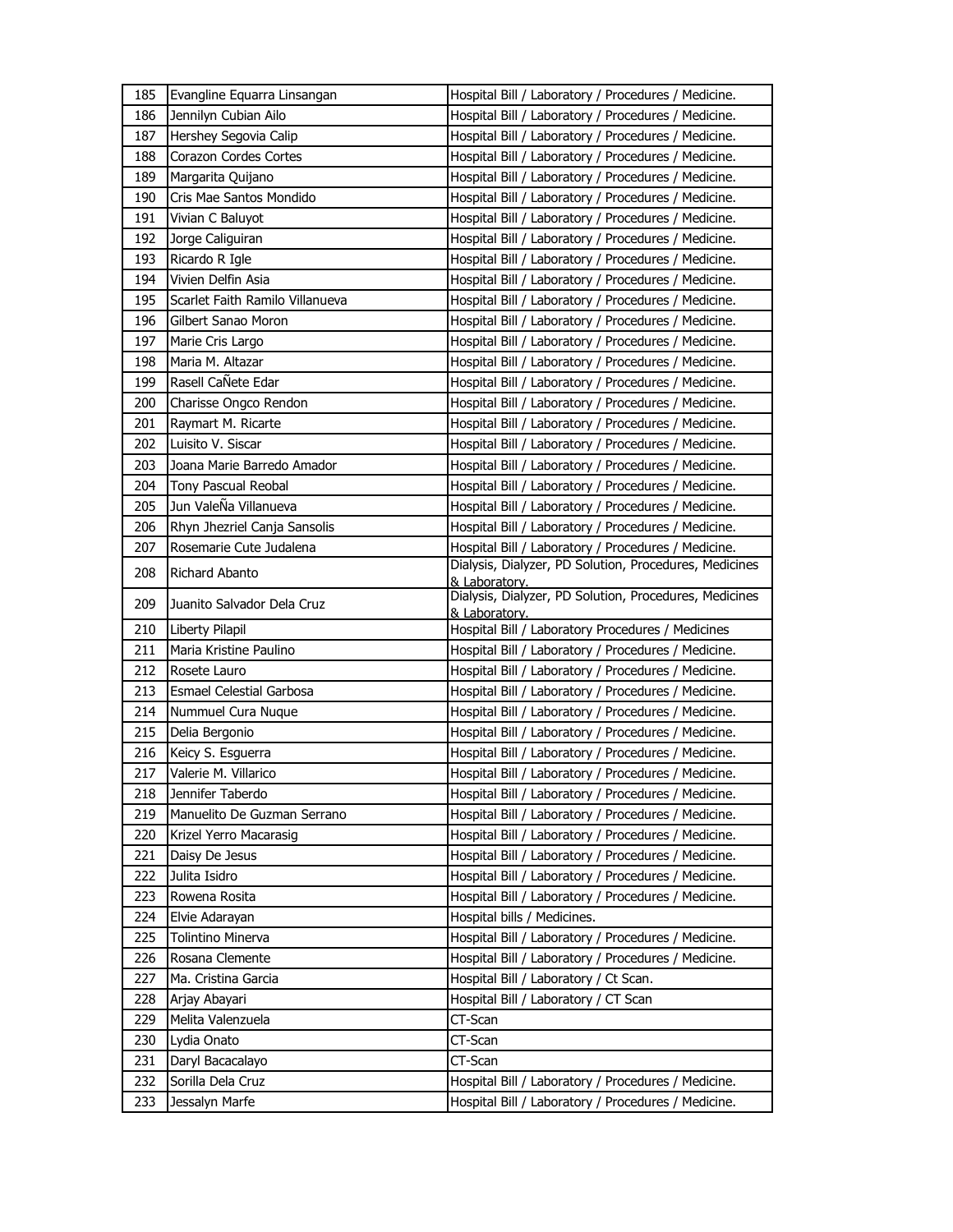| 234 | <b>Rommel Borres</b>            | Hospital Bill / Laboratory / Procedures / Medicine.                     |
|-----|---------------------------------|-------------------------------------------------------------------------|
| 235 | Bernarda Aguilar                | Hospital Bill / Laboratory / Procedures / Medicine.                     |
| 236 | Richard Laderas                 | Hospital Bill / Laboratory / Procedures / Medicine.                     |
| 237 | Manuelito De Guzman Serrano     | Hospital bills / Medicines.                                             |
| 238 | Sorilla Dela Cruz               | Laboratory/Procedures/Medicines.                                        |
| 239 | Rosanna Illustrisimo Buena      | Dialysis, Dialyzer, PD Solution, Procedures, Medicines<br>& Laboratorv. |
| 240 | Ma. Angelica Del Rosario Riazon | CHEMOTHERAPY/HOSPITAL BILLS/<br>MEDICINES/LABORATORY PROCEDURES.        |
| 241 | Edmundo Yee Reyes               | Hospital Bill / Laboratory / Procedures / Medicine.                     |
| 242 | Celedonio Jr Regimo Pernia      | Medicines / Dialysis.                                                   |
| 243 | Amita Garcia                    | Laboratory/Procedures/Medicines.                                        |
| 244 | Alvin Geronimo                  | Laboratory/Procedures/Medicines.                                        |
| 245 | Rolando C. Medina               | Hospital Bill / Laboratory / Procedures / Medicine.                     |
| 246 | Emmanuel Isidro                 | Medicines                                                               |
| 247 | Tita Timon                      | Dialysis, Dialyzer, PD Solution, Procedures, Medicines<br>& Laboratory. |
| 248 | Rosanna Illustrisimo Buena      | Hemodialysis/Medicines/Lab. Procedures.                                 |
| 249 | Rodessa Nunez Cruz              | Dialysis/Medicine/Laboratory                                            |
| 250 | Rolando Amoroso Dacara          | Dialysis, Dialyzer, PD Solution, Procedures, Medicines<br>& Laboratory. |
| 251 | Laurence G. Cabangunay          | <b>Medicines</b>                                                        |
| 252 | Jeremiah Silvestre Samonte      | <b>Medicines</b>                                                        |
| 253 | Jeremiah S. Samonte             | Dialysis, Dialyzer, PD Solution, Procedures, Medicines<br>& Laboratory. |
| 254 | Jeremiah Silvestre Samonte      | Dialysis, Dialyzer, PD Solution, Procedures, Medicines<br>& Laboratory. |
| 255 | Jennifer Escanilla              | Medicines                                                               |
| 256 | Ramon Soteco                    | Dialysis, Dialyzer, PD Solution, Procedures, Medicines<br>& Laboratory. |
| 257 | Jomar Devenecia                 | Hospital Bill / Laboratory / Procedures / Medicine.                     |
| 258 | Socorro Ycoy Pulumbarit         | Hemodialysis/Medicines.                                                 |
| 259 | Bayani Santos                   | Dialysis, Dialyzer, PD Solution, Procedures, Medicines<br>& Laboratory. |
| 260 | Celedonio Jr Regimo Pernia      | Medicines                                                               |
| 261 | Mark Andrew E. Protesta         | MRI.                                                                    |
| 262 | Inocencia Abellana              | Hospital Bill / Laboratory / Procedures / Medicine.                     |
| 263 | Ryann Valenzuela                | Laboratory/Procedures/Medicines.                                        |
| 264 | Alejandro Malang                | Laboratory/Procedures/Medicines.                                        |
| 265 | Jeremie Munsayac                | Laboratory/Procedures/Medicines.                                        |
| 266 | Suzette Fuscablo                | CT-Scan                                                                 |
| 267 | Alfonso Gulingay                | Laboratory/Procedures/Medicines.                                        |
| 268 | Rowena Lasic Calabung           | Laboratory/Procedures/Medicines.                                        |
| 269 | Cresenciano Pestio              | Laboratory/Procedures/Medicines.                                        |
| 270 | Veronica Nonial Vallestero      | Hospital bills / Medicines.                                             |
| 271 | Reynaldo Soriano                | Laboratory & Radiological Procedures                                    |
| 272 | Ryan Jeffrey Rivera             | Laboratory/Procedures/Medicines.                                        |
| 273 | Joselito Sanchez Jr             | Hospital bills / Medicines.                                             |
| 274 | Loreto Adap                     | Hospital bills / Medicines.                                             |
| 275 | Jerome Valerio                  | MRI.                                                                    |
| 276 | Analyn Armiza                   | Dialysis, Dialyzer, PD Solution, Procedures, Medicines<br>& Laboratory. |
| 277 | Loreto Adap                     | Hospital Bills / Medicines                                              |
| 278 | Sally Agustin                   | Laboratory/Procedures/Medicines.                                        |
| 279 | Ranie Boy Garcia                | Laboratory/Procedures/Medicines.                                        |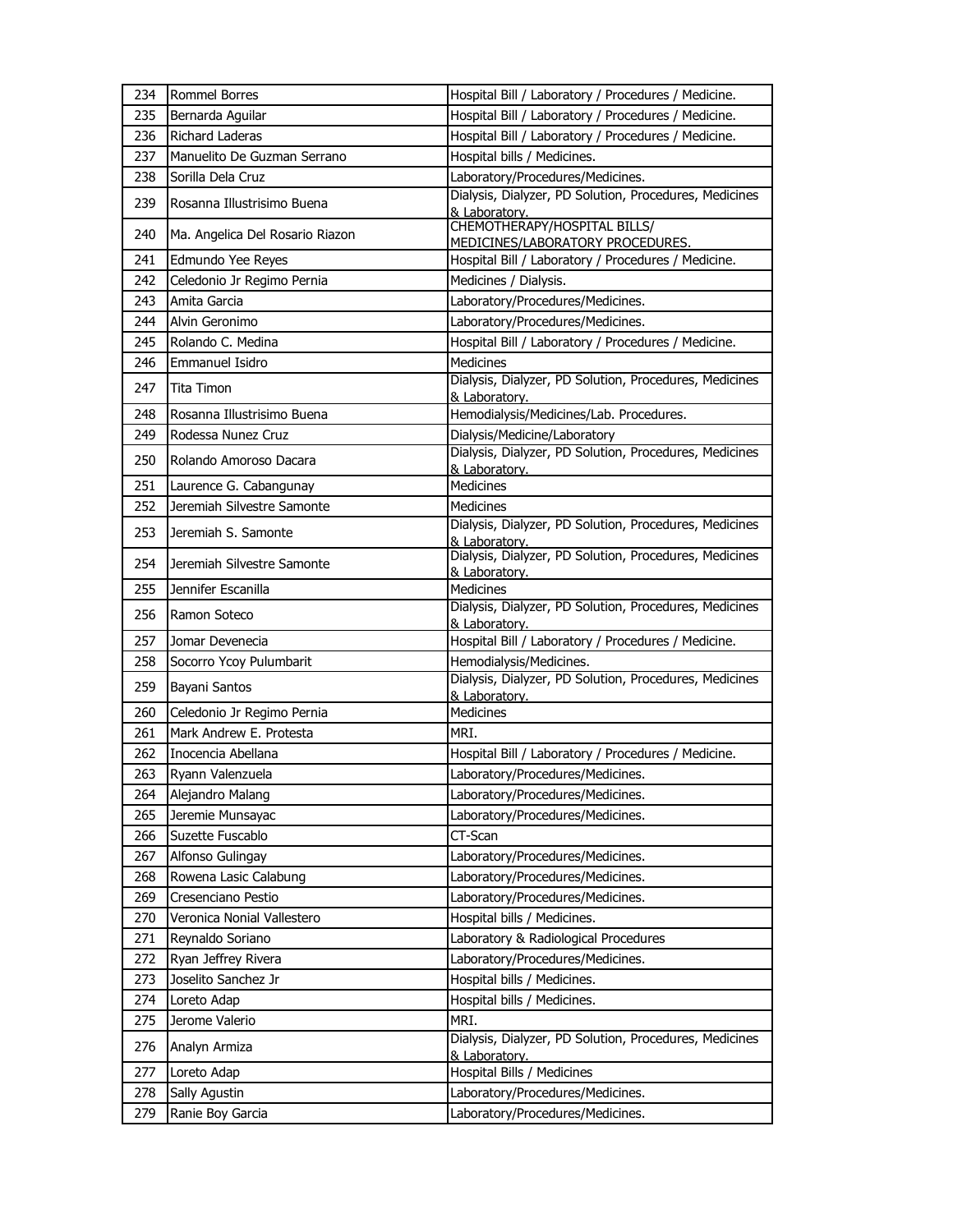| 280 | <b>Gilbert Torres</b>      | Hospital bills / Medicines.                                             |
|-----|----------------------------|-------------------------------------------------------------------------|
| 281 | Jessie Lyn Jiongco         | Hospital bills / Medicines.                                             |
| 282 | Rafael Clemente Lacson     | Laboratory/Procedures/Medicines.                                        |
| 283 | Ma. Carmela Ilade          | Hospital bills / Medicines.                                             |
| 284 | Angelica Garrido Pantaleon | Hospital Bill / Laboratory / Procedures / Medicine.                     |
| 285 | Emmanuel Abhe Gabon        | Hospital Bill / Laboratory / Procedures / Medicine.                     |
| 286 | Mark Ryan Estabelo         | Hospital bills / Medicines.                                             |
| 287 | Rodolfo Mulawin            | Hospital Bill / Laboratory / Procedures / Medicine.                     |
| 288 | Rufino Violante Jonson Jr. | Hospital bills / Medicines.                                             |
| 289 | Florida Cabilogan          | Laboratory/Procedures/Medicines.                                        |
| 290 | Carlos Dela PeÑa           | Hospital bills / Medicines.                                             |
| 291 | Carmen Quinale             | CT-Scan                                                                 |
| 292 | Oscar Aragon Conda         | Hospital bills / Medicines.                                             |
| 293 | Clemencita Lopez           | Laboratory/Procedures/Medicines.                                        |
| 294 | Isaiah Jacob Escote        | Laboratory/Procedures/Medicines.                                        |
| 295 | <b>Richard Alto</b>        | Hospital Bill / Laboratory / Procedures / Medicine.                     |
| 296 | Nicolas Rabas Aldezo       | Hospital bills / Medicines.                                             |
| 297 | Aurora V. Almario          | Hospital bills / Medicines.                                             |
| 298 | Rogelio Palao              | Dialysis, Dialyzer, PD Solution, Procedures, Medicines<br>& Laboratory. |
| 299 | Nestor Santiago.           | MRI                                                                     |
| 300 | Mheizy Wenceslao           | CT-Scan                                                                 |
| 301 | Jonathan Llego             | Hospital bills / Medicines.                                             |
| 302 | Alissandria Cahanding      | Hospital bills / Medicines.                                             |
| 303 | Pacita Delos Santos Piedad | Hospital bills / Medicines.                                             |
| 304 | Robert J Bautista          | Hospital bills / Medicines.                                             |
| 305 | Rosario Pineda             | Laboratory/Procedures/Medicines.                                        |
| 306 | Rosario Pineda             | Laboratory/Procedures/Medicines.                                        |
| 307 | Frelda Tandoy              | Laboratory/Procedures/Medicines.                                        |
| 308 | Kurt Cagayao               | MRI.                                                                    |
| 309 | Josef Aldwight Halili      | Laboratory/Procedures/Medicines.                                        |
| 310 | Ma Mickaela De Ocampo      | Laboratory/Procedures/Medicines.                                        |
| 311 | Cynthia Dela Cruz          | Xray/ECG                                                                |
| 312 | Jean Dela Cruz             | CT-Scan                                                                 |
| 313 | Joseph Garcia              | Laboratory/Procedures/Medicines.                                        |
| 314 | Socorro Ycoy Fulumbarit    | <b>Medicines</b>                                                        |
| 315 | Magdalena Lacdang Gervacio | Dialysis, Dialyzer, PD Solution, Procedures, Medicines<br>& Laboratory. |
| 316 | Celedonio Jr Regimo Pernia | Medicines                                                               |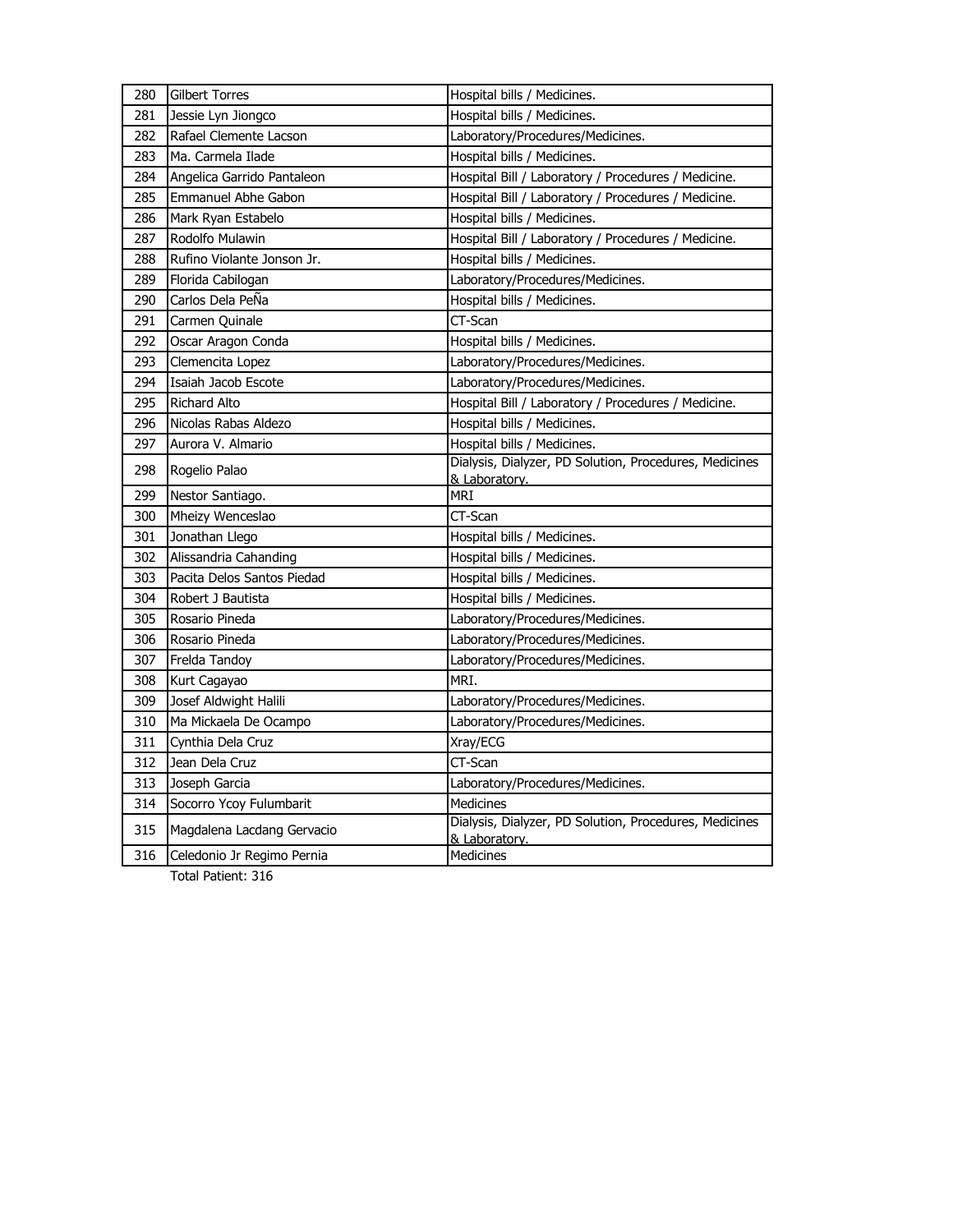

#### TONDO MEDICAL CENTER

For the month of October year 2020

| No# | <b>Name of Patient</b>         | <b>Assistance</b>                                                       |
|-----|--------------------------------|-------------------------------------------------------------------------|
| 1   | Virginia Lesiguez              | Dialysis, Dialyzer, PD Solution, Procedures, Medicines<br>& Laboratory. |
| 2   | Juanito Salvador Dela Cruz     | FISTULA/IMPLANTS/DIALYSIS/MEDICINES/PROCEDUR<br>ES.                     |
| 3   | Daisy De Jesus                 | Laboratory/Procedures/Medicines.                                        |
| 4   | Keicy S. Esguerra              | Hospital bills / Medicines.                                             |
| 5   | Xiandre Geone Del Valle Flores | OPERATION/HOSPITAL BILLS                                                |
| 6   | Rodessa Cruz                   | Dialysis, Dialyzer, PD Solution, Procedures, Medicines<br>& Laboratory. |
| 7   | Analiza Caringal               | <b>Hospital Bills</b>                                                   |
| 8   | <b>Rommel Santos</b>           | Hospital Bill / Laboratory / Procedures / Medicine.                     |
| 9   | Xiandre Geone Del Valle Flores | Diagnostic & Lab. Procedures, Dialysis, Medicines &<br>Hospital Bills.  |
| 10  | Rolando Amoroso Dacara         | Dialysis, Dialyzer, PD Solution, Procedures, Medicines<br>& Laboratory. |
| 11  | Laurence Gan Cabangunay        | Hemodialysis/Medicines/Lab. Procedures.                                 |
| 12  | Rodessa Nunez Cruz             | Dialysis, Dialyzer, PD Solution, Procedures, Medicines<br>& Laboratory. |
| 13  | Cresencia Ambida               | Dialysis, Dialyzer, PD Solution, Procedures, Medicines<br>& Laboratory. |
| 14  | Flocerfida Corsame             | Dialysis, Dialyzer, PD Solution, Procedures, Medicines<br>& Laboratory. |
| 15  | Flocerfida Corsame             | Dialysis, Dialyzer, PD Solution, Procedures, Medicines<br>& Laboratory. |
| 16  | Lloyd Jester Gabinete Padilla  | Hemodialysis/Medicines/Lab. Procedures.                                 |
| 17  | Virginia Lesiguez              | Dialysis, Dialyzer, PD Solution, Procedures, Medicines<br>& Laboratory. |
| 18  | Mark Castillo                  | Hospital Bill / Laboratory / Procedures / Medicine.                     |
| 19  | Juanito Salvador Dela Cruz     | Dialysis, Dialyzer, PD Solution, Procedures, Medicines<br>& Laboratory. |
| 20  | Alma Dela Cruz                 | Hospital bills / Medicines.                                             |
| 21  | Luis Reyes                     | Hospital bills / Medicines.                                             |
| 22  | Romano Alfonso Ordo�ez         | Hospital Bill / Laboratory / Procedures / Medicine.                     |
| 23  | Lilia Tercedo                  | Hospital Bill / Laboratory / Procedures / Medicine.                     |
| 24  | Ginaliza Perez                 | Laboratory/Procedures/Medicines.                                        |
| 25  | John Robert Roxas              | Hospital bills / Medicines.                                             |
| 26  | <b>Sheryl Magcalas</b>         | Hospital Bill / Laboratory / Procedures / Medicine.                     |
| 27  | Mark Beldad                    | Laboratory/Procedures/Medicines.                                        |
| 28  | Ma. Angelica Riazon            | Medical Assistance / Medicines                                          |
| 29  | Eloisa Buenaventura            | Dialysis, Dialyzer, PD Solution, Procedures, Medicines<br>& Laboratory. |
| 30  | Cynthia Tongco                 | Dialysis, Dialyzer, PD Solution, Procedures, Medicines<br>& Laboratory. |
| 31  | Monica Ugalde Samonte          | Hospital Bill / Laboratory / Procedures / Medicine.                     |
| 32  | Amalia Paglinawan              | Hospital Bill / Laboratory / Procedures / Medicine.                     |
| 33  | Lizel Zambuena                 | Hospital bills / Medicines.                                             |
| 34  | Mary Rose Paghid               | Laboratory/Procedures/Medicines.                                        |
| 35  | Mary Grace Dela Torre          | Hospital Bills / Medicines                                              |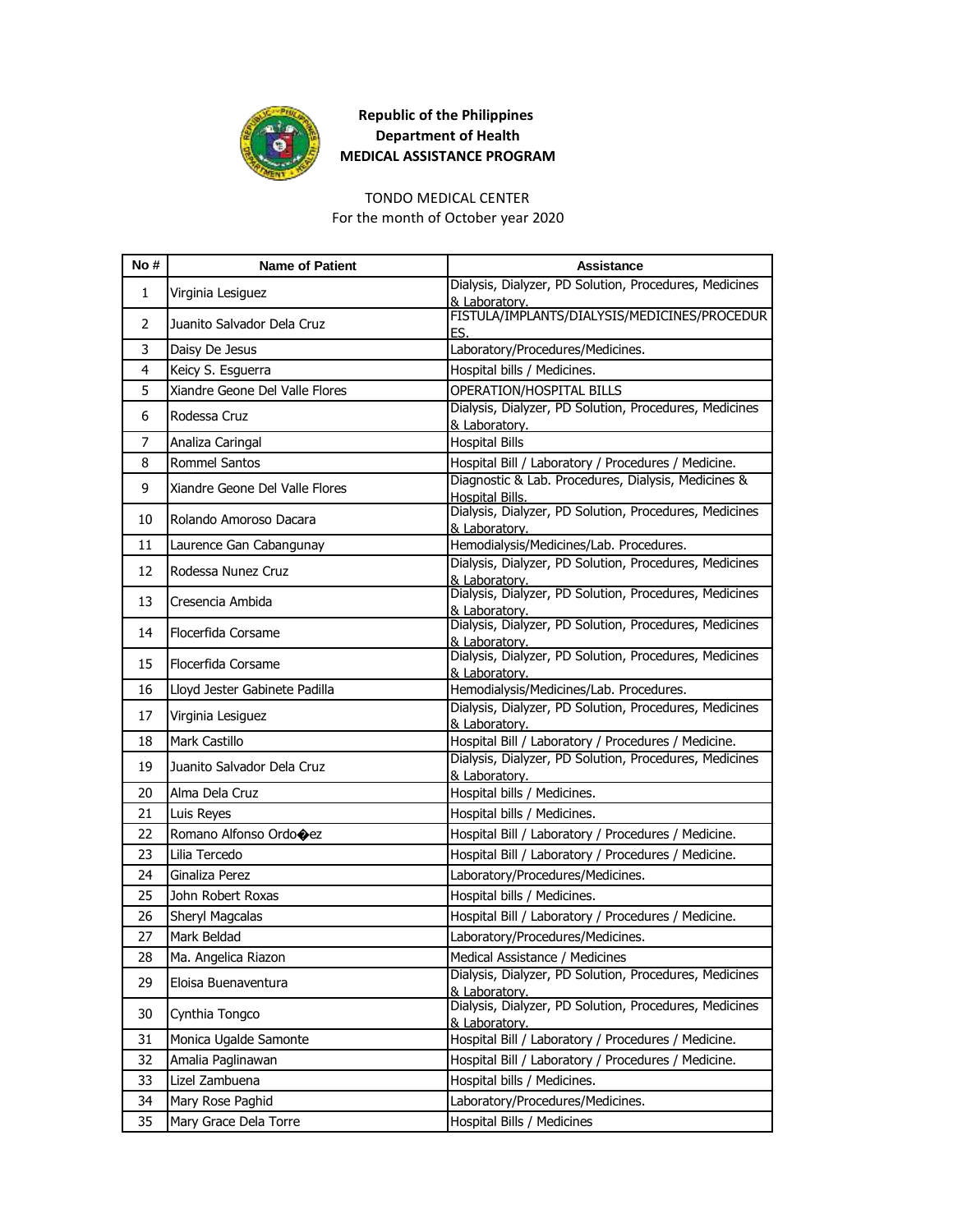| 36 | Aloha Mae Rapada              | Hospital Bills / Medicines                                              |
|----|-------------------------------|-------------------------------------------------------------------------|
| 37 | Rosanna Palmario              | Hospital bills / Medicines.                                             |
| 38 | Herminio Dela Pena            | MRI.                                                                    |
| 39 | Brenda Yagomyom               | Hospital Bill / Laboratory / Procedures / Medicine.                     |
| 40 | Richardo Reyes                | Hospital Bill / Laboratory / Procedures / Medicine.                     |
| 41 | Lucia Molina                  | Hospital Bill / Laboratory / Procedures / Medicine.                     |
| 42 | Maricel Antonio               | Hospital Bill / Laboratory / Procedures / Medicine.                     |
| 43 | Josefina Sebarillo            | Laboratory/Procedures/Medicines.                                        |
| 44 | Herminio Dela Pena            | Laboratory/Procedures/Medicines.                                        |
| 45 | Hazel Ann Quindao             | Laboratory/Procedures/Medicines.                                        |
| 46 | Jubert Geronimo               | Hospital bills / Medicines.                                             |
| 47 | Nerrie Jane Tecson            | Hospital Bill / Laboratory / Procedures / Medicine.                     |
| 48 | Mary Grace Sanchez            | Laboratory/Procedures/Medicines.                                        |
| 49 | Harry Co Alegria              | Laboratory/Procedures/Medicines.                                        |
| 50 | Delia Crisostomo              | Hospital Bill / Laboratory / Procedures / Medicine.                     |
| 51 | Edgardo Froilan Jr            | Hospital Bill / Laboratory / Procedures / Medicine.                     |
| 52 | Shan Alnas Meris              | Hospital Bill / Laboratory / Procedures / Medicine.                     |
|    |                               | CT-SCAN / BIOPSY / X-RAY / LABORATORY /                                 |
| 53 | Sevirino Robles               | PROCEDURES.                                                             |
| 54 | Alfredo Padolina              | Laboratory/Procedures/Medicines.                                        |
| 55 | Jerard Santos                 | CT-Scan                                                                 |
| 56 | <b>Maricris Cruz</b>          | Hospital Bill / Laboratory / Procedures / Medicine.                     |
| 57 | Luther Cunanan                | CT-Scan                                                                 |
| 58 | Amalia Paglinawan             | Hospital Bill / Laboratory / Procedures / Medicine.                     |
| 59 | Maricel Lariza Quemado        | Laboratory/Procedures/Medicines.                                        |
| 60 | Arafat Dumaraya Abolais       | Laboratory/Procedures/Medicines.                                        |
| 61 | Mary Rose Nanquilada          | Hospital Bill / Laboratory / Procedures / Medicine.                     |
| 62 | Delia Bergonio                | Laboratory/Procedures/Medicines.                                        |
| 63 | Junnel Mamorno                | Laboratory/Procedures/Medicines.                                        |
| 64 | Shaina Naquilada              | Hospital bills / Medicines.                                             |
| 65 | Maki Fajardo Irie             | Hospital bills / Medicines.                                             |
| 66 | Kariz Faith Delos Angeles     | Laboratory/Procedures/Medicines.                                        |
| 67 | Jeralyn Garnica               | Hospital Bill / Laboratory / Procedures / Medicine.                     |
| 68 | Rosalie Francisco Serrano     | Hospital bills / Medicines.                                             |
| 69 | Delia Crisostomo              | Laboratory/Procedures/Medicines.                                        |
| 70 | Jess Lucion                   | Hospital bills / Medicines.                                             |
| 71 | Jessa May Econar              | Laboratory/Procedures/Medicines.                                        |
| 72 | Josi Anne De Jesus Santos     | Laboratory/Procedures/Medicines.                                        |
| 73 | Arafat Dumaraya Abolais       | Laboratory/Procedures/Medicines.                                        |
| 74 | Romana Bomediano              | Hospital bills / Medicines.                                             |
| 75 | Rennor Esteban                | Hospital Bill / Laboratory / Procedures / Medicine.                     |
| 76 | Ludwig Keller                 | Hospital bills / Medicines.                                             |
| 77 | Jeanita Mardo                 | Laboratory/Procedures/Medicines.                                        |
| 78 | Anesia Guya Laurente          | Hospital Bill / Laboratory / Procedures / Medicine.                     |
| 79 | Annaliza Cabantac Baldago     | Hospital Bill / Laboratory / Procedures / Medicine.                     |
| 80 | Lloyd Jester Gabinete Padilla | Dialysis, Dialyzer, PD Solution, Procedures, Medicines<br>& Laboratory. |
| 81 | Pacita C. Victor              | Dialysis, Dialyzer, PD Solution, Procedures, Medicines                  |
|    |                               | & Laboratory.                                                           |
| 82 | Shan Alnas Meris              | Hospital Bill / Laboratory / Procedures / Medicine.                     |
| 83 | Lloyd Jester Gabinete Padilla | Hospital Bill / Laboratory / Procedures / Medicine.                     |
| 84 | Ryle Gavin Lapid Fantilanan   | Laboratory/Procedures/Medicines.                                        |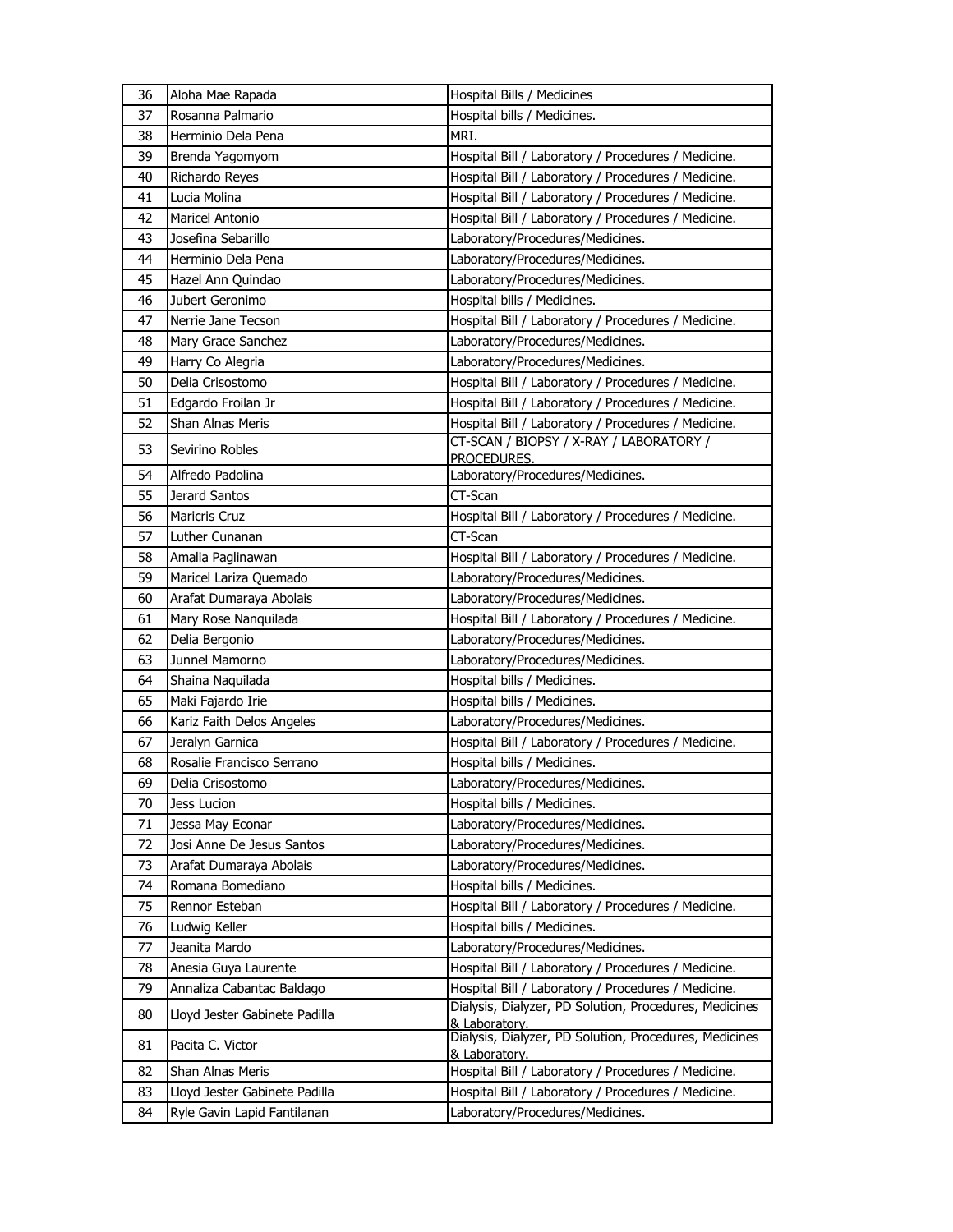| 85  | Mark Ryan Colar Estabello          | Hospital bills / Medicines.                                            |
|-----|------------------------------------|------------------------------------------------------------------------|
| 86  | Aida Mariano Capulong              | Laboratory/Procedures/Medicines.                                       |
| 87  | Rafael Santos Cabigao              | Laboratory/Procedures/Medicines.                                       |
| 88  | Michael Angelo Guillermo Tecson    | Laboratory/Procedures/Medicines.                                       |
| 89  | Leila Reyes Ponce                  | Laboratory/Procedures/Medicines.                                       |
| 90  | Erlinda Manalaotao                 | Laboratory/Procedures/Medicines.                                       |
| 91  | Salvador Candano                   | Hospital bills / Medicines.                                            |
| 92  | Regine Ando Catanoy                | Hospital bills / Medicines.                                            |
| 93  | Caileen Faith Tomenio Baldove      | Laboratory/Procedures/Medicines.                                       |
| 94  | Cherrilin Oliveros Reyes           | Laboratory/Procedures/Medicines.                                       |
| 95  | Mc Daniel Cruz Romero              | Laboratory/Procedures/Medicines.                                       |
| 96  | Wilfredo Samson Salvador,          | Hospital bills.                                                        |
| 97  | Ruena Libao De Olazo               | Laboratory/Procedures/Medicines.                                       |
| 98  | Leslie Joy Sarmiento Osias         | Laboratory/Procedures/Medicines.                                       |
| 99  | Gliceria Flaminiano Payumo         | Laboratory/Procedures/Medicines.                                       |
| 100 | Arlene Perocho Polea               | Laboratory/Procedures/Medicines.                                       |
| 101 | Linda Abejero Abenir               | Hospital bills / Medicines.                                            |
| 102 | Ronelyn Rizare Aban                | Laboratory/Procedures/Medicines.                                       |
| 103 | Dennis Marquez Sanicolas           | Laboratory/Procedures/Medicines.                                       |
| 104 | Jaycell Puertes                    | Hospital bills / Medicines.                                            |
| 105 | Lemuel Tefora Pinugu               | Hospital bills / Medicines.                                            |
| 106 | Meriam Manzano Espiritu            | Hospital bills / Medicines.                                            |
| 107 | Jovelyn Abasta Buenaventura        | Laboratory/Procedures/Medicines.                                       |
| 108 | Carmen Pasion Delos Angeles        | Laboratory/Procedures/Medicines.                                       |
| 109 | Marietta Sison De Silva            | Laboratory/Procedures/Medicines.                                       |
| 110 | Ken Tagoreta                       | Laboratory/Procedures/Medicines.                                       |
| 111 | Joanna Marie Garcia Gonzales       | CT-Scan                                                                |
| 112 | Ann Rose Diesta Mina               | Laboratory/Procedures/Medicines.                                       |
| 113 | Cherry Mae Pilapil Buenafe         | Laboratory/Procedures/Medicines.                                       |
| 114 | Eugene Andan Puertes               | Hospital bills / Medicines.                                            |
| 115 | Angellene Reyes Sacdalan           | Laboratory/Procedures/Medicines.                                       |
| 116 | Rogelio Sinyadan Abranilla         | Laboratory/Procedures/Medicines.                                       |
| 117 | Estrella Castillo Pidlawan         | Laboratory/Procedures/Medicines.                                       |
| 118 | Raquel N. Martinez                 | Laboratory/Procedures/Medicines.                                       |
| 119 | Ma Cristina Arceo Agabao           | Laboratory/Procedures/Medicines.                                       |
| 120 | Emily Cunanan Creencia             | Hospital Bills / Medicines                                             |
| 121 | Juliet Quilapio Soque              | Hospital bills / Medicines.                                            |
| 122 | Rowena Shannelle Carlito Lansangan | Hospital bills / Medicines.                                            |
| 123 | Glicerio Adriano Mayores Jr        | Laboratory/Procedures/Medicines.                                       |
| 124 | Bonifacio Oconer Almo Jr           | Hospital bills / Medicines.                                            |
| 125 | Marlyn Lesantino Acosta            | Laboratory/Procedures/Medicines.                                       |
| 126 | Rodessa Nunez Cruz                 | Dialysis/Medicines/Procedures/Laboratory Procedures                    |
| 127 | Arturo Hipolito Constantino        | Laboratory/Procedures/Medicines.                                       |
| 128 | Celedonio R. Pernia Jr.            | Diagnostic & Lab. Procedures, Dialysis, Medicines &<br>Hospital Bills. |
| 129 | Maryjane Dealagdon Balagtas        | Hospital Bill / Laboratory / Procedures / Medicine.                    |
| 130 | Junnel Mamorno                     | Laboratory/Procedures/Medicines.                                       |
| 131 | Virginia Lesiguez                  | Diagnostic & Lab. Procedures, Dialysis, Medicines &<br>Hospital Bills. |
| 132 | Celedonio R. Pernia Jr.            | Diagnostic & Lab. Procedures, Dialysis, Medicines &<br>Hospital Bills. |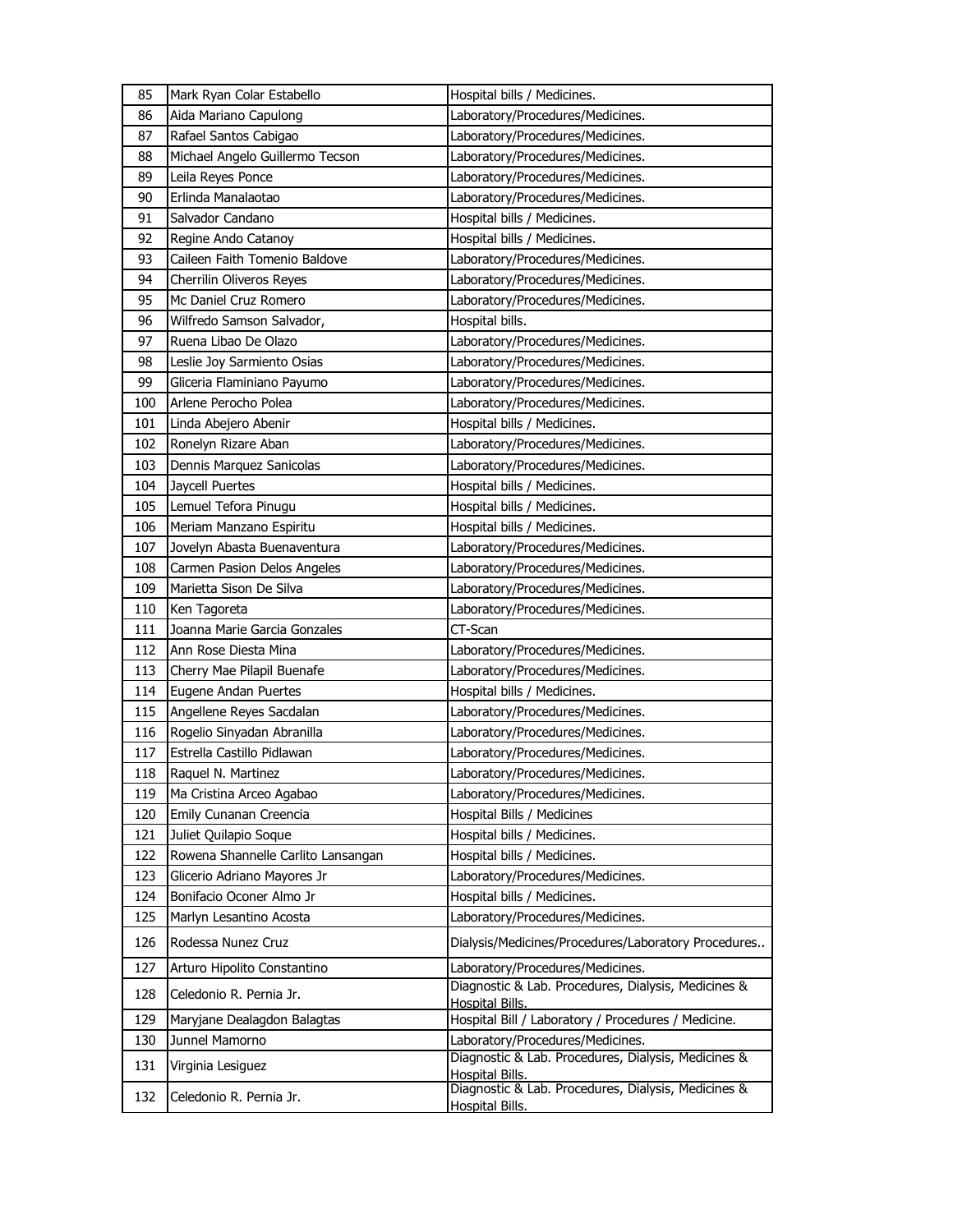| 133        | Meriam Lim                                              | Hospital Bill / Laboratory / Procedures / Medicine.                  |
|------------|---------------------------------------------------------|----------------------------------------------------------------------|
| 134        | Allannis Aoosa Tabios                                   | Hospital bills / Medicines.                                          |
| 135        | Orlando Amistad                                         | Laboratory/Procedures/Medicines.                                     |
| 136        | Ma. Victoria Peguro                                     | Hospital Bills / Medicines                                           |
| 137        | Gregorio Garado                                         | Hospital bills / Medicines.                                          |
| 138        | Norma Voluntad                                          | CT-Scan                                                              |
| 139        | Aiver Valdez                                            | Hospital bills / Medicines.                                          |
| 140        | Ma. Mickaela Fuertes De Ocampo                          | Laboratory/Procedures/Medicines.                                     |
| 141        | Ricardo Mabanta                                         | Laboratory/Procedures/Medicines.                                     |
| 142        | Joemark Dionisio                                        | Laboratory/Procedures/Medicines.                                     |
| 143        | Angelica Segundo                                        | Laboratory/Procedures/Medicines.                                     |
| 144        | Nomar Reyes Banaag                                      | Laboratory/Procedures/Medicines.                                     |
| 145        | Nomar Reyes Banaag                                      | Laboratory/Procedures/Medicines.                                     |
| 146        | <b>Butch Bautista</b>                                   | Laboratory/Procedures/Medicines.                                     |
| 147        | Jermaine Mayonte Arizala                                | Laboratory/Procedures/Medicines.                                     |
| 148        | Xiandre Geone Del Valle Flores                          | Hospital Bill / Laboratory / Procedures / Medicine.                  |
| 149        | Merlyn Levantino Acosta                                 | Laboratory/Procedures/Medicines.                                     |
| 150        | Luther Jake Reyes Cunanan                               | Implant/Hospital Bills.                                              |
| 151        | Eduardo Matibag Malana                                  | Hospital Bills/Dialysis/Diagnostic Procedures/Lab.                   |
|            |                                                         | Procedures/Medicines.                                                |
| 152        | Ernesto Baterzal                                        | Hospital Bill / Laboratory / Procedures / Medicine.                  |
| 153        | Crisologo Ponce                                         | Hospital Bill / Laboratory / Procedures / Medicine.                  |
| 154        | Monica Ugalde Samonte                                   | CT-Scan                                                              |
| 155        | Mary Ann Aquino Payumo                                  | Laboratory/Procedures/Medicines.                                     |
| 156        | Rommil Watman Ramirez                                   | Hospital bills / Medicines.                                          |
| 157        | Marites Garcia Aldana                                   | Hospital Bills / Medicines                                           |
| 158        | Verginia Martin                                         | Laboratory/Procedures/Medicines.                                     |
| 159        | Ronwald Prinsipe Decena                                 | Medicines/X-ray/Laboratory                                           |
| 160        | Manuel Nu�ez Vallestero                                 | Laboratory/Procedures/Medicines.                                     |
| 161        | Edmerson Navarro Herrero                                | Hospital Bill / Laboratory / Procedures / Medicine.                  |
| 162        | Yolanda Arraz Labdalaba.d<br>Enrico Tolentino Escobar   | Hospital Bill / Laboratory / Procedures / Medicine.                  |
| 163<br>164 |                                                         | Laboratory/Procedures/Medicines.                                     |
|            | Elvira Pridiana Espino                                  | Laboratory/Procedures/Medicines.                                     |
| 165<br>166 | Psalmay Espino Antonio<br>Ronald Allan Cerdon Mijillano | Medicines<br>Medicines                                               |
|            |                                                         |                                                                      |
| 167        |                                                         |                                                                      |
|            | Jareos V. Aborot                                        | Dialysis, Dialyzer, PD Solution, Procedures, Medicines               |
| 168        | Felicidad Juco                                          | & Laboratory.<br>Hospital Bill / Laboratory / Procedures / Medicine. |
| 169        | Mark Kevin Felipe                                       | Hospital bills / Medicines.                                          |
| 170        | Fernando Alipio Bitamor                                 | Hospital bills / Medicines.                                          |
| 171        | Carmen Mame                                             | Hospital Bill / Laboratory / Procedures / Medicine.                  |
| 172        | Maritess Ferrer Emberga                                 | Hospital bills / Medicines.                                          |
| 173        | Violeta Osuya David                                     | Hospital bills / Medicines.                                          |
| 174        | Joh Q. Oliveros                                         | Laboratory/Procedures/Medicines.                                     |
| 175        | Nelson Parilla Tenebro                                  | Hospital bills / Medicines.                                          |
| 176        | Mifa Jativa Muriel                                      | Hospital bills / Medicines.                                          |
| 177        | Kate Hazel Pedida                                       | Hospital bills / Medicines.                                          |
| 178        | Cristina Geronimo                                       | Laboratory/Procedures/Medicines.                                     |
| 179        | Cristina Geronimo                                       | Laboratory/Procedures/Medicines.                                     |
| 180        | Lily Enoc                                               | Hospital Bill / Laboratory / Procedures / Medicine.                  |